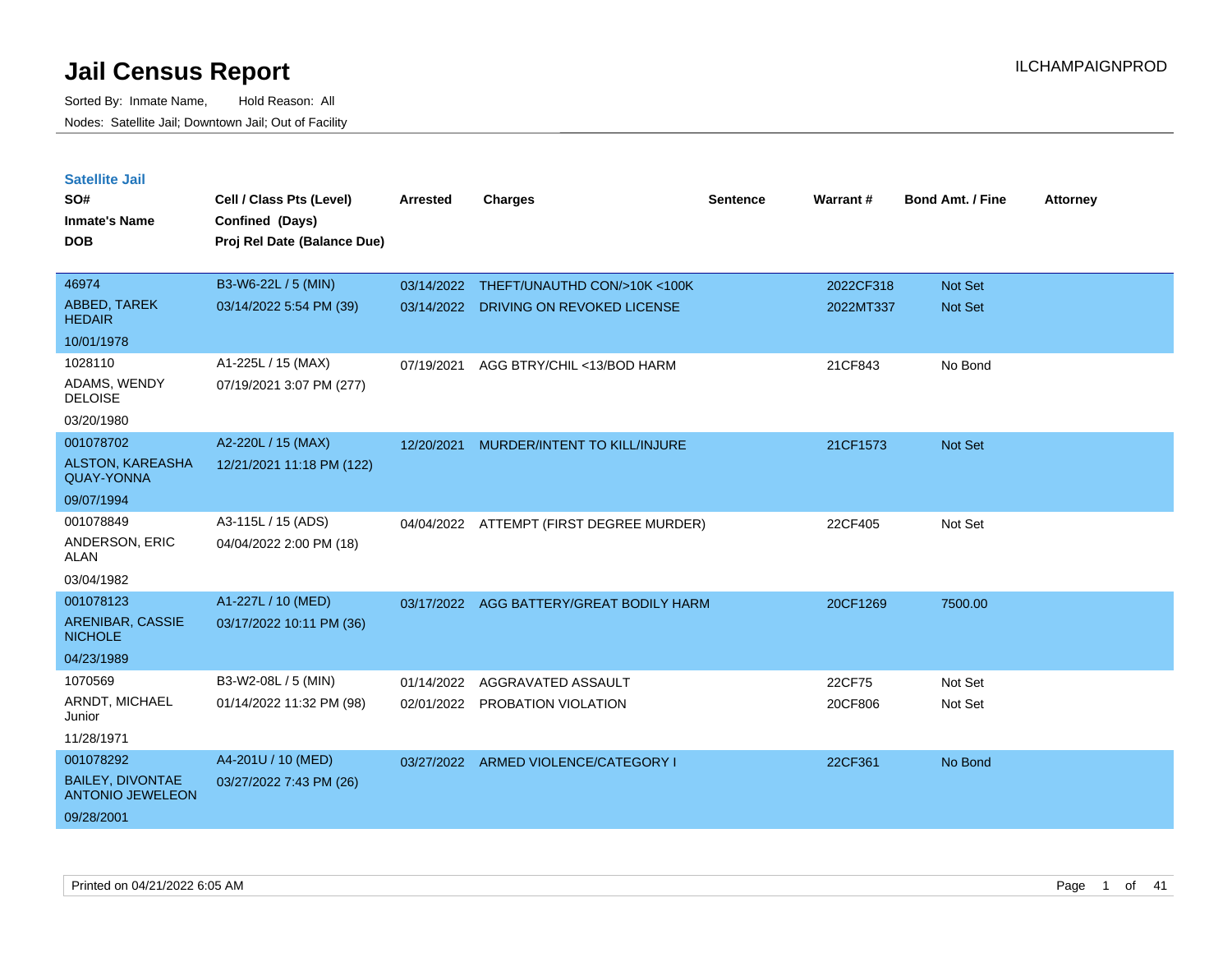| SO#<br><b>Inmate's Name</b><br><b>DOB</b>                         | Cell / Class Pts (Level)<br>Confined (Days)<br>Proj Rel Date (Balance Due) | <b>Arrested</b>                                                                                | <b>Charges</b>                                                                                                                                                                                                                                | <b>Sentence</b> | <b>Warrant#</b>                                                                     | <b>Bond Amt. / Fine</b>                                                       | <b>Attorney</b> |
|-------------------------------------------------------------------|----------------------------------------------------------------------------|------------------------------------------------------------------------------------------------|-----------------------------------------------------------------------------------------------------------------------------------------------------------------------------------------------------------------------------------------------|-----------------|-------------------------------------------------------------------------------------|-------------------------------------------------------------------------------|-----------------|
| 001079027<br><b>BANKS, GRANZLEE</b>                               | B1-105U / 10 (MED)<br>04/07/2022 3:10 PM (15)                              |                                                                                                | 04/07/2022 AGG UNLAWFUL USE OF WEAPON                                                                                                                                                                                                         |                 | 2022CF425                                                                           | Not Set                                                                       |                 |
| 01/13/1993                                                        |                                                                            |                                                                                                |                                                                                                                                                                                                                                               |                 |                                                                                     |                                                                               |                 |
| 001078565<br><b>BARBER, MARK</b><br>ANTHONY, Junior<br>09/24/2003 | B1-104U / 15 (MAX)<br>11/05/2021 7:40 AM (168)                             | 11/05/2021<br>11/05/2021<br>11/05/2021                                                         | POSSESSION OF STOLEN FIREARM<br>RECEIVE/POSS/SELL STOLEN VEH<br><b>BURGLARY</b>                                                                                                                                                               |                 | 21CF1366<br>2021CF1309<br>21CF1369                                                  | Not Set<br>25000.00<br>Not Set                                                |                 |
| 518851<br>BARKER, ALEXANDER<br><b>MASSIE</b><br>09/24/1986        | A4-104L / 10 (MED)<br>01/11/2022 2:37 PM (101)                             | 01/11/2022<br>01/11/2022<br>01/11/2022<br>01/11/2022<br>01/11/2022<br>01/11/2022<br>01/11/2022 | DRIVING ON REVOKED LICENSE<br>OBSTRUCTING IDENTIFICATION<br>FELON POSS/USE WEAPON/FIREARM<br>POSS AMT CON SUB EXCEPT(A)/(D)<br><b>BAD CHK/OBTAIN CON PROP/&gt;150</b><br><b>BAD CHK/OBTAIN CON PROP/&gt;150</b><br>METH DELIVERY/15<100 GRAMS | 20y (DOC)       | 2020TR16539<br>2020CM222<br>20CF361<br>2020CF863<br>20CF192<br>19CF1686<br>20CF1383 | 1500.00<br>1500.00<br>15000.00<br>15000.00<br>15000.00<br>15000.00<br>No Bond |                 |
| 969121<br>BECKLEY, ANTHONY<br><b>PATRICK</b><br>06/30/1989        | A4-206L / 15 (MAX)<br>11/25/2021 7:16 PM (148)                             | 11/25/2021<br>11/25/2021                                                                       | HOME INVASION/GREAT BOD HARM<br><b>CRIM TRESPASS TO RESIDENCE</b>                                                                                                                                                                             | 4y (DOC)        | 2021CF840<br>21CF1444                                                               | No Bond<br>Not Set                                                            |                 |
| 001077327<br><b>HAFIZ EL</b><br>11/07/1985                        | B4-221U / 10 (MED)<br>BENJAMIN, CLARENCE 04/10/2022 5:16 AM (12)           | 04/10/2022                                                                                     | <b>DOMESTIC BATTERY</b><br>04/10/2022 RESIST/OBSTRUCTING A PEACE OFFICE                                                                                                                                                                       |                 | 21CM826<br>22CM102                                                                  | 1000.00<br>100.00                                                             |                 |
| 001078969<br>BEVERLY, SAYVION<br><b>LAMONTE</b><br>11/20/2002     | B1-104L / 10 (MED)<br>03/22/2022 10:20 PM (31)                             |                                                                                                | 03/22/2022 AGG UNLAWFUL USE WEAPON/PERSON                                                                                                                                                                                                     |                 | 22CF345                                                                             | Not Set                                                                       |                 |
| 923208<br><b>BREADY, ANDREW</b><br><b>NICHOLAS</b><br>06/08/1988  | B3-W7-26L / 10 (MED)<br>01/22/2022 7:43 PM (90)                            | 01/22/2022                                                                                     | <b>CRIM TRES TO RES/PERS PRESENT</b>                                                                                                                                                                                                          |                 | 22CF92                                                                              | <b>Not Set</b>                                                                |                 |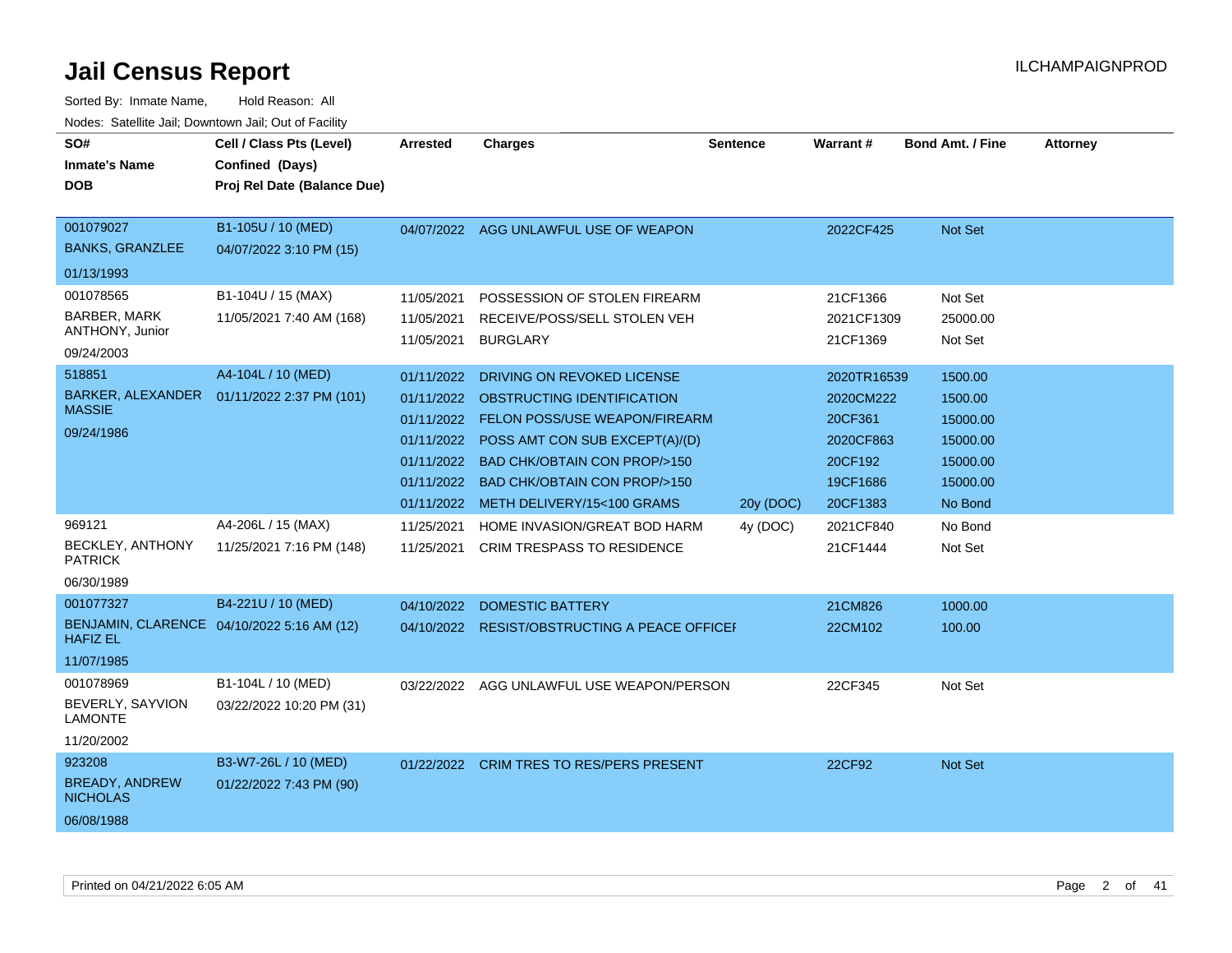| rouce. Calcillic Jali, Downtown Jali, Out of Facility |                                            |                   |                                           |                 |            |                         |                 |
|-------------------------------------------------------|--------------------------------------------|-------------------|-------------------------------------------|-----------------|------------|-------------------------|-----------------|
| SO#                                                   | Cell / Class Pts (Level)                   | <b>Arrested</b>   | <b>Charges</b>                            | <b>Sentence</b> | Warrant#   | <b>Bond Amt. / Fine</b> | <b>Attorney</b> |
| <b>Inmate's Name</b>                                  | Confined (Days)                            |                   |                                           |                 |            |                         |                 |
| <b>DOB</b>                                            | Proj Rel Date (Balance Due)                |                   |                                           |                 |            |                         |                 |
|                                                       |                                            |                   |                                           |                 |            |                         |                 |
| 001079000                                             | A4-201L / 15 (MAX)                         |                   | 04/01/2022 MURDER/STRONG PROB KILL/INJURE |                 | 22CF102    | 2000000.00              |                 |
| BROCK, TONY LAMAR  04/01/2022 9:02 AM (21)            |                                            |                   |                                           |                 |            |                         |                 |
|                                                       |                                            |                   |                                           |                 |            |                         |                 |
| 04/01/2004                                            |                                            |                   |                                           |                 |            |                         |                 |
| 61675                                                 | B1-202L / 10 (MED)                         | 02/10/2022        | AGG DISCHARGE FIREARM/OCC BLDG            |                 | 20CF374    | 100000.00               |                 |
| <b>BROWN, ANTONIO</b>                                 | 02/10/2022 3:28 PM (71)                    |                   |                                           |                 |            |                         |                 |
| <b>BURNETT</b>                                        |                                            |                   |                                           |                 |            |                         |                 |
| 03/04/1983                                            |                                            |                   |                                           |                 |            |                         |                 |
| 51247                                                 | B1-202U / 10 (MED)                         | 04/15/2021        | <b>FELON POSS/USE WEAPON/FIREARM</b>      |                 | 21CF411    | Not Set                 |                 |
| <b>BROWN, DANTE</b><br><b>MAURICE</b>                 | 04/15/2021 6:24 PM (372)                   |                   |                                           |                 |            |                         |                 |
| 04/19/1979                                            |                                            |                   |                                           |                 |            |                         |                 |
| 1015739                                               | <b>BOOKH-2 / 5 (MIN)</b>                   |                   | 04/14/2022 CRIMINAL TRESPASS BUILDING     |                 | 22CM114    | 100.00                  |                 |
|                                                       | BROWN, JERI CHANCY 04/14/2022 10:11 PM (8) |                   | 04/19/2022 AGGRAVATED BATTERY             |                 | 2021CF1260 | Not Set                 |                 |
|                                                       |                                            |                   |                                           |                 |            |                         |                 |
| 03/07/1989                                            |                                            |                   |                                           |                 |            |                         |                 |
| 1028357                                               | A4-203U / 15 (MAX)                         | 03/23/2022        | DOMESTIC BATTERY/OTHER PRIOR              |                 | 22CF348    | Not Set                 |                 |
| <b>BROWN, MARCUS</b>                                  | 03/23/2022 7:13 PM (30)                    |                   | 03/23/2022 FELON POSS/USE WEAPON/FIREARM  |                 | 22CF349    | No Bond                 |                 |
| <b>RICKELL</b>                                        |                                            |                   |                                           |                 |            |                         |                 |
| 01/06/1995                                            |                                            |                   |                                           |                 |            |                         |                 |
| 990921                                                | B4-121L / 15 (MAX)                         | 01/20/2022        | MFG/DEL 1<15 GR COCAINE/ANLG              |                 | 19CF369    | 25000.00                |                 |
| <b>BROWN, QUINTIN</b><br><b>MARSHAUN</b>              | 01/20/2022 7:19 PM (92)                    |                   | 01/20/2022 ARMED HABITUAL CRIMINAL        |                 | 21CF935    | 750000.00               |                 |
| 09/26/1991                                            |                                            |                   |                                           |                 |            |                         |                 |
|                                                       |                                            |                   |                                           |                 |            |                         |                 |
| 29957                                                 | B4-222L / 15 (MAX)                         | 11/13/2021        | FELON POSS/USE WEAPON/FIREARM             |                 | 21CF1390   | Not Set                 |                 |
| <b>BROWN, RODNEY</b><br><b>LOUIS</b>                  | 11/13/2021 8:57 PM (160)                   |                   | 11/13/2021 AGG CRIM SX AB/>5 YR OLDER VIC |                 | 2019CF0718 | 250000.00               |                 |
| 01/07/1968                                            |                                            |                   |                                           |                 |            |                         |                 |
| 981645                                                | B4-225L / 15 (MAX)                         | 01/27/2022 MURDER |                                           |                 | 22CF114    | 1000000.00              |                 |
| <b>BRUMFIELD,</b><br>JONATHAN EZEKEIL                 | 01/27/2022 8:15 PM (85)                    |                   |                                           |                 |            |                         |                 |
| 08/03/1989                                            |                                            |                   |                                           |                 |            |                         |                 |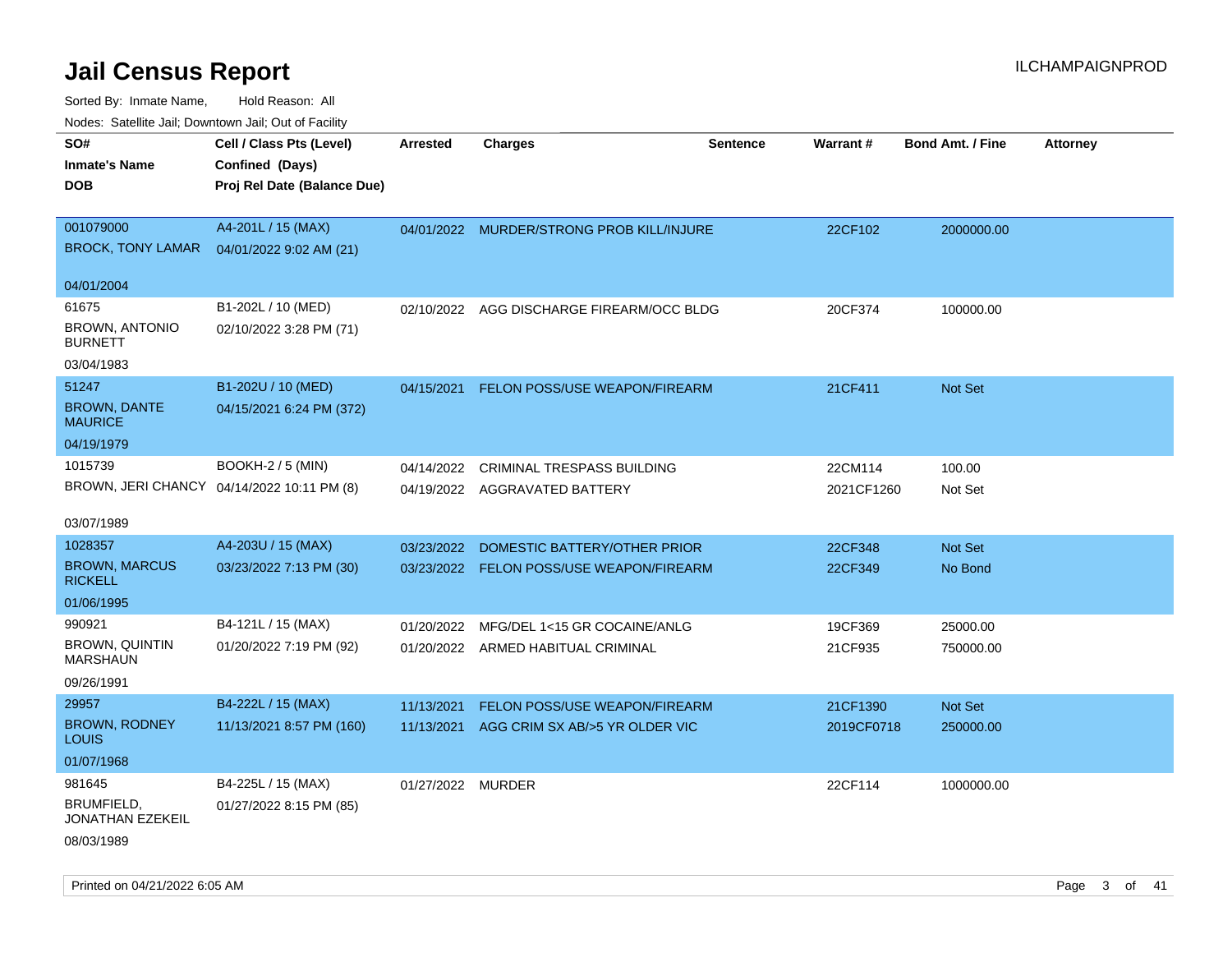Sorted By: Inmate Name, Hold Reason: All

Nodes: Satellite Jail; Downtown Jail; Out of Facility

| SO#<br><b>Inmate's Name</b><br><b>DOB</b>                          | Cell / Class Pts (Level)<br>Confined (Days)<br>Proj Rel Date (Balance Due) | <b>Arrested</b>                                      | <b>Charges</b>                                                                                                        | <b>Sentence</b> | <b>Warrant#</b>                                  | <b>Bond Amt. / Fine</b>                 | <b>Attorney</b> |
|--------------------------------------------------------------------|----------------------------------------------------------------------------|------------------------------------------------------|-----------------------------------------------------------------------------------------------------------------------|-----------------|--------------------------------------------------|-----------------------------------------|-----------------|
| 1047579<br><b>BUTLER, TAMYRA</b><br><b>COSHAWN</b><br>07/06/1988   | A1-124L / 10 (MED)<br>02/24/2022 5:40 AM (57)                              |                                                      | 02/24/2022 ARMED ROBBERY/NO FIREARM                                                                                   |                 | 22CF232                                          | <b>Not Set</b>                          |                 |
| 39474<br>CAMPBELL, AARON<br>JACOB<br>07/18/1974                    | B1-101U / 10 (ADS)<br>07/06/2021 11:56 PM (290)                            | 07/06/2021                                           | MFG/DEL 15<100 GR HEROIN/ANLG                                                                                         |                 | 21CF792                                          | Not Set                                 |                 |
| 001078953<br>CAMPBELL,<br><b>MOHAMMED BURNELL</b><br>09/25/1991    | A4-203L / 10 (MED)<br>03/15/2022 10:50 PM (38)                             | 03/15/2022                                           | POSSESSION OF STOLEN FIREARM                                                                                          |                 | 2022CF319                                        | Not Set                                 |                 |
| 1045467<br>CARPENTER-MOORE,<br>JOSEPH CARL, Junior<br>04/18/1992   | A4-104U / 10 (ADS)<br>04/02/2022 5:22 PM (20)                              | 04/01/2022                                           | MFG/DEL CANNABIS/30-500 GRAMS<br>04/01/2022 MFG/DEL CANNABIS/30-500 GRAMS                                             |                 | 20CF87<br>19CF1770                               | 100000.00 / 34.00<br>100000.00 / 34.00  |                 |
| 1060436<br><b>CARTER, DERESHEO</b><br><b>DEWAYNE</b><br>09/10/1991 | B1-106U / 10 (MED)<br>01/06/2022 8:43 PM (106)                             | 01/06/2022                                           | AGGRAVATED UNLAWFUL RESTRAINT<br>01/06/2022 FELON ESCAPE/PEACE OFFICER                                                |                 | 22CF29<br>22CF28                                 | <b>Not Set</b><br><b>Not Set</b>        |                 |
| 1064838<br>CARTER, JAMAL<br><b>ANTONIO</b><br>09/25/1997           | BOOKH-8 / 10 (ADS)<br>04/13/2022 6:34 PM (9)                               | 04/13/2022<br>04/13/2022<br>04/13/2022<br>04/18/2022 | VIOLATE OP/OTHER PRIOR<br>DRIVING DURING SUSPENSION<br>FELON POSS/USE WEAPON/FIREARM<br>CRIMINAL TRESPASS TO PROPERTY |                 | 2022CM68<br>2022MT403<br>2022CF464<br>2020CF1015 | 5000.00<br>260.00<br>Not Set<br>Not Set |                 |
| 001077353<br><b>CARTER, JAMES</b><br><b>IVORY</b><br>08/12/2000    | B1-106L / 15 (MAX)<br>02/13/2022 1:19 AM (68)                              | 02/12/2022                                           | FELON POSS/USE WEAPON/FIREARM<br>02/12/2022 ALCOHOL SALES - MINOR 19-20                                               |                 | 22CF173<br>2020OV127                             | No Bond<br>1000.00                      |                 |
| 957936<br>CAVETTE, JUSTIN<br><b>EUGENE</b><br>08/02/1988           | A4-103U / 15 (MAX)<br>03/10/2022 12:10 PM (43)                             |                                                      | 03/10/2022 DELIVERY OF OR POSSESSION OF W/INT                                                                         |                 | 22CF295                                          | Not Set                                 |                 |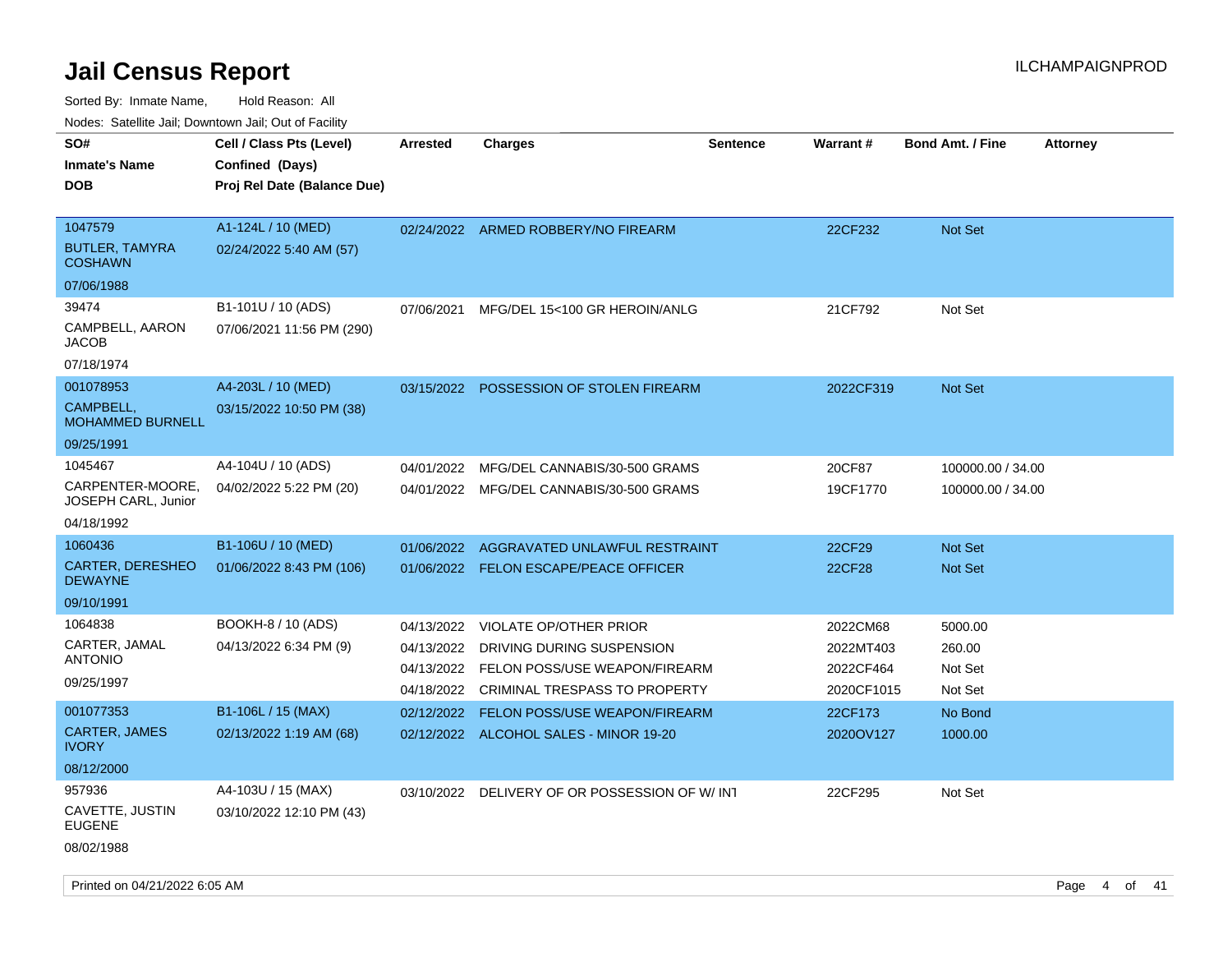Sorted By: Inmate Name, Hold Reason: All Nodes: Satellite Jail; Downtown Jail; Out of Facility

| SO#<br><b>Inmate's Name</b><br><b>DOB</b>         | Cell / Class Pts (Level)<br>Confined (Days)<br>Proj Rel Date (Balance Due) | Arrested   | <b>Charges</b>                           | <b>Sentence</b> | Warrant#   | <b>Bond Amt. / Fine</b> | <b>Attorney</b> |
|---------------------------------------------------|----------------------------------------------------------------------------|------------|------------------------------------------|-----------------|------------|-------------------------|-----------------|
| 1029088<br><b>CHAPPLE, MALIK</b><br><b>BIANCO</b> | B1-107L / 10 (MED)<br>12/22/2021 10:02 AM (121)                            | 12/21/2021 | <b>FELON POSS/USE FIREARM PRIOR</b>      |                 | 21CF1338   | 250000.00               |                 |
| 10/25/1994                                        |                                                                            |            |                                          |                 |            |                         |                 |
| 1072407                                           | BOOKF-2 / 10 (MED)                                                         | 04/17/2022 | FORGERY/ISSUE/DELIVER DOCUMENT           |                 | 2021CF1159 | 24880.00                |                 |
| CLARK, AMY KANANI                                 | 04/17/2022 1:20 AM (5)                                                     |            | 04/17/2022 AGG BATTERY/PEACE OFFICER     |                 | 22CF473    | No Bond                 |                 |
| 11/29/1988                                        |                                                                            |            |                                          |                 |            |                         |                 |
| 001078812                                         | B1-207U / 15 (MAX)                                                         |            | 02/01/2022 ARMED ROBBERY/ARMED W/FIREARM |                 | 22CF145    | Not Set                 |                 |
| <b>COBB, SINTRAE</b><br><b>SANCHEZ</b>            | 02/01/2022 8:33 PM (80)                                                    |            |                                          |                 |            |                         |                 |
| 07/05/2002                                        |                                                                            |            |                                          |                 |            |                         |                 |
| 001077485<br>COLBERT, ARIEANA                     | A1-227U / 15 (MAX)<br>12/21/2021 2:08 PM (122)                             | 12/21/2021 | MURDER/INTENT TO KILL/INJURE             |                 | 2021CF1282 | 1000000.00              |                 |
| <b>FELICIA</b>                                    |                                                                            |            |                                          |                 |            |                         |                 |
| 12/13/2000                                        |                                                                            |            |                                          |                 |            |                         |                 |
| 34805                                             | B4-227U / 15 (MAX)                                                         | 10/01/2021 | <b>DOMESTIC BATTERY</b>                  |                 | 21CF1183   | <b>Not Set</b>          |                 |
|                                                   | CONERLY, KIN JOSEPH 10/01/2021 1:53 AM (203)                               | 10/01/2021 | <b>ARMED HABITUAL CRIMINAL</b>           |                 | 21CF1184   | Not Set                 |                 |
| 11/16/1971                                        |                                                                            | 10/06/2021 | POSS STOLEN VEHICLE > \$25,000           |                 | 19CF1786   | Not Set                 |                 |
| 1072673                                           | <b>BOOKH-8 / 5 (MIN)</b>                                                   |            | 04/14/2022 VIOLATE ORDER PROTECTION      |                 | 2022CM112  | No Bond                 |                 |
| COWART, WILL<br><b>SIMEON</b>                     | 04/14/2022 1:19 PM (8)                                                     |            |                                          |                 |            |                         |                 |
| 02/18/1999                                        |                                                                            |            |                                          |                 |            |                         |                 |
| 57733                                             | A3-216U / 15 (SPH)                                                         | 02/25/2020 | <b>HOMICIDE</b>                          |                 | 2020-CF250 | 2000000.00              |                 |
| <b>CRAIG, ANTOINE</b><br><b>DARRELL</b>           | 02/25/2020 4:08 PM (787)                                                   | 02/25/2020 | <b>FELON POSS/USE WEAPON/FIREARM</b>     |                 | 19CF-1827  | 80000.00                |                 |
| 10/09/1982                                        |                                                                            |            |                                          |                 |            |                         |                 |
| 001077549                                         | B2-T3-10L / 10 (SPH)                                                       |            | 12/22/2020 PRED CRIM SEX ASLT/VICTIM <13 |                 | 2020CF1469 | Not Set                 |                 |
| CRISTOBAL-MATEO,<br><b>CRISTOBAL</b>              | 12/22/2020 1:17 PM (486)                                                   |            |                                          |                 |            |                         |                 |
| 12/02/1988                                        |                                                                            |            |                                          |                 |            |                         |                 |

Printed on 04/21/2022 6:05 AM Page 5 of 41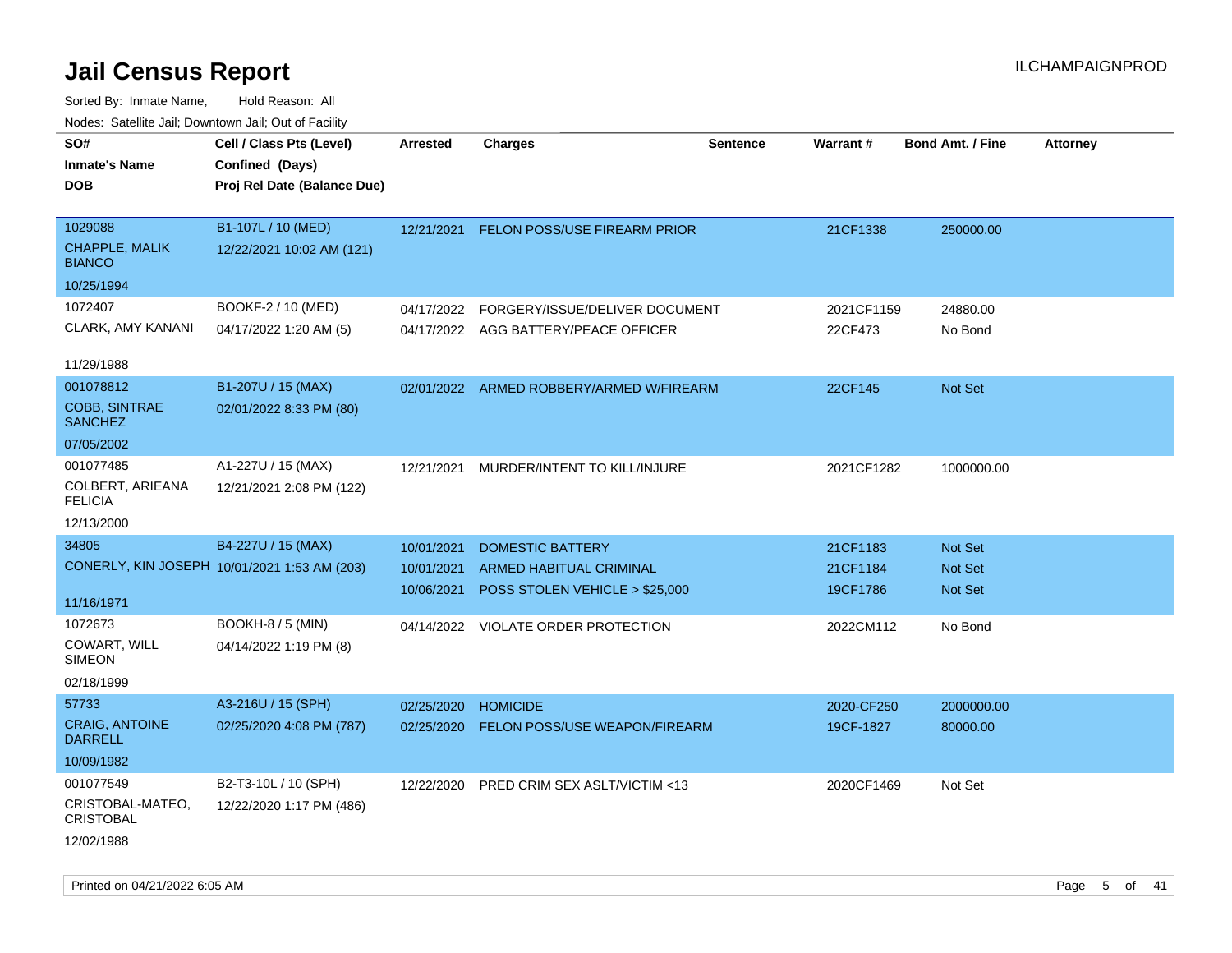Sorted By: Inmate Name, Hold Reason: All Nodes: Satellite Jail; Downtown Jail; Out of Facility

| roacs. Catellite Jall, Downtown Jall, Out of Facility |                                                                            |                      |                                       |                 |            |                         |                 |
|-------------------------------------------------------|----------------------------------------------------------------------------|----------------------|---------------------------------------|-----------------|------------|-------------------------|-----------------|
| SO#<br><b>Inmate's Name</b><br><b>DOB</b>             | Cell / Class Pts (Level)<br>Confined (Days)<br>Proj Rel Date (Balance Due) | <b>Arrested</b>      | <b>Charges</b>                        | <b>Sentence</b> | Warrant#   | <b>Bond Amt. / Fine</b> | <b>Attorney</b> |
|                                                       |                                                                            |                      |                                       |                 |            |                         |                 |
| 998245                                                | A3-111L / 5 (MIN)                                                          |                      | 04/14/2022 VIOLATE SEX OFFENDER REGIS | 3y (DOC)        | 21CF1317   | No Bond                 |                 |
| DAVIS, JEREMY<br><b>EDWARD</b>                        | 04/14/2022 1:15 PM (8)                                                     |                      |                                       |                 |            |                         |                 |
| 12/20/1990                                            |                                                                            |                      |                                       |                 |            |                         |                 |
| 1023587                                               | A4-102L / 15 (MAX)                                                         | 09/24/2021           | MFG/DEL CANNABIS/2.5-10 GRAMS         |                 | 21CF1155   | Not Set                 |                 |
| DAVIS, MARTIN<br><b>DENNIS</b>                        | 09/24/2021 9:38 PM (210)                                                   | 09/24/2021           | ARMED HABITUAL CRIMINAL               |                 | 2021-CF681 | 500000.00               |                 |
| 12/02/1994                                            |                                                                            |                      |                                       |                 |            |                         |                 |
| 56972                                                 | B3-W8-32L / 10 (MED)                                                       | 08/30/2021           | POSS STOLEN VEHICLE > \$25,000        |                 | 21CF1044   | Not Set                 |                 |
| DAY, DANIEL JOSEPH                                    | 08/30/2021 3:07 PM (235)                                                   | 09/04/2021           | <b>BURGLARY</b>                       |                 | 21CF1054   | <b>Not Set</b>          |                 |
| 10/16/1982                                            |                                                                            |                      |                                       |                 |            |                         |                 |
| 64070                                                 | A4-107L / 10 (MED)                                                         |                      | 02/18/2022 BURGLARY                   |                 | 21CF1176   | 20000.00                |                 |
| DECKER, ANTHONY V                                     | 02/18/2022 6:52 PM (63)                                                    |                      |                                       |                 |            |                         |                 |
| 11/27/1982                                            |                                                                            |                      |                                       |                 |            |                         |                 |
| 62982                                                 | B3-W3-10L / 5 (MIN)                                                        | 04/07/2022           | DRIVING ON REVOKED LICENSE            | 60d (CJ)        |            | No Bond                 |                 |
| <b>DEGARMO, ARTHUR</b><br><b>JOSEPH</b>               | 04/07/2022 12:36 PM (15)                                                   |                      | 04/07/2022 DRIVING ON REVOKED LICENSE |                 |            | No Bond                 |                 |
| 03/27/1978                                            | 5/6/2022 (0.00)                                                            |                      |                                       |                 |            |                         |                 |
| 001079047                                             | B1-206U / 10 (MED)                                                         |                      | 04/10/2022 HOME INVASION/CAUSE INJURY |                 | 22CF432    | Not Set                 |                 |
| DILLARD, WILDON<br><b>JEROME</b>                      | 04/11/2022 1:54 AM (11)                                                    |                      |                                       |                 |            |                         |                 |
| 03/27/1971                                            |                                                                            |                      |                                       |                 |            |                         |                 |
| 36298                                                 | A3-117L / 5 (SPH)                                                          | 03/11/2022 AGG DUI/3 |                                       |                 | 21CF380    | Not Set                 |                 |
| <b>DUCEY, SCOTT</b><br><b>ROBERT</b>                  | 03/11/2022 12:49 PM (42)                                                   |                      |                                       |                 |            |                         |                 |
| 04/02/1969                                            |                                                                            |                      |                                       |                 |            |                         |                 |
| 1024895                                               | B1-103L / 10 (MED)                                                         | 12/15/2021           | MFG/DEL 100<400 GR COCA/ANLG          |                 | 21CF1535   | Not Set                 |                 |
| EDWARDS, GEORGE<br><b>CORTEZ</b>                      | 12/15/2021 12:26 PM (128)                                                  | 12/15/2021           | AGGRAVATED BATTERY                    |                 | 21CF1536   | Not Set                 |                 |
| 06/19/1994                                            |                                                                            |                      |                                       |                 |            |                         |                 |

Printed on 04/21/2022 6:05 AM Page 6 of 41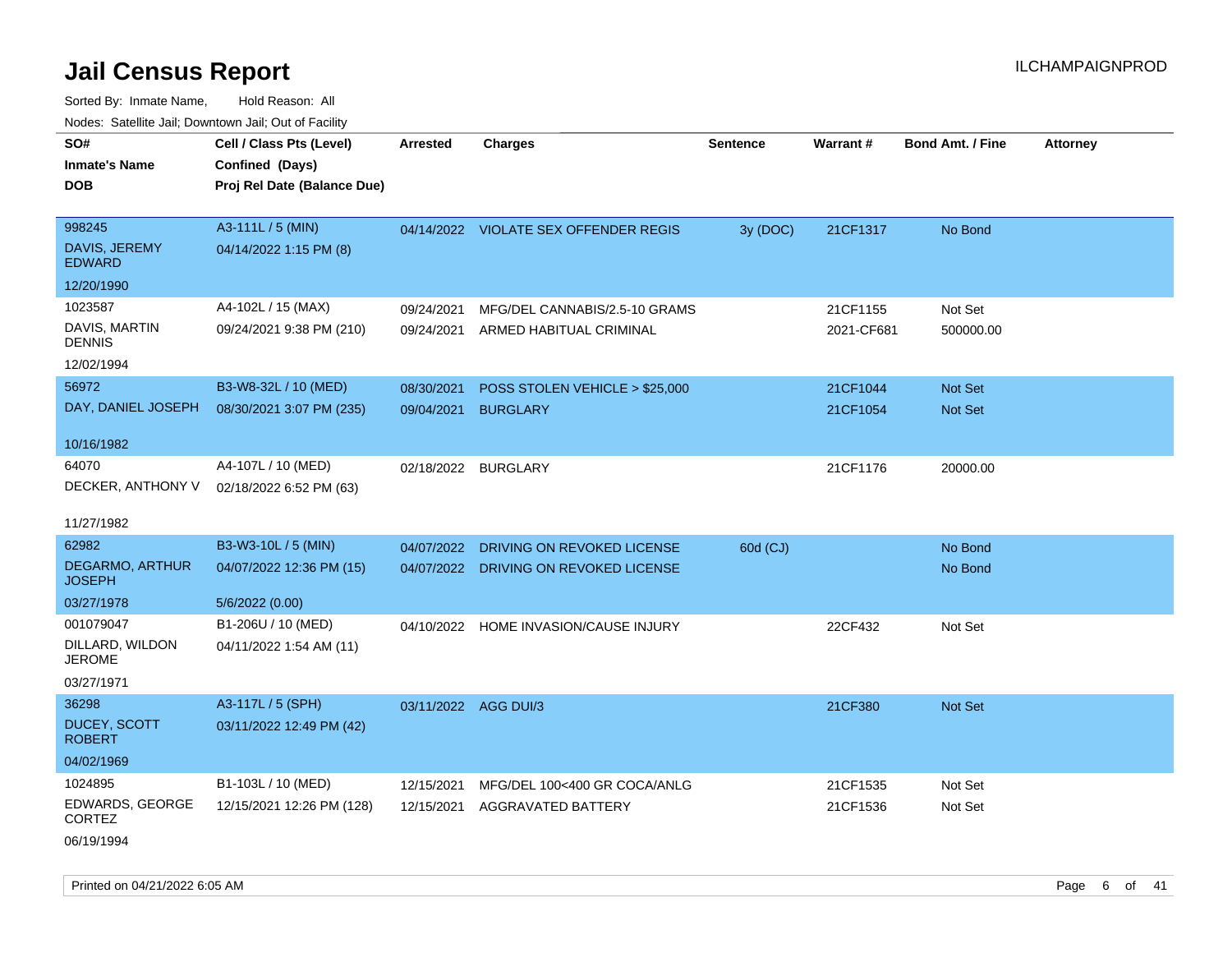Sorted By: Inmate Name, Hold Reason: All

Nodes: Satellite Jail; Downtown Jail; Out of Facility

| SO#<br><b>Inmate's Name</b><br><b>DOB</b>                                                                | Cell / Class Pts (Level)<br>Confined (Days)<br>Proj Rel Date (Balance Due)                       | <b>Arrested</b>                 | <b>Charges</b>                                                                                         | <b>Sentence</b> | <b>Warrant#</b>                                 | <b>Bond Amt. / Fine</b>                     | <b>Attorney</b> |
|----------------------------------------------------------------------------------------------------------|--------------------------------------------------------------------------------------------------|---------------------------------|--------------------------------------------------------------------------------------------------------|-----------------|-------------------------------------------------|---------------------------------------------|-----------------|
| 1074720<br>ELVIR-REYES, JORGE<br><b>LEONARDO</b><br>06/03/1988                                           | B2-DR / 15 (SPH)<br>01/19/2022 1:43 PM (93)                                                      |                                 | 01/19/2022 PRED CRIM SEX ASLT/VICTIM <13                                                               |                 | 21CF1414                                        | 500000.00                                   |                 |
| 43977<br>EMKES, DOUGLAS<br>ALAN<br>06/08/1959                                                            | B2-T1-02L / 5 (SPH)<br>12/20/2021 9:59 AM (123)                                                  | 12/20/2021                      | AGG FLEEING POLICE/21 MPH OVER<br>12/20/2021 PAROLE REVOCATION                                         |                 | 21CF1566                                        | Not Set<br>No Bond                          |                 |
| 987328<br>ERVIN, DEIDRA ANN<br><b>RUTH</b><br>04/15/1991                                                 | A2-123L / 10 (MED)<br>12/11/2021 8:48 PM (132)                                                   |                                 | 12/11/2021 AGG ASLT PEACE OFF/FIRE/ER WRK                                                              |                 | 21CF1515                                        | Not Set                                     |                 |
| 60186<br>EVANS, MICHAEL<br><b>WILLIAM</b><br>08/08/1981                                                  | BOOKH-3<br>04/20/2022 7:23 PM (2)                                                                |                                 | 04/20/2022 AGG DOMESTIC BATTERY/STRANGLE                                                               |                 | 2022CF304                                       | 0.00                                        |                 |
| 1026175<br>FALCONER, AVERY<br><b>FOX</b><br>04/07/1989<br>66468<br>FERRELL, BRIAN<br>JAMAL<br>11/15/1985 | B3-W4-14L / 10 (MED)<br>02/06/2022 4:49 AM (75)<br>A4-106L / 15 (MAX)<br>03/06/2022 9:04 PM (47) | 02/06/2022<br>03/06/2022 MURDER | FELON FAIL/RETURN FRM FURLOUGH<br>02/06/2022 CITY OV ARREST<br>02/07/2022 MFG/DEL 1<15 GR COCAINE/ANLG | 6y (DOC)        | 21CF1554<br>2021-OV-65<br>2019CF1617<br>22CF273 | No Bond<br>1000.00<br>No Bond<br>1000000.00 |                 |
| 962759<br>12/28/1988                                                                                     | B2-T4-15U / 15 (SPH)<br>FINLEY, KEVIN DANTE  07/16/2021 9:44 PM (280)                            | 07/16/2021<br>07/29/2021        | <b>METH DELIVERY&lt;5 GRAMS</b><br>AGG CRIM SEX ASSAULT/FELONY                                         |                 | 21CF833<br>21CF891                              | Not Set<br>No Bond                          |                 |
| 001078961<br>FISCHER, KYRE<br>ORLANDO<br>04/14/2002                                                      | B1-201L / 10 (MED)<br>03/21/2022 1:21 PM (32)                                                    |                                 | 03/21/2022 AGG BATTERY/DISCHARGE FIREARM                                                               |                 | 22CF39                                          | 750000.00                                   |                 |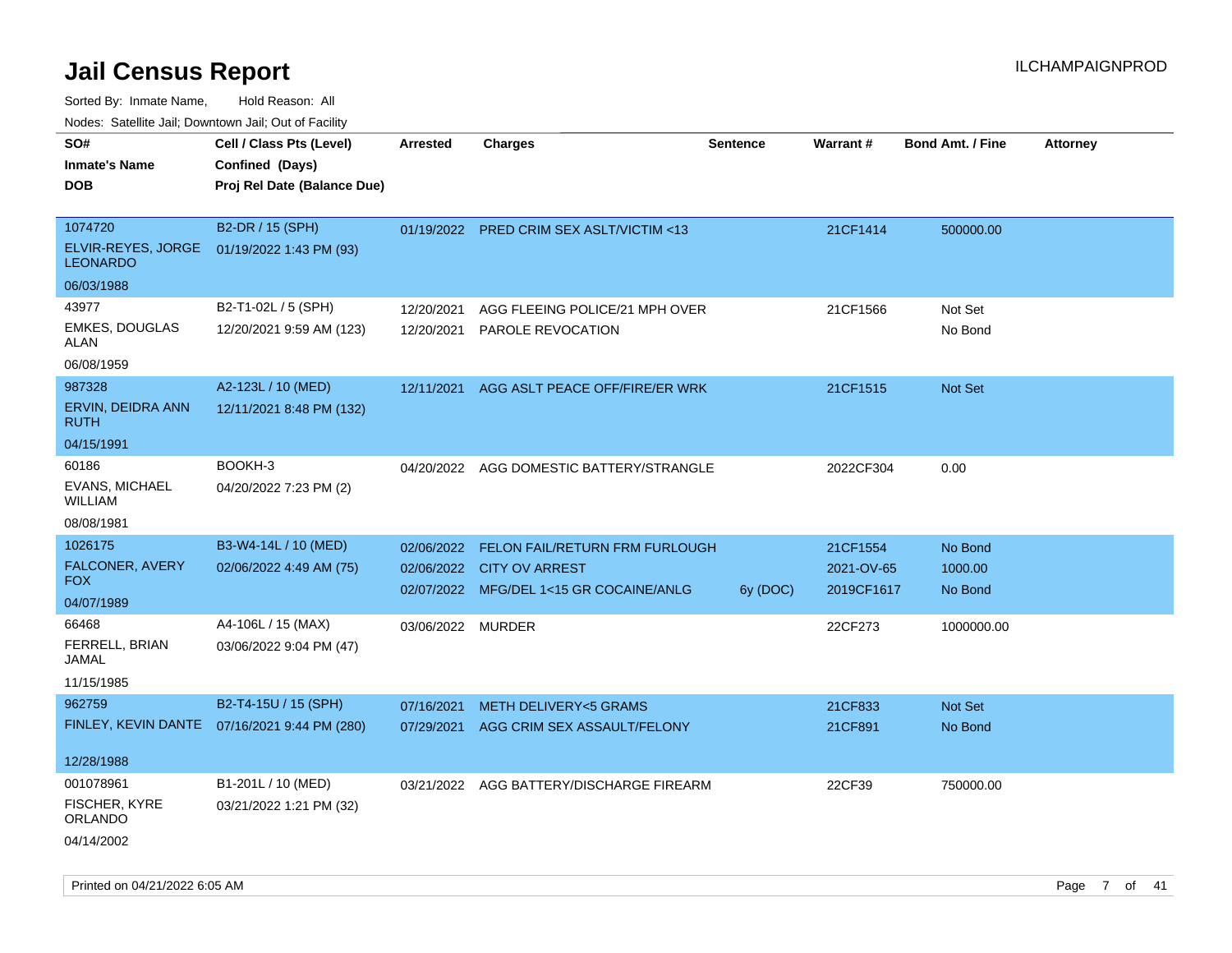Sorted By: Inmate Name, Hold Reason: All Nodes: Satellite Jail; Downtown Jail; Out of Facility

| ivuutis. Galtiillit Jall, Duwilluwii Jall, Oul of Facility |                                             |                   |                                         |                 |            |                         |                 |  |
|------------------------------------------------------------|---------------------------------------------|-------------------|-----------------------------------------|-----------------|------------|-------------------------|-----------------|--|
| SO#                                                        | Cell / Class Pts (Level)                    | <b>Arrested</b>   | <b>Charges</b>                          | <b>Sentence</b> | Warrant#   | <b>Bond Amt. / Fine</b> | <b>Attorney</b> |  |
| <b>Inmate's Name</b>                                       | Confined (Days)                             |                   |                                         |                 |            |                         |                 |  |
| <b>DOB</b>                                                 | Proj Rel Date (Balance Due)                 |                   |                                         |                 |            |                         |                 |  |
|                                                            |                                             |                   |                                         |                 |            |                         |                 |  |
| 1039744                                                    | B4-225U / 15 (MAX)                          | 12/06/2021 MURDER |                                         |                 | 20CF959    | 1000000.00              |                 |  |
| <b>FONVILLE, TREVOY</b><br><b>JERMAINE</b>                 | 12/06/2021 10:52 AM (137)                   |                   |                                         |                 |            |                         |                 |  |
| 01/13/1996                                                 |                                             |                   |                                         |                 |            |                         |                 |  |
| 001077819                                                  | A3-113U / 15 (ADS)                          |                   | 04/06/2022 MURDER/INTENT TO KILL/INJURE |                 | 22CF416    | Not Set                 |                 |  |
| FORTUNE, DOMINIC<br><b>AUGUSTUS</b>                        | 04/06/2022 7:15 AM (16)                     |                   |                                         |                 |            |                         |                 |  |
| 02/16/1999                                                 |                                             |                   |                                         |                 |            |                         |                 |  |
| 001078863                                                  | B4-122L / 15 (MAX)                          | 02/19/2022        | POSSESSION OF STOLEN FIREARM            |                 | 22CF203    | <b>Not Set</b>          |                 |  |
| FOSTER, JOHN<br><b>CARELL</b>                              | 02/19/2022 6:01 AM (62)                     |                   |                                         |                 |            |                         |                 |  |
| 03/13/1981                                                 |                                             |                   |                                         |                 |            |                         |                 |  |
| 518395                                                     | B2-T3-12L / 15 (SPH)                        | 07/07/2020        | CRIMINAL SEXUAL ASSAULT                 |                 | 2020-CF735 | 250000.00               |                 |  |
|                                                            | FRANDLE, MARK RYAN 07/07/2020 3:42 PM (654) |                   |                                         |                 |            |                         |                 |  |
| 09/10/1985                                                 |                                             |                   |                                         |                 |            |                         |                 |  |
| 001079034                                                  | B4-123L / 10 (MED)                          | 04/08/2022        | POSS FIR FOID EXPIRED/NOT ELIG          |                 | 22CF434    | No Bond                 |                 |  |
| <b>FRANKLIN, MICHAEL</b><br><b>ANDRAE</b>                  | 04/08/2022 1:53 PM (14)                     |                   |                                         |                 |            |                         |                 |  |
| 12/18/1997                                                 |                                             |                   |                                         |                 |            |                         |                 |  |
| 001077934                                                  | A1-125L / 10 (MED)                          | 08/22/2021        | AGG DUI/ACCIDENT/DEATH                  |                 | 21CF1024   | Not Set                 |                 |  |
| FREED, LOGAN<br><b>SUZANNE</b>                             | 08/22/2021 11:45 PM (243)                   | 08/22/2021        | DOMESTIC BATTERY                        |                 | 21 CM 172  | 10000.00                |                 |  |
| 08/18/1996                                                 |                                             |                   |                                         |                 |            |                         |                 |  |
| 001078290                                                  | A1-224L / 10 (ADS)                          | 08/19/2021        | MACHINE GUN/AUTO WEAPON/VEH             |                 | 21CF1012   | Not Set                 |                 |  |
| FREEMAN, ANGEL<br><b>JANILA KAY</b>                        | 08/19/2021 1:26 AM (246)                    |                   |                                         |                 |            |                         |                 |  |
| 12/25/1995                                                 |                                             |                   |                                         |                 |            |                         |                 |  |
| 591514                                                     | B2-T3-11U / 10 (SPH)                        |                   | 02/25/2022 AGG CRIM SEX ABUSE/VIC 13-17 |                 | 22CF230    | 100000.00               |                 |  |
|                                                            | GAMBLE, SCOTT PAUL 02/25/2022 6:08 PM (56)  |                   |                                         |                 |            |                         |                 |  |

09/06/1968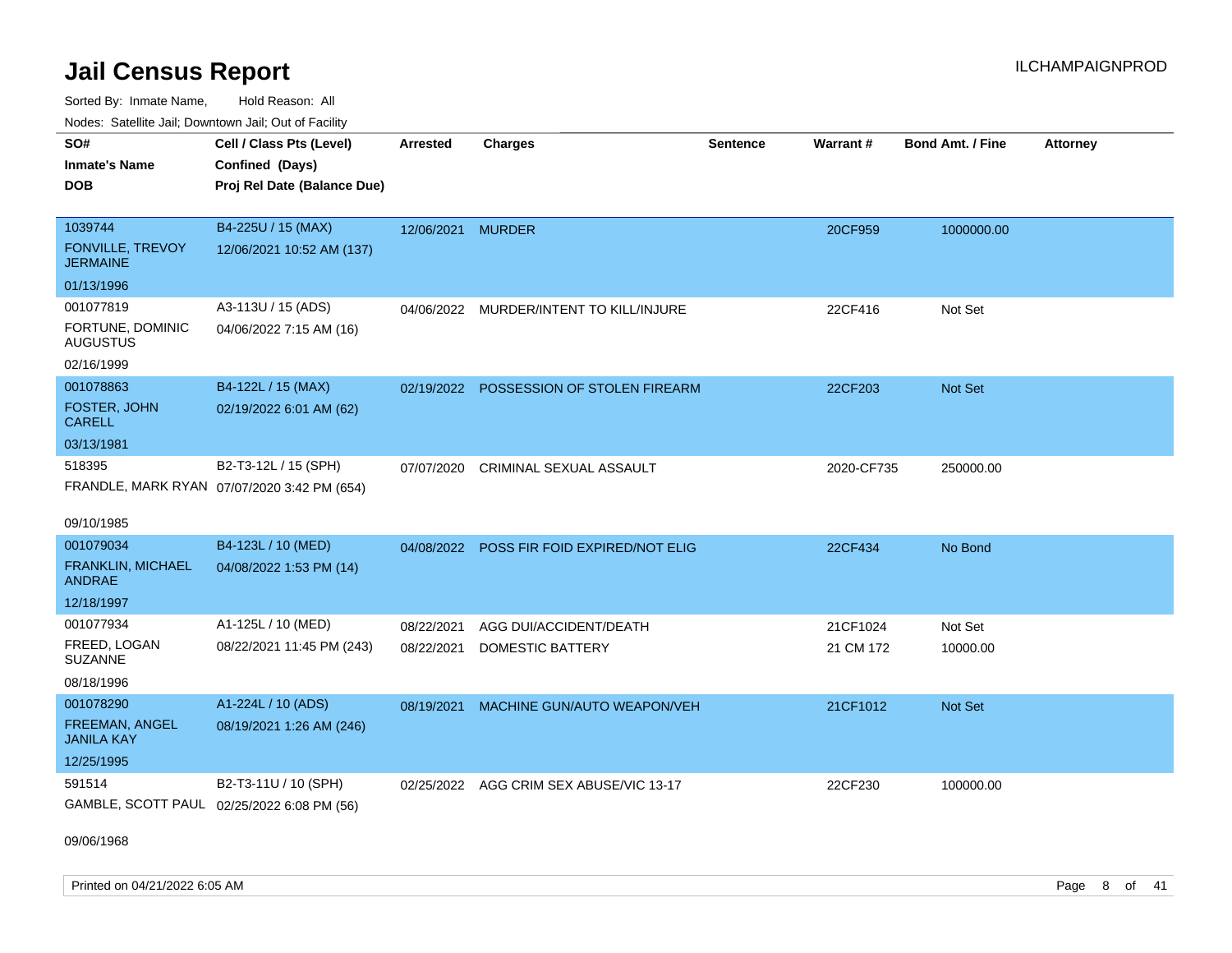| SO#                                     | Cell / Class Pts (Level)    | <b>Arrested</b> | <b>Charges</b>                            | <b>Sentence</b> | Warrant#     | <b>Bond Amt. / Fine</b> | <b>Attorney</b> |
|-----------------------------------------|-----------------------------|-----------------|-------------------------------------------|-----------------|--------------|-------------------------|-----------------|
| <b>Inmate's Name</b>                    | Confined (Days)             |                 |                                           |                 |              |                         |                 |
| <b>DOB</b>                              | Proj Rel Date (Balance Due) |                 |                                           |                 |              |                         |                 |
|                                         |                             |                 |                                           |                 |              |                         |                 |
| 1075614                                 | A4-105L / 15 (MAX)          |                 | 03/19/2022 AGGRAVATED DOMESTIC BATTERY    |                 | 22CF333      | Not Set                 |                 |
| <b>GANT, TEVIN</b><br><b>ODELROW</b>    | 03/19/2022 5:29 PM (34)     |                 | 03/19/2022 PAROLE REVOCATION              |                 | CM2201590    | No Bond                 |                 |
| 03/03/1991                              |                             |                 |                                           |                 |              |                         |                 |
| 001078154                               | B4-226U / 10 (MED)          | 01/09/2022      | DRVG UNDER INFLU OF ALCOHOL               |                 | 2021 DT 182  | 5000.00                 |                 |
| GENTRY, DAMON<br><b>LIONEL</b>          | 01/09/2022 4:41 PM (103)    |                 | 01/09/2022 AGG DOMESTIC BATTERY/STRANGLE  |                 | 2021 CF 1396 | 50000.00                |                 |
| 12/25/1971                              |                             |                 |                                           |                 |              |                         |                 |
| 001077848                               | BOOKH-7                     | 04/19/2022      | DRIVING RVK/SUSP DUI/SSS 2ND              |                 | 21CF305      | 7500.00                 |                 |
| GOECKNER,                               | 04/19/2022 5:04 AM (3)      | 04/19/2022      | DRIVING ON REVOKED LICENSE                |                 | 21TR1113     | 7500.00                 |                 |
| <b>BENJAMIN JAMES</b>                   |                             | 04/19/2022      | POSSESSION OF METH/15<100GRAMS            |                 | 21CF66       | 10000.00                |                 |
| 06/10/1984                              |                             |                 |                                           |                 |              |                         |                 |
| 001078633                               | B2-T4-13U / 25 (SPH)        | 12/01/2021      | PRED CRIM SEX ASLT/VICTIM <13             |                 | 21CF1416     | 250000.00               |                 |
| GONZALEZ-GUILLEN,<br>EDWARD             | 12/01/2021 12:08 PM (142)   |                 |                                           |                 |              |                         |                 |
| 08/25/2002                              |                             |                 |                                           |                 |              |                         |                 |
| 1031794                                 | BOOKH-3                     | 04/19/2022      | <b>DOMESTIC BATTERY</b>                   |                 | 21CF662      | 25000.00                |                 |
| <b>GOODWIN, ANTHONY</b>                 | 04/19/2022 3:51 PM (3)      | 04/19/2022      | <b>RESIST/OBSTRUCTING A PEACE OFFICEL</b> |                 | 20CM553      | 1000.00                 |                 |
| <b>DWAYNE</b>                           |                             |                 | 04/19/2022 BATTERY/MAKES PHYSICAL CONTACT |                 | 21CM175      | 1000.00                 |                 |
| 07/03/1986                              |                             |                 |                                           |                 |              |                         |                 |
| 001078607                               | B4-221L / 15 (MAX)          | 11/22/2021      | FELON POSS/USE FIREARM/PAROLE             |                 | 21CF1437     | Not Set                 |                 |
| GRAY, WILLIAM<br>DA'VON                 | 11/22/2021 2:57 PM (151)    | 11/22/2021      | ATTEMPT (FIRST DEGREE MURDER)             |                 | 21CF1435     | Not Set                 |                 |
| 04/18/1984                              |                             |                 |                                           |                 |              |                         |                 |
| 56342                                   | B1-206L / 10 (MED)          | 10/21/2021      | THEFT CONTROL INTENT <\$500               |                 | 17CF1451     | 10000.00                |                 |
| <b>GRIFFIN, NATHAN</b>                  | 10/21/2021 4:20 PM (183)    | 10/21/2021      | DRIVING ON REVOKED LICENSE                |                 | 20TR1979     | 3000.00                 |                 |
| <b>EUGENE</b>                           |                             | 10/21/2021      | <b>ARMED HABITUAL CRIMINAL</b>            |                 | 21CF1279     | Not Set                 |                 |
| 02/24/1969                              |                             |                 |                                           |                 |              |                         |                 |
| 001079080                               | A3-212L                     | 04/18/2022      | FELON POSS/USE WEAPON/FIREARM             |                 | 22CF477      | No Bond                 |                 |
| <b>HARRIS, MILEEK</b><br><b>JAEQUAN</b> | 04/19/2022 12:10 AM (3)     |                 |                                           |                 |              |                         |                 |
| 08/04/2000                              |                             |                 |                                           |                 |              |                         |                 |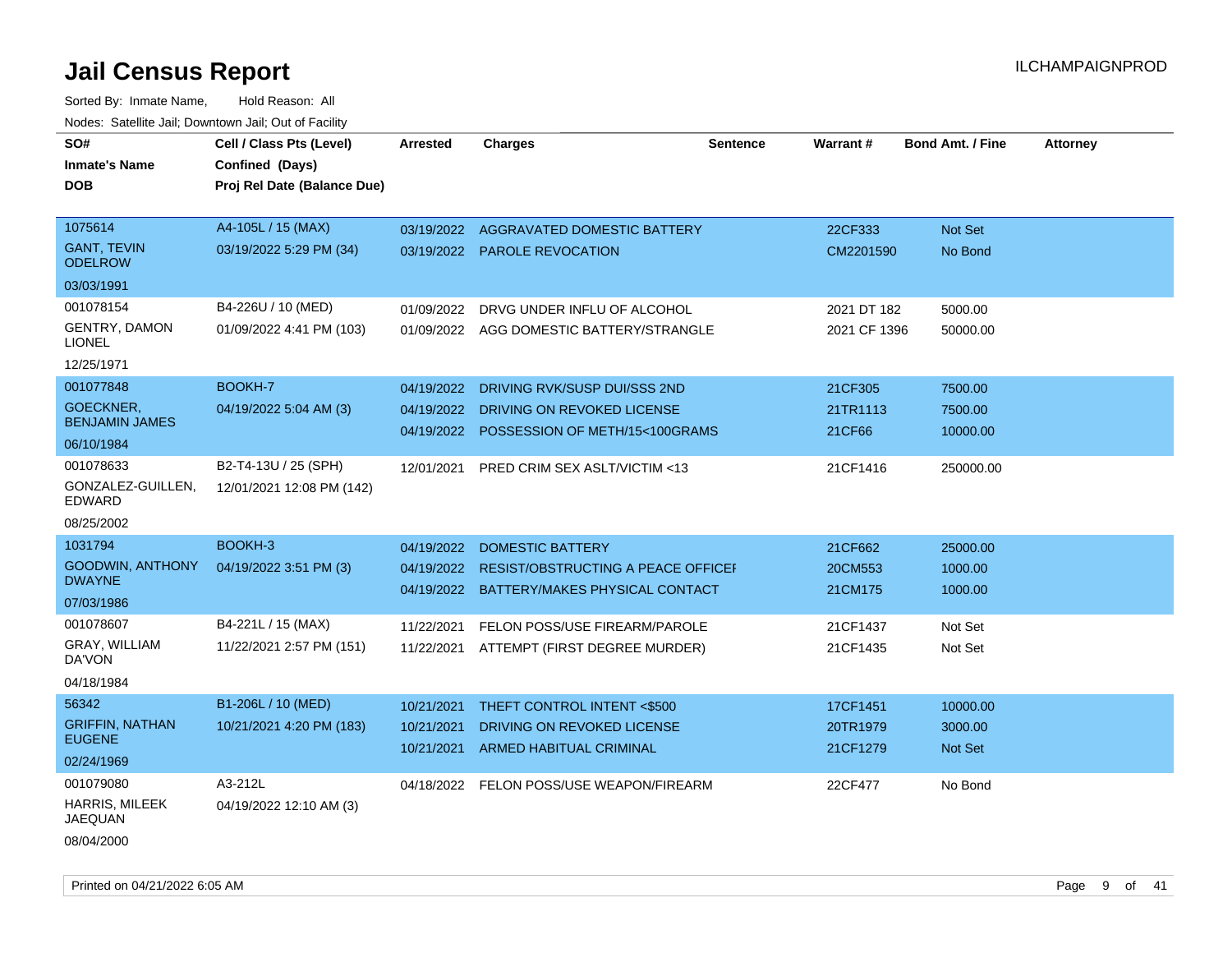| SO#<br><b>Inmate's Name</b>             | Cell / Class Pts (Level)<br>Confined (Days) | <b>Arrested</b> | <b>Charges</b>                            | <b>Sentence</b> | Warrant#   | <b>Bond Amt. / Fine</b> | <b>Attorney</b> |
|-----------------------------------------|---------------------------------------------|-----------------|-------------------------------------------|-----------------|------------|-------------------------|-----------------|
| <b>DOB</b>                              | Proj Rel Date (Balance Due)                 |                 |                                           |                 |            |                         |                 |
| 1018952                                 | BOOKF-2                                     | 04/21/2022      | POSSESSING A CONTROLLED SUBSTANC          |                 | 2022CFAWOW | Not Set                 |                 |
| HENRY, SAMANTHA<br><b>LEIGH</b>         | 04/21/2022 2:03 AM (1)                      | 04/21/2022      | POSSESS DRUG PARAPHERNALIA                |                 | 2022CMAWOA | <b>Not Set</b>          |                 |
| 04/14/1987                              |                                             |                 |                                           |                 |            |                         |                 |
| 975293                                  | B2-T4-14L / 15 (SPH)                        | 07/21/2021      | VIO ORDER/PRIOR VIO OF ORDER              |                 | 21CF914    | No Bond                 |                 |
| HILL, JACOB MILES                       | 07/21/2021 8:43 PM (275)                    | 07/21/2021      | <b>STALKING</b>                           |                 | 2021CF863  | Not Set                 |                 |
|                                         |                                             | 07/25/2021      | PAROLE REVOCATION                         |                 | CH2104646  | Not Set                 |                 |
| 02/06/1988                              |                                             | 08/18/2021      | HARASS WITNESS/FAMILY MBR/REP             |                 | 21CF992    | Not Set                 |                 |
|                                         |                                             | 09/09/2021      | AGG STALKING/BODILY HARM                  |                 | 21CF1073   | Not Set                 |                 |
| 980939                                  | B3-W7-28L / 10 (MED)                        | 03/25/2022      | RECEIVE/POSS/SELL STOLEN VEH              |                 | 22CF357    | Not Set                 |                 |
| HILL, XAVIER<br><b>LENSHAUN</b>         | 03/25/2022 11:15 AM (28)                    |                 |                                           |                 |            |                         |                 |
| 06/18/1988                              |                                             |                 |                                           |                 |            |                         |                 |
| 1063198                                 | A2-122L                                     | 04/19/2022      | <b>FUGITIVE FROM JUSTICE</b>              |                 | 16CF1167   | Not Set                 |                 |
| HOAGLAND.<br><b>ELIZABETH ANN</b>       | 04/19/2022 12:41 PM (3)                     |                 | 04/19/2022 FUGITIVE FROM JUSTICE          |                 | 22CF478    | Not Set                 |                 |
| 07/06/1988                              |                                             |                 |                                           |                 |            |                         |                 |
| 001079060                               | A2-223L / 15 (ADS)                          |                 | 04/13/2022 AGG UNLAWFUL USE WEAPON/PERSON |                 | 2022CF465  | Not Set                 |                 |
| HOPE. HEAVEN MARIA<br><b>ANTOINETTE</b> | 04/13/2022 7:46 PM (9)                      |                 |                                           |                 |            |                         |                 |
| 08/20/2003                              |                                             |                 |                                           |                 |            |                         |                 |
| 975483                                  | B2-T3-09U / 15 (SPH)                        | 04/14/2022      | PRED CRIM SEX ASLT/VICTIM <13             | 13y (DOC)       | 20CF1330   | No Bond                 |                 |
| HUDDLE, ANDREW<br><b>DAVID</b>          | 04/14/2022 12:15 PM (8)                     |                 |                                           |                 |            |                         |                 |
| 12/08/1985                              |                                             |                 |                                           |                 |            |                         |                 |
| 51028                                   | B3-W5-20L / 10 (MED)                        | 02/23/2022      | <b>POSS STOLEN VEHICLE</b>                |                 | 20-CF-377  | No Bond                 |                 |
| HUFFMAN, MICHAEL<br><b>LEONARD</b>      | 02/23/2022 3:14 AM (58)                     |                 | 02/23/2022 AGG FLEEING/2+ CON DEVICES     |                 | 19CF1839   | 50000.00                |                 |
| 07/24/1980                              |                                             |                 |                                           |                 |            |                         |                 |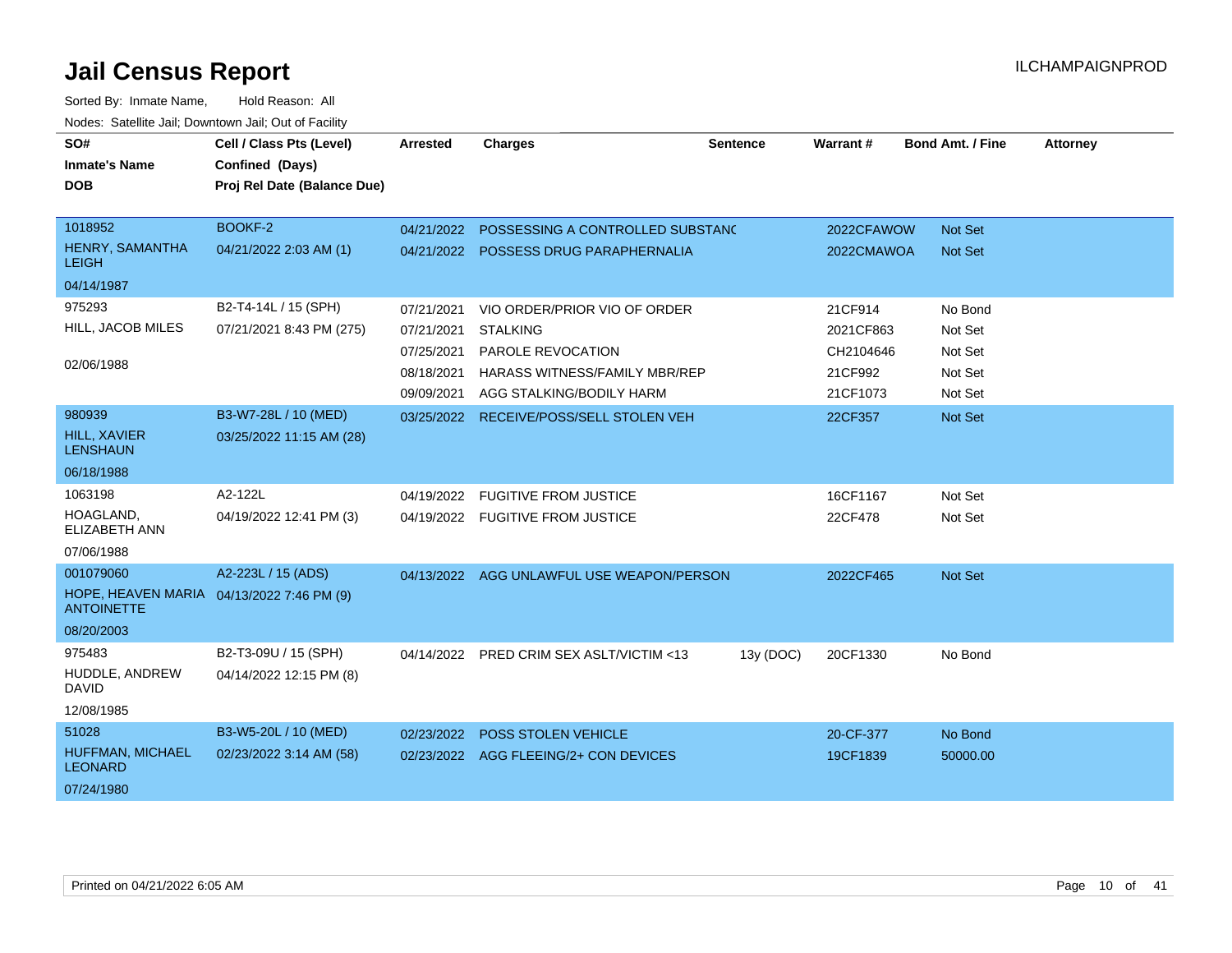| rouco. Calcillo Jali, Downtown Jali, Out of Facility |                             |                 |                                           |                 |              |                         |                 |
|------------------------------------------------------|-----------------------------|-----------------|-------------------------------------------|-----------------|--------------|-------------------------|-----------------|
| SO#                                                  | Cell / Class Pts (Level)    | <b>Arrested</b> | <b>Charges</b>                            | <b>Sentence</b> | Warrant#     | <b>Bond Amt. / Fine</b> | <b>Attorney</b> |
| <b>Inmate's Name</b>                                 | Confined (Days)             |                 |                                           |                 |              |                         |                 |
| <b>DOB</b>                                           | Proj Rel Date (Balance Due) |                 |                                           |                 |              |                         |                 |
|                                                      |                             |                 |                                           |                 |              |                         |                 |
| 953555                                               | A3-214L / 15 (ADS)          | 04/19/2022 WRIT |                                           |                 | 2021-CF-272  | Not Set                 |                 |
| HUNT, TAVARIS EARL                                   | 04/19/2022 10:32 AM (3)     |                 |                                           |                 |              |                         |                 |
|                                                      |                             |                 |                                           |                 |              |                         |                 |
| 12/29/1987                                           |                             |                 |                                           |                 |              |                         |                 |
| 501278                                               | A3-211L                     | 04/18/2022      | <b>INDIRECT CIVIL CONTEMPT</b>            |                 |              | 987.00                  |                 |
| HURSEY, DANIEL<br><b>SCOTT</b>                       | 04/18/2022 9:26 AM (4)      |                 |                                           |                 |              |                         |                 |
| 08/30/1987                                           | 5/17/2022 (0.00)            |                 |                                           |                 |              |                         |                 |
| 1061186                                              | A1-224U / 15 (MAX)          |                 | 03/16/2022 MURDER/STRONG PROB KILL/INJURE |                 | 22CF329      | No Bond                 |                 |
| <b>INGRAM, CHERELL</b><br><b>LETRISE</b>             | 03/16/2022 10:17 PM (37)    |                 |                                           |                 |              |                         |                 |
| 10/01/1986                                           |                             |                 |                                           |                 |              |                         |                 |
| 001079083                                            | BOOKH-3                     |                 | 04/20/2022 MFG/DEL CANNABIS/500<2000 GR   |                 | 2022CFAWOW   | Not Set                 |                 |
| JACKSON, BRANDON<br><b>THOMAS</b>                    | 04/20/2022 6:40 PM (2)      |                 |                                           |                 |              |                         |                 |
| 03/27/2001                                           |                             |                 |                                           |                 |              |                         |                 |
| 38993                                                | A4-101L / 15 (MAX)          |                 | 02/13/2021 ATTEMPT (FIRST DEGREE MURDER)  |                 | 21CF181      | Not Set                 |                 |
| JACKSON, LAMONT<br><b>JEREMIE</b>                    | 02/13/2021 7:45 AM (433)    |                 |                                           |                 |              |                         |                 |
| 07/31/1973                                           |                             |                 |                                           |                 |              |                         |                 |
| 001078703                                            | A1-125U / 15 (ADS)          | 12/20/2021      | MURDER/INTENT TO KILL/INJURE              |                 | 21CF1574     | Not Set                 |                 |
| JOHNS, SHANIQUH<br><b>THERESA</b>                    | 12/22/2021 6:41 AM (121)    |                 |                                           |                 |              |                         |                 |
| 04/03/1992                                           |                             |                 |                                           |                 |              |                         |                 |
| 1071966                                              | A2-223U / 5 (MIN)           | 04/16/2022      | DRVG UNDER INFLU OF ALCOHOL               |                 | 20-DT-238    | 500.00                  |                 |
| JOHNSON, JOI<br><b>ANTOINETTE</b>                    | 04/16/2022 8:30 PM (6)      |                 | 04/16/2022 DRIVING ON SUSPENDED LICENSE   |                 | 2021-TR-1702 | <b>Not Set</b>          |                 |
| 09/28/1997                                           | 4/25/2022 (0.00)            |                 |                                           |                 |              |                         |                 |
| 1042582                                              | B1-107U / 15 (MAX)          |                 | 03/10/2022 VIOLATE ORDER PROTECTION       |                 | 22CM61       | Not Set                 |                 |
| JONES, DEONTA<br>DANTRAL                             | 03/10/2022 4:50 AM (43)     |                 |                                           |                 |              |                         |                 |
| 02/01/1993                                           |                             |                 |                                           |                 |              |                         |                 |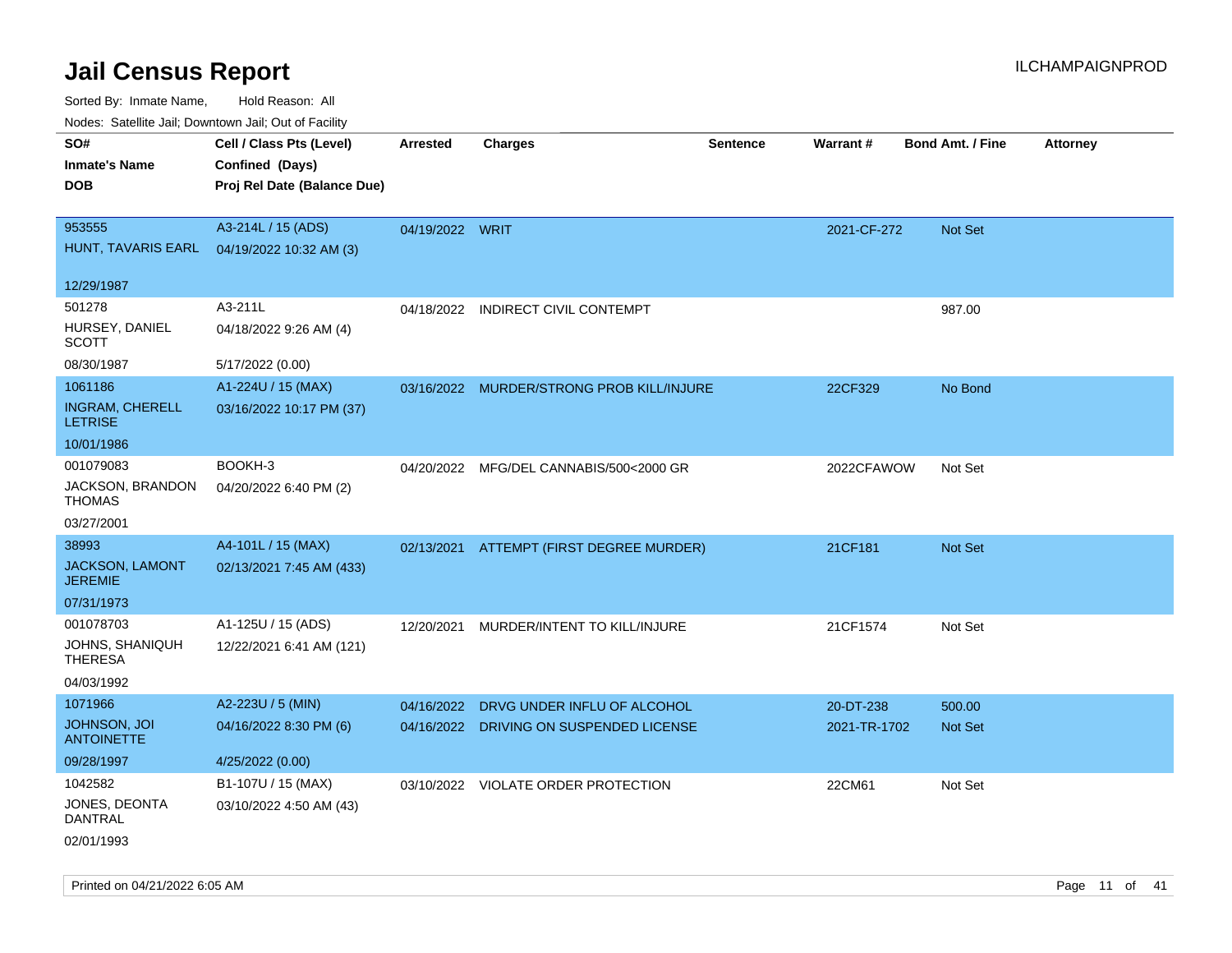Sorted By: Inmate Name, Hold Reason: All Nodes: Satellite Jail; Downtown Jail; Out of Facility

| SO#                                      | Cell / Class Pts (Level)    | <b>Arrested</b> | <b>Charges</b>                          | Sentence | Warrant#   | <b>Bond Amt. / Fine</b> | <b>Attorney</b> |
|------------------------------------------|-----------------------------|-----------------|-----------------------------------------|----------|------------|-------------------------|-----------------|
| <b>Inmate's Name</b>                     | Confined (Days)             |                 |                                         |          |            |                         |                 |
| <b>DOB</b>                               | Proj Rel Date (Balance Due) |                 |                                         |          |            |                         |                 |
|                                          |                             |                 |                                         |          |            |                         |                 |
| 001078645                                | B3-W1-02L / 10 (MED)        | 12/02/2021      | AGG DISCHARGE FIREARM                   |          | 21CF1478   | No Bond                 |                 |
| JONES, KELVIN<br><b>KHYRIC</b>           | 12/02/2021 6:56 PM (141)    |                 |                                         |          |            |                         |                 |
| 02/27/2001                               |                             |                 |                                         |          |            |                         |                 |
| 956822                                   | A4-101U / 15 (MAX)          | 11/25/2021      | AGGRAVATED DOMESTIC BATTERY             |          | 21CF1442   | Not Set                 |                 |
| JONES, MARIO                             | 11/25/2021 10:37 AM (148)   | 11/25/2021      | PAROLE REVOCATION                       |          | CH2106361  | No Bond                 |                 |
| NATHANIEL                                |                             | 11/25/2021      | UNLAWFUL RESTRAINT                      |          | 21CF1443   | Not Set                 |                 |
| 10/27/1987                               |                             |                 |                                         |          |            |                         |                 |
| 59668                                    | B2-T1-04L / 10 (SPH)        | 02/11/2022      | FAIL TO RPT CHNG ADDRESS/EMPL           |          | 20 CF 1241 | 75000.00                |                 |
| <b>JONES, MARTELL</b><br><b>DEANGELO</b> | 02/11/2022 3:19 PM (70)     |                 | 02/11/2022 AGGRAVATED ARSON/BODILY HARM |          | 22 CF 169  | 75000.00                |                 |
| 07/11/1983                               |                             |                 |                                         |          |            |                         |                 |
| 1008468                                  | B4-125L / 10 (MED)          | 12/01/2021      | FELON POSS/USE WEAPON/FIREARM           |          | 21CF1472   | Not Set                 |                 |
| JONES, MARTEZ<br><b>LAMONTE</b>          | 12/01/2021 1:28 PM (142)    | 12/02/2021      | PROBATION VIOLATION                     |          | 20CF1151   | Not Set                 |                 |
| 06/22/1993                               |                             |                 |                                         |          |            |                         |                 |
| 54821                                    | BOOKH-7                     | 04/20/2022      | DRIVING RVK/SUSP DUI/SSS 4-9            |          | 2020CF1477 | 25000.00                |                 |
| <b>JONES, PHILLIP</b><br><b>WAYNE</b>    | 04/20/2022 12:35 PM (2)     | 04/20/2022      | POSSESSION OF METH/5<15 GRAMS           |          | 2021CF30   | 25000.00                |                 |
| 09/11/1979                               |                             |                 |                                         |          |            |                         |                 |
| 44798                                    | BOOKH-4                     |                 | 04/19/2022 AGG BATTERY/GOVERNMENT EMP   |          | 22CF481    | Not Set                 |                 |
| KILLAM, STEVEN<br><b>WAYNE</b>           | 04/19/2022 5:26 PM (3)      |                 |                                         |          |            |                         |                 |
| 03/30/1977                               |                             |                 |                                         |          |            |                         |                 |
| 1068786                                  | B3-W2-06L / 10 (MED)        | 03/04/2022      | DOMESTIC BATTERY/OTHER PRIOR            |          | 22CF270    | Not Set                 |                 |
| LACY, MALIK SHAKUR                       | 03/04/2022 7:25 PM (49)     | 03/04/2022      | DOMESTIC BATTERY/HARM/VIO O/P           |          | 18CM478    | 2500.00                 |                 |
|                                          |                             |                 | 03/04/2022 WARRANT OUT OF COUNTY        |          | 20TR4604   | 3000.00                 |                 |
| 12/01/1996                               |                             |                 |                                         |          |            |                         |                 |
| 1041648                                  | A4-103L / 15 (MAX)          | 01/11/2022      | ARMED HABITUAL CRIMINAL                 | 6y (DOC) | 22CF41     | Not Set                 |                 |
| LANE, DEMETRIUS<br>LAQUAN                | 01/11/2022 5:27 AM (101)    |                 | 01/11/2022 PAROLE REVOCATION            |          | CH2200221  | Not Set                 |                 |
|                                          |                             |                 |                                         |          |            |                         |                 |

07/04/1996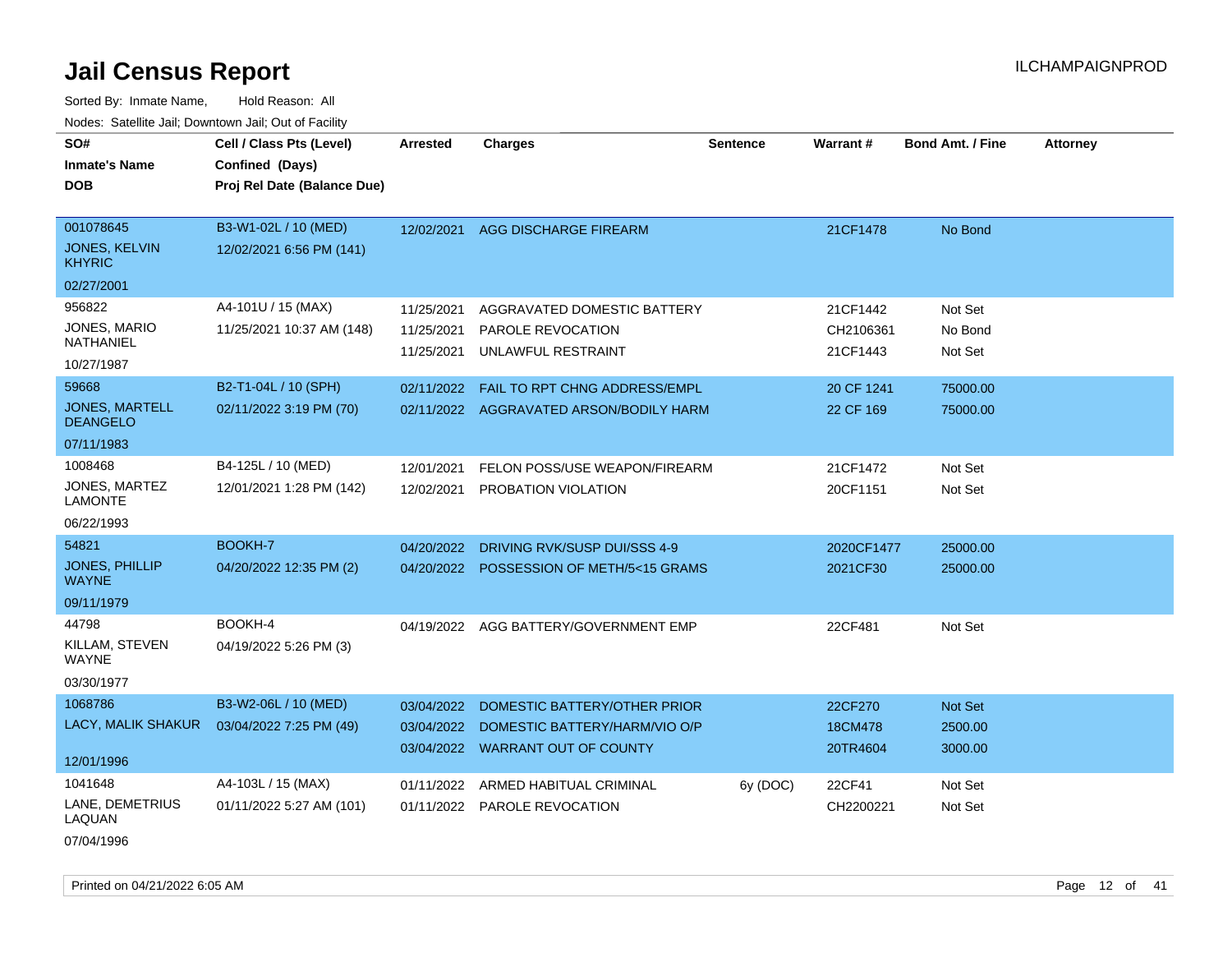| roaco. Catolino cali, Domntonn cali, Out of Facility |                             |                 |                                          |                 |             |                         |                 |
|------------------------------------------------------|-----------------------------|-----------------|------------------------------------------|-----------------|-------------|-------------------------|-----------------|
| SO#                                                  | Cell / Class Pts (Level)    | <b>Arrested</b> | <b>Charges</b>                           | <b>Sentence</b> | Warrant#    | <b>Bond Amt. / Fine</b> | <b>Attorney</b> |
| <b>Inmate's Name</b>                                 | Confined (Days)             |                 |                                          |                 |             |                         |                 |
| <b>DOB</b>                                           | Proj Rel Date (Balance Due) |                 |                                          |                 |             |                         |                 |
|                                                      |                             |                 |                                          |                 |             |                         |                 |
| 1064445                                              | A3-216L / 15 (MAX)          | 04/23/2021      | AGG DISCHARGE FIREARM/OCC VEH            |                 | 2021CF295   | 500000.00               |                 |
| LARUE, TERENCE                                       | 04/23/2021 11:18 AM (364)   | 04/23/2021      | <b>FELON POSS/USE FIREARM/PAROLE</b>     |                 | 21CF899     | Not Set                 |                 |
| <b>TRAMEL</b>                                        |                             | 04/23/2021      | POSSESS 15<100 GRAMS COCAINE             |                 | 19CF1052    | 10000.00                |                 |
| 12/23/1998                                           |                             |                 |                                          |                 |             |                         |                 |
| 1070011                                              | B4-124U / 10 (MED)          | 08/03/2021      | AGG DISCH FIREARM/1ST AID PERS           | 10y (DOC)       | 21CF929     | Not Set                 |                 |
| LAWS, WILLIAM<br>ZARAK, Third                        | 08/03/2021 3:53 PM (262)    |                 |                                          |                 |             |                         |                 |
| 07/06/1999                                           |                             |                 |                                          |                 |             |                         |                 |
| 548089                                               | B1-204U / 15 (MAX)          |                 | 12/04/2020 ATTEMPT (FIRST DEGREE MURDER) | 20y (DOC)       | 20CF1378    | Not Set                 |                 |
| LEWIS, LAWRENCE<br>PAUL, Third                       | 12/04/2020 4:42 AM (504)    |                 |                                          |                 |             |                         |                 |
| 02/08/1993                                           |                             |                 |                                          |                 |             |                         |                 |
| 001078924                                            | A4-205L / 10 (MED)          | 03/09/2022      | DOMESTIC BATTERY/OTHER PRIOR             |                 | 22CF289     | Not Set                 |                 |
| LIVINGSTON, MASON<br>RICHARD                         | 03/09/2022 4:13 AM (44)     |                 | 03/09/2022 WARRANT OUT OF COUNTY         |                 | 2019 CM 230 | 5000.00                 |                 |
| 08/23/1988                                           |                             |                 |                                          |                 |             |                         |                 |
| 1038892                                              | B2-T1-03U / 10 (SPH)        | 02/16/2022      | PRED CRIM SEX ASLT/BODILY HARM           |                 | 22CF199     | No Bond                 |                 |
| MCCAULEY, TIMOTHY<br><b>WILLIAM</b>                  | 02/16/2022 8:49 PM (65)     |                 |                                          |                 |             |                         |                 |
| 03/05/1989                                           |                             |                 |                                          |                 |             |                         |                 |
| 48792                                                | B4-126L / 10 (MED)          | 11/19/2021      | AGG BATTERY/DISCHARGE FIREARM            |                 | 21CF1425    | Not Set                 |                 |
| <b>MCCLAIN, HURCHEL</b><br><b>JOSEPH</b>             | 11/20/2021 4:11 AM (153)    |                 |                                          |                 |             |                         |                 |
| 05/01/1979                                           |                             |                 |                                          |                 |             |                         |                 |
| 001077938                                            | <b>BOOKH-6 / 15 (ADS)</b>   | 05/10/2021      | AGG KIDNAPING DISCH FIR/HARM             |                 | 21CF532     | Not Set                 |                 |
| MCGAHA,<br><b>CHRISTOPHER D</b>                      | 05/10/2021 7:02 PM (347)    | 05/11/2021      | <b>MURDER</b>                            |                 | 2021-CF-215 | No Bond                 |                 |
| 07/27/1991                                           |                             | 05/27/2021      | ESCAPE FROM DEPT OF CORRECTION           |                 | 21CF600     | <b>Not Set</b>          |                 |
| 66710                                                | A4-207U / 15 (ADS)          |                 | 01/19/2022 ARMED VIOLENCE/CATEGORY I     |                 | 22CF88      | Not Set                 |                 |
| MEEKS, CASSARIOUS<br><b>MONTE</b>                    | 01/20/2022 11:40 AM (92)    |                 |                                          |                 |             |                         |                 |
| 06/22/1984                                           |                             |                 |                                          |                 |             |                         |                 |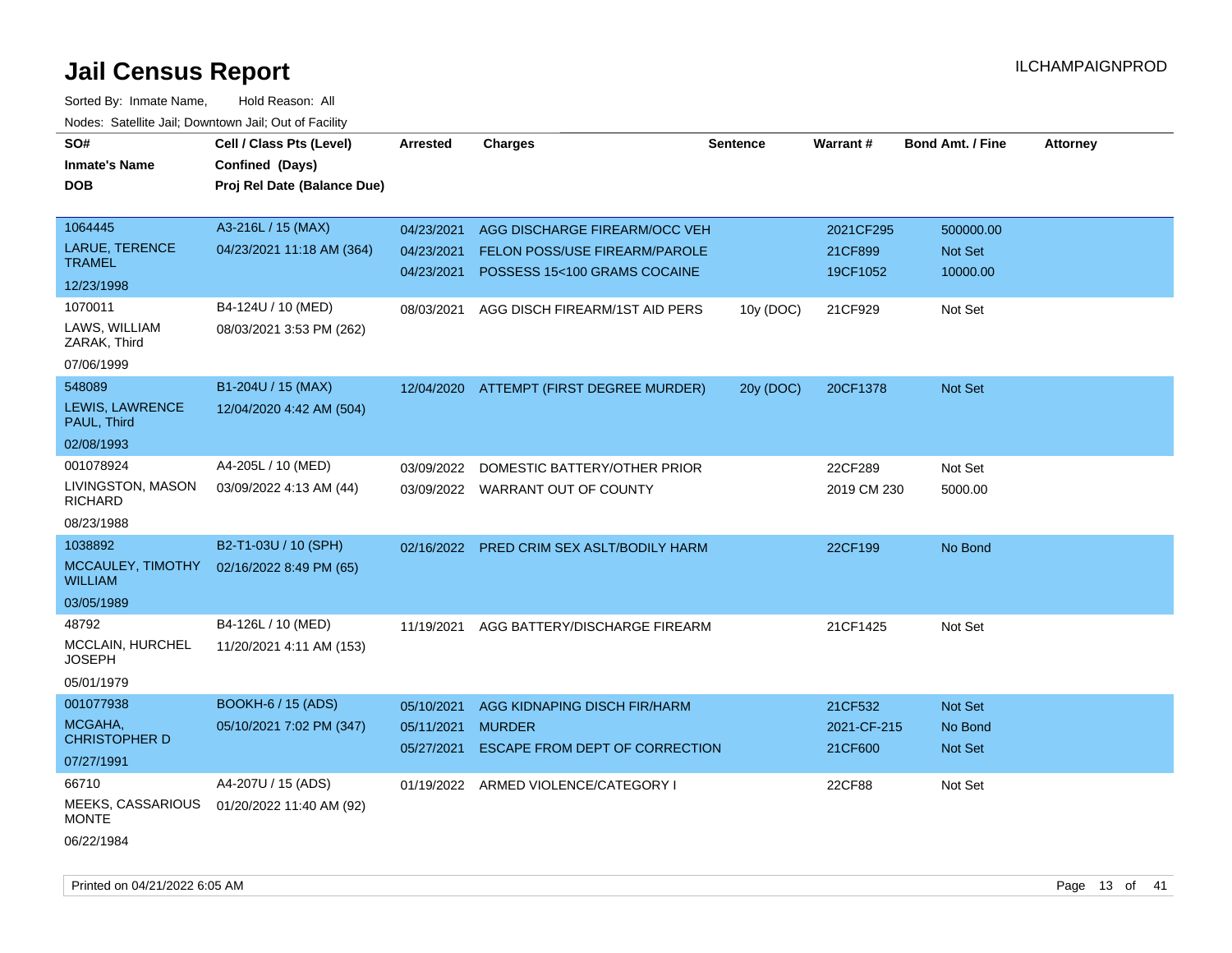Sorted By: Inmate Name, Hold Reason: All

Nodes: Satellite Jail; Downtown Jail; Out of Facility

| SO#                                    | Cell / Class Pts (Level)                     | <b>Arrested</b> | <b>Charges</b>                           | <b>Sentence</b> | Warrant#  | <b>Bond Amt. / Fine</b> | <b>Attorney</b> |
|----------------------------------------|----------------------------------------------|-----------------|------------------------------------------|-----------------|-----------|-------------------------|-----------------|
| <b>Inmate's Name</b>                   | Confined (Days)                              |                 |                                          |                 |           |                         |                 |
| <b>DOB</b>                             | Proj Rel Date (Balance Due)                  |                 |                                          |                 |           |                         |                 |
|                                        |                                              |                 |                                          |                 |           |                         |                 |
| 1043071                                | A2-120L / 10 (MED)                           |                 | 11/08/2021 CRIM DMG/GOVT PROP/<\$500     |                 | 21CF1378  | Not Set                 |                 |
| <b>MERRELL-</b><br>SUTHERLAND, ALICIA  | 11/08/2021 2:22 AM (165)                     |                 |                                          |                 |           |                         |                 |
| 11/26/1972                             |                                              |                 |                                          |                 |           |                         |                 |
| 968679                                 | B1-203U / 15 (MAX)                           |                 | 04/10/2022 ARMED VIOLENCE/CATEGORY I     |                 | 21CF911   | 750000.00               |                 |
| MILES, ANTHONY<br><b>MARCUS JERALE</b> | 04/10/2022 9:29 PM (12)                      |                 |                                          |                 |           |                         |                 |
| 10/21/1985                             |                                              |                 |                                          |                 |           |                         |                 |
| 41584                                  | B4-227L / 15 (MAX)                           |                 | 12/01/2021 ARMED HABITUAL CRIMINAL       |                 | 21CF1467  | Not Set                 |                 |
|                                        | MILLER, JOSE LOVELL 12/02/2021 1:04 AM (141) |                 |                                          |                 |           |                         |                 |
|                                        |                                              |                 |                                          |                 |           |                         |                 |
| 10/07/1975                             |                                              |                 |                                          |                 |           |                         |                 |
| 1052889                                | B3-W8-30L / 10 (MED)                         |                 | 03/31/2022 AGGRAVATED DOMESTIC BATTERY   |                 | 22CF375   | No Bond                 |                 |
| MOORE, JEREMIAH<br><b>THOMAS</b>       | 03/31/2022 2:39 AM (22)                      |                 |                                          |                 |           |                         |                 |
| 07/21/1996                             |                                              |                 |                                          |                 |           |                         |                 |
| 539294                                 | B1-205L / 10 (MED)                           | 01/11/2022      | AGG DUI/NO VALID DL                      |                 | 22CF49    | Not Set                 |                 |
| MOSLEY, JAMES<br><b>CALVIN</b>         | 01/11/2022 9:43 PM (101)                     |                 | 01/11/2022 PAROLE REVOCATION             |                 | CH2200227 | No Bond                 |                 |
| 12/11/1985                             |                                              |                 |                                          |                 |           |                         |                 |
|                                        |                                              |                 |                                          |                 |           |                         |                 |
| 1012617                                | A4-207L / 10 (MED)                           |                 | 04/01/2022 FELON POSS/USE WEAPON/FIREARM | $2y$ (CJ)       | 21CF889   | No Bond                 |                 |
| NEAL, ANDRE<br>LORENZO                 | 04/01/2022 11:56 AM (21)                     |                 |                                          |                 |           |                         |                 |
| 10/11/1993                             |                                              |                 |                                          |                 |           |                         |                 |
| 001078517                              | B1-102L / 15 (MAX)                           |                 | 10/19/2021 ATTEMPT (FIRST DEGREE MURDER) |                 | 21CF1267  | Not Set                 |                 |
| <b>NELSON, RORY</b><br><b>DEMOND</b>   | 10/19/2021 3:55 AM (185)                     |                 |                                          |                 |           |                         |                 |
| 08/14/1984                             |                                              |                 |                                          |                 |           |                         |                 |
| 001078854                              | B2-T2-05U / 15 (MAX)                         | 02/15/2022      | AGG BATTERY/DISCHARGE FIREARM            |                 | 2019JD22  | No Bond                 |                 |
| PATNAUDE, MARTY<br><b>WW</b>           | 02/15/2022 5:12 PM (66)                      |                 | 02/15/2022 ARMED VIOLENCE/CATEGORY I     |                 | 22CF190   | Not Set                 |                 |
| 08/26/2003                             |                                              |                 |                                          |                 |           |                         |                 |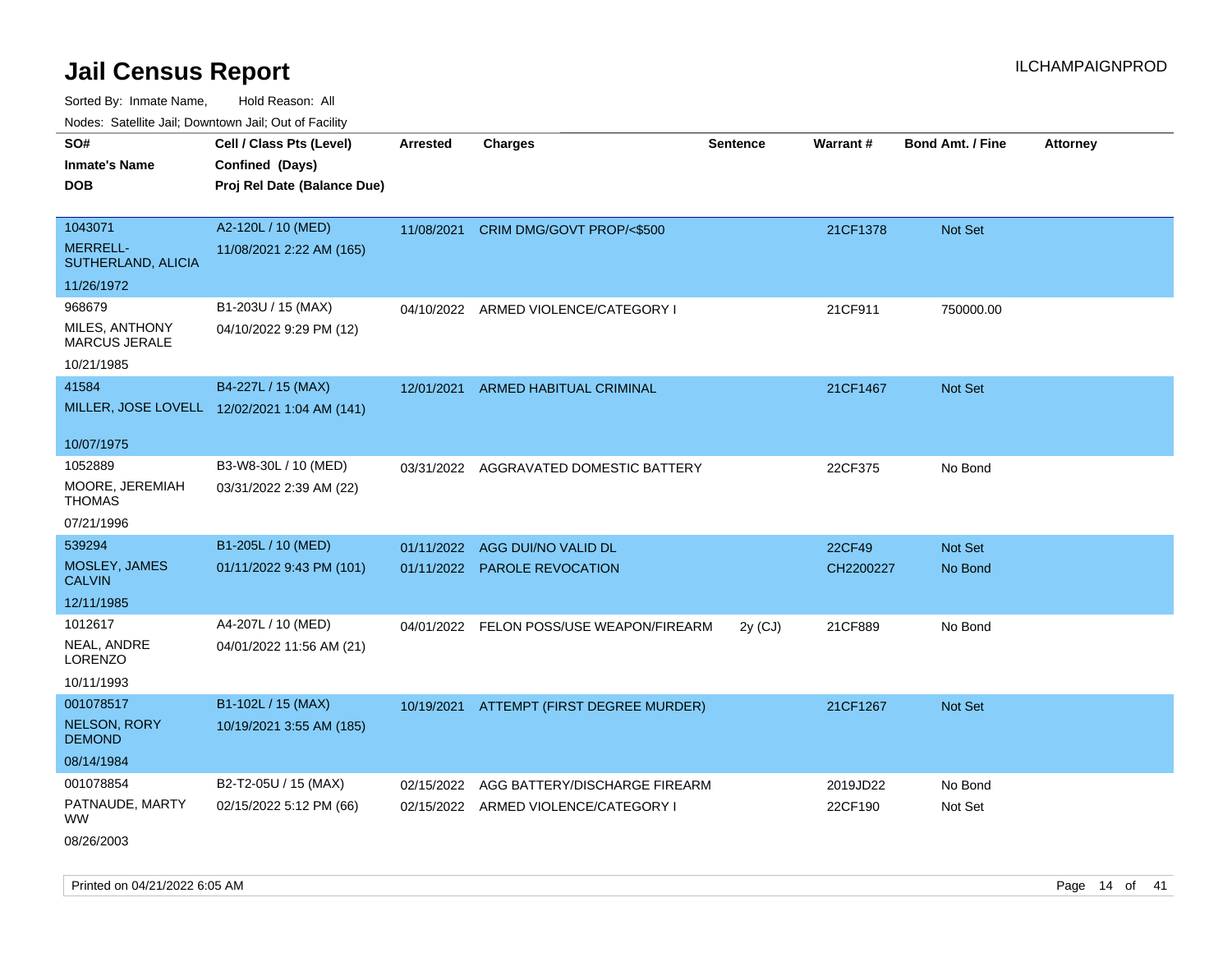| roaco. Catolino cali, Domntonn cali, Out of Facility |                             |            |                                          |                 |               |                         |                 |
|------------------------------------------------------|-----------------------------|------------|------------------------------------------|-----------------|---------------|-------------------------|-----------------|
| SO#                                                  | Cell / Class Pts (Level)    | Arrested   | <b>Charges</b>                           | <b>Sentence</b> | Warrant#      | <b>Bond Amt. / Fine</b> | <b>Attorney</b> |
| <b>Inmate's Name</b>                                 | Confined (Days)             |            |                                          |                 |               |                         |                 |
| <b>DOB</b>                                           | Proj Rel Date (Balance Due) |            |                                          |                 |               |                         |                 |
|                                                      |                             |            |                                          |                 |               |                         |                 |
| 61251                                                | BOOKF-1 / 15 (ADS)          | 12/27/2021 | PRED CRIM SEX ASLT/VICTIM <13            |                 | 21CF651       | No Bond                 |                 |
| PETMECKY, JOHN<br><b>ROBERT</b>                      | 12/27/2021 1:52 PM (116)    |            |                                          |                 |               |                         |                 |
| 03/09/1983                                           |                             |            |                                          |                 |               |                         |                 |
| 1030954                                              | B3-W4-16L / 10 (MED)        | 01/14/2022 | ARMED VIOLENCE/CATEGORY I                |                 | 22CF76        | Not Set                 |                 |
| PETTIGREW,<br>MALCOME JAMIESON                       | 01/15/2022 4:35 AM (97)     |            | 01/14/2022 MFG/DEL CANNABIS/10-30 GRAMS  |                 | 2020CF9       | 15000.00                |                 |
| 02/20/1995                                           |                             |            |                                          |                 |               |                         |                 |
| 1059394                                              | B3-W1-04L / 5 (MIN)         |            | 02/16/2022 AGG DUI/NO VALID DL           |                 | 2020CF1396    | No Bond                 |                 |
| PHILLIPS, ISAAC<br><b>TERRELL</b>                    | 02/16/2022 9:00 AM (65)     |            |                                          |                 |               |                         |                 |
| 12/27/1996                                           | 5/15/2022 (0.00)            |            |                                          |                 |               |                         |                 |
| 1059512                                              | B4-223L / 10 (MED)          | 04/12/2022 | DOMESTIC BATTERY                         | 2y (DOC)        | 2019-CF-589   | Not Set                 |                 |
| PHILLIPS, LAMAR<br><b>DESHAWN</b>                    | 04/12/2022 5:15 PM (10)     |            | 04/12/2022 RESIST/OBSTRUCT WITH INJURY   |                 | 22CF451       | Not Set                 |                 |
| 04/02/1996                                           |                             |            |                                          |                 |               |                         |                 |
| 1069766                                              | A2-220U / 5 (ADS)           | 04/05/2022 | DUI ANY AMOUNT OF DRUG                   |                 | 17-DT-00267-1 | No Bond                 |                 |
| PHILLIPS, REBEKAH<br><b>LOUISE</b>                   | 04/05/2022 2:44 PM (17)     | 04/05/2022 | POSS HYPO/SYRINGE/NEEDLES/2ND+           |                 | 20CF460       | 940.00                  |                 |
| 09/06/1985                                           |                             |            |                                          |                 |               |                         |                 |
| 1022441                                              | B2-T1-01U / 10 (SPH)        | 10/27/2021 | AGG BATTERY/PEACE OFFICER                |                 | 2021 CF 12    | No Bond                 |                 |
| PICKENS, DONTRELL<br>DEMAR                           | 10/27/2021 1:39 PM (177)    |            | 10/27/2021 AGG BATTERY/PEACE OFFICER     |                 | 2020 CF 1488  | No Bond                 |                 |
| 12/10/1993                                           |                             |            |                                          |                 |               |                         |                 |
| 1069524                                              | B3-W5-18L / 10 (MED)        | 08/08/2021 | MFG/DEL CANNABIS/30-500 GRAMS            | 5y (DOC)        | 21CF953       | <b>Not Set</b>          |                 |
| RAY-DAVIS, KAMARI<br><b>DAYVON</b>                   | 08/09/2021 2:44 AM (256)    |            |                                          |                 |               |                         |                 |
| 03/30/2000                                           |                             |            |                                          |                 |               |                         |                 |
| 001078482                                            | B1-204L / 10 (MED)          |            | 03/14/2022 AGG DISCHARGE FIREARM/VEH/SCH |                 | 22CF299       | 250000.00               |                 |
| <b>REED, MONTRES</b><br><b>ANTRON</b>                | 03/14/2022 12:06 PM (39)    |            |                                          |                 |               |                         |                 |
| 02/26/2004                                           |                             |            |                                          |                 |               |                         |                 |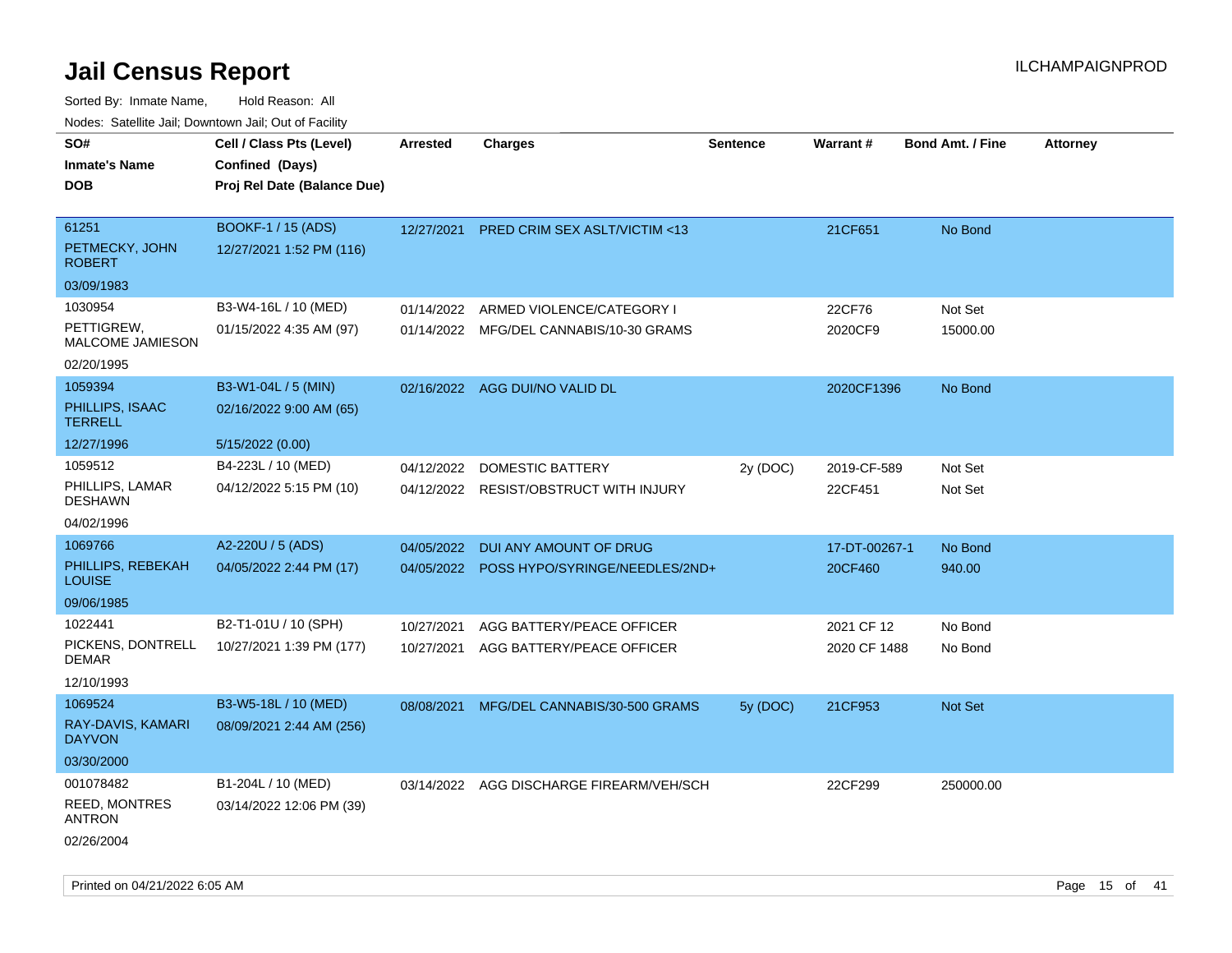| ivouss. Satellite Jali, Downtown Jali, Out of Facility        |                                                                            |                 |                                           |                 |             |                         |                 |
|---------------------------------------------------------------|----------------------------------------------------------------------------|-----------------|-------------------------------------------|-----------------|-------------|-------------------------|-----------------|
| SO#<br>Inmate's Name<br>DOB                                   | Cell / Class Pts (Level)<br>Confined (Days)<br>Proj Rel Date (Balance Due) | <b>Arrested</b> | <b>Charges</b>                            | <b>Sentence</b> | Warrant#    | <b>Bond Amt. / Fine</b> | <b>Attorney</b> |
|                                                               |                                                                            |                 |                                           |                 |             |                         |                 |
| 45473<br>REXROAD, CALVIN<br>ALLEN                             | A3-116L / 15 (MAX)<br>04/14/2022 5:04 PM (8)                               |                 | 04/14/2022 CHILD SEX OFFEN/EMP DAY CARE   | 5y (DOC)        | 21CF1275    | No Bond                 |                 |
| 10/04/1970                                                    |                                                                            |                 |                                           |                 |             |                         |                 |
| 982660                                                        | A4-202U / 10 (MED)                                                         | 03/22/2022      | <b>BURGLARY</b>                           |                 | 22CF339     | No Bond                 |                 |
| REYNOLDS, DAVID<br>ALLEN                                      | 03/22/2022 4:11 AM (31)                                                    |                 |                                           |                 |             |                         |                 |
| 03/27/2002                                                    |                                                                            |                 |                                           |                 |             |                         |                 |
| 001079048                                                     | A2-222U / 15 (MAX)                                                         | 04/10/2022      | <b>MURDER</b>                             |                 | 21CF649     | 1000000.00              |                 |
| ROBINSON, AMARI                                               | 04/10/2022 9:44 AM (12)                                                    | 04/10/2022      | <b>AGGRAVATED BATTERY</b>                 |                 | 2022-JD-014 | <b>Not Set</b>          |                 |
| <b>MICHELLE TAMIRA</b><br>04/10/2004                          |                                                                            | 04/10/2022      | <b>CRIMINAL DAMAGE</b>                    |                 | 2022-JD-014 | <b>Not Set</b>          |                 |
|                                                               |                                                                            | 04/10/2022      | AGG UNLAWFUL USE WEAPON/PERSON            |                 | 21-JD-079   | <b>Not Set</b>          |                 |
| 979485                                                        | B2-T4-16L / 15 (SPH)                                                       | 03/12/2021      | <b>PRED CRIM SEX ASLT/VICTIM &lt;13</b>   |                 | 21CF282     | Not Set                 |                 |
| RODRIGUEZ, JOSHUA<br>ANTHONY                                  | 03/12/2021 1:57 PM (406)                                                   |                 |                                           |                 |             |                         |                 |
| 04/06/1990                                                    |                                                                            |                 |                                           |                 |             |                         |                 |
| 61330                                                         | B4-224L / 15 (MAX)                                                         | 12/01/2021      | ARMED HABITUAL CRIMINAL                   |                 | 21CF1473    | <b>Not Set</b>          |                 |
| <b>RUFFIN, JONATHON</b><br>CECIL                              | 12/01/2021 5:34 AM (142)                                                   | 12/01/2021      | <b>PAROLE REVOCATION</b>                  |                 | CH2107545   | No Bond                 |                 |
| 05/10/1984                                                    |                                                                            |                 |                                           |                 |             |                         |                 |
| 001077681                                                     | B4-223U / 10 (MED)                                                         | 04/08/2022      | CRIM DMG/GOVT PROP/<\$500                 |                 | 22CM101     | Not Set                 |                 |
| SALES, ANDREW<br>KEVIN                                        | 04/08/2022 6:03 PM (14)                                                    | 04/11/2022      | ELEC HRSMT/OBSCENE/FORC FEL               |                 | 21CF406     | Not Set                 |                 |
| 02/25/1979                                                    |                                                                            |                 | 04/11/2022 AGGRAVATED DOMESTIC BATTERY    |                 | 21CF247     | Not Set                 |                 |
| 977151                                                        | <b>BOOKH-1 / 15 (MAX)</b>                                                  |                 | 04/14/2022 CHILD SEX OFFENDER/SCHOOL ZONE |                 | 22CFAWOW    | <b>Not Set</b>          |                 |
| SAMPLE, TEDDY GENE 04/14/2022 11:27 AM (8)                    |                                                                            |                 |                                           |                 |             |                         |                 |
| 07/05/1989                                                    |                                                                            |                 |                                           |                 |             |                         |                 |
| 001079056<br>SANDERS, JAZONTAE 04/12/2022 8:34 PM (10)<br>XR. | A3-114U / 15 (MAX)                                                         | 04/12/2022      | AGG UNLAWFUL USE OF WEAPON/VEH            |                 | 22CF450     | Not Set                 |                 |
| 03/13/2002                                                    |                                                                            |                 |                                           |                 |             |                         |                 |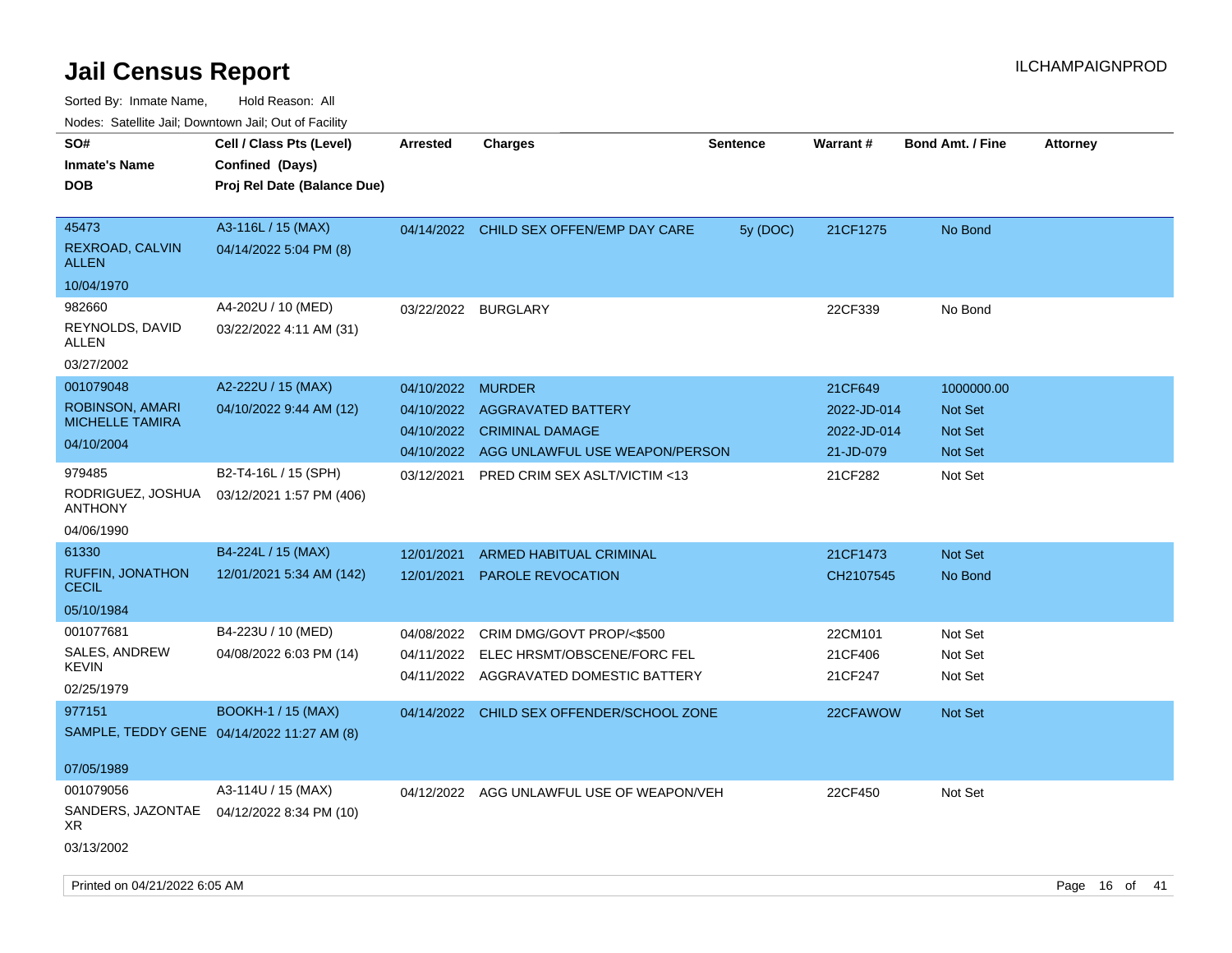| Noues. Salemie Jan, Downtown Jan, Out of Facility |                                              |            |                                          |                 |            |                         |                 |
|---------------------------------------------------|----------------------------------------------|------------|------------------------------------------|-----------------|------------|-------------------------|-----------------|
| SO#                                               | Cell / Class Pts (Level)                     | Arrested   | <b>Charges</b>                           | <b>Sentence</b> | Warrant#   | <b>Bond Amt. / Fine</b> | <b>Attorney</b> |
| <b>Inmate's Name</b>                              | Confined (Days)                              |            |                                          |                 |            |                         |                 |
| DOB                                               | Proj Rel Date (Balance Due)                  |            |                                          |                 |            |                         |                 |
|                                                   |                                              |            |                                          |                 |            |                         |                 |
| 1071161                                           | B4-124L / 15 (MAX)                           | 08/18/2021 | DELIVERY OF OR POSSESSION OF W/ INT      |                 | 21CF1008   | No Bond                 |                 |
| SANDERS, MARKELL<br><b>LAMAR</b>                  | 08/18/2021 6:18 PM (247)                     |            |                                          |                 |            |                         |                 |
| 02/02/2000                                        |                                              |            |                                          |                 |            |                         |                 |
| 1075386                                           | BOOKH-8 / 15 (ADS)                           | 04/13/2022 | AGG UNLAWFUL USE OF WEAPON/VEH           |                 | 2022CF463  | No Bond                 |                 |
| SANDERS, MARQUIS<br>JOVON                         | 04/13/2022 7:18 PM (9)                       |            |                                          |                 |            |                         |                 |
| 01/19/2002                                        |                                              |            |                                          |                 |            |                         |                 |
| 001078898                                         | A4-205U / 15 (MAX)                           |            | 03/02/2022 AGG DISCHARGE FIREARM         |                 | 22CF254    | Not Set                 |                 |
| SAROLAS, JONATHAN<br>E.                           | 03/02/2022 9:20 AM (51)                      |            |                                          |                 |            |                         |                 |
| 07/16/1988                                        |                                              |            |                                          |                 |            |                         |                 |
| 001078441                                         | BOOKF-3 / 15 (ADS)                           | 10/01/2021 | ARMED HABITUAL CRIMINAL                  |                 | 21CF1182   | Not Set                 |                 |
| SINGLETON, CORRIE<br>DERRELL                      | 10/01/2021 12:36 PM (203)                    | 12/20/2021 | SPEEDING 26-34 MPH OVER LIMIT            |                 | 2021TR2701 | 1000.00                 |                 |
| 05/07/1983                                        |                                              |            |                                          |                 |            |                         |                 |
| 537723                                            | A3-217L / 10 (MED)                           |            | 04/18/2022 FELON POSS/USE WEAPON/FIREARM | 4y (DOC)        |            | No Bond                 |                 |
| SMITH, COREY ADRIAN 04/18/2022 9:45 AM (4)        |                                              |            |                                          |                 |            |                         |                 |
|                                                   |                                              |            |                                          |                 |            |                         |                 |
| 09/01/1987                                        |                                              |            |                                          |                 |            |                         |                 |
| 62924                                             | B4-226L / 10 (MED)                           | 03/11/2022 | FELON POSS/USE WEAPON/FIREARM            |                 | 22CF294    | Not Set                 |                 |
| <b>STARKS, JUSTIN</b><br><b>COURTNEY</b>          | 03/11/2022 2:29 AM (42)                      |            | 03/11/2022 CRIM DMG TO PROP \$500-10K    |                 | 19CF63     | 3000.00                 |                 |
| 08/12/1984                                        |                                              |            |                                          |                 |            |                         |                 |
| 001077770                                         | A1-124U / 5 (MIN)                            |            | 01/06/2022 RESIDENTIAL BURGLARY          |                 | 21CF319    | Not Set                 |                 |
|                                                   | STOFFLE, KELLY ANNE 01/06/2022 3:14 PM (106) |            |                                          |                 |            |                         |                 |
|                                                   |                                              |            |                                          |                 |            |                         |                 |
| 04/12/1989                                        |                                              |            |                                          |                 |            |                         |                 |
| 38305                                             | B2-T2-06L / 10 (SPH)                         | 03/18/2020 | <b>CRIMINAL SEXUAL ABUSE</b>             |                 | 20CF-343   | 500000.00               |                 |
| STOVER, JOSH<br><b>ANDREW</b>                     | 03/18/2020 10:24 AM (765)                    |            |                                          |                 |            |                         |                 |
| 08/18/1973                                        |                                              |            |                                          |                 |            |                         |                 |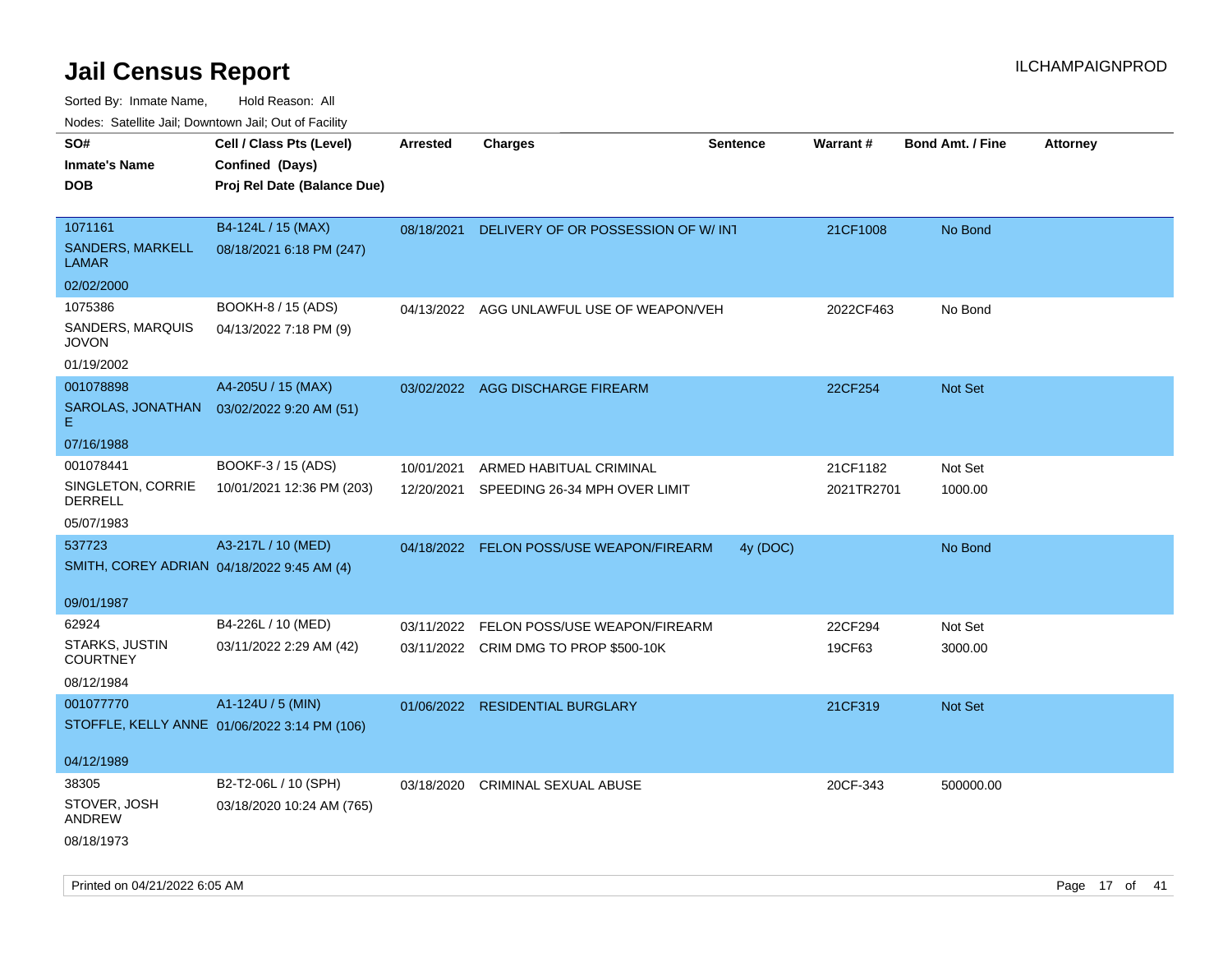| Noucs. Catchitic sail, Downtown sail, Out of Facility |                             |                 |                                         |          |            |                         |                 |
|-------------------------------------------------------|-----------------------------|-----------------|-----------------------------------------|----------|------------|-------------------------|-----------------|
| SO#                                                   | Cell / Class Pts (Level)    | <b>Arrested</b> | <b>Charges</b>                          | Sentence | Warrant#   | <b>Bond Amt. / Fine</b> | <b>Attorney</b> |
| <b>Inmate's Name</b>                                  | Confined (Days)             |                 |                                         |          |            |                         |                 |
| <b>DOB</b>                                            | Proj Rel Date (Balance Due) |                 |                                         |          |            |                         |                 |
|                                                       |                             |                 |                                         |          |            |                         |                 |
| 001078742                                             | A2-121U / 5 (ADS)           |                 | 04/01/2022 BURGLARY                     |          | 22CF33     | 10000.00                |                 |
| <b>TAYLOR, ERIKA LYNN</b>                             | 04/01/2022 10:15 AM (21)    |                 |                                         |          |            |                         |                 |
| 04/09/1996                                            |                             |                 |                                         |          |            |                         |                 |
| 1066794                                               | A3-217U / 5 (MIN)           |                 | 04/15/2022 VIO ORDER/PRIOR VIO OF ORDER |          | 2021CF1061 | 150000.00               |                 |
| TAYLOR, STANLEY<br><b>JAMES</b>                       | 04/15/2022 9:27 AM (7)      |                 |                                         |          |            |                         |                 |
| 01/05/1994                                            |                             |                 |                                         |          |            |                         |                 |
| 32058                                                 | B4-123U / 15 (MAX)          | 06/14/2021      | <b>AGG DISCH FIREARM</b>                |          | 21CF690    | <b>Not Set</b>          |                 |
| THOMPSON, STEVEN<br><b>ONEAL</b>                      | 06/14/2021 6:44 AM (312)    |                 |                                         |          |            |                         |                 |
| 03/14/1969                                            |                             |                 |                                         |          |            |                         |                 |
| 001078921                                             | BOOKH-3 / 15 (MAX)          |                 | 04/17/2022 DOMESTIC BATTERY             |          | 2022 DV 59 | Not Set                 |                 |
| TOLBERT, ANTWAN<br><b>LEVELLE</b>                     | 04/17/2022 3:43 AM (5)      |                 |                                         |          |            |                         |                 |
| 03/02/1980                                            |                             |                 |                                         |          |            |                         |                 |
| 001079064                                             | <b>BOOKH-8 / 10 (MED)</b>   |                 | 04/15/2022 AGG UUW/VEHICLE/NO FOID      |          | 2022CFAWOW | <b>Not Set</b>          |                 |
| <b>TOLBERT, ERIC</b><br><b>LAMONT</b>                 | 04/15/2022 6:29 PM (7)      |                 |                                         |          |            |                         |                 |
| 05/27/1997                                            |                             |                 |                                         |          |            |                         |                 |
| 001078792                                             | B4-122U / 15 (MAX)          | 01/24/2022      | <b>FUGITIVE FROM JUSTICE</b>            |          | 22CF99     | Not Set                 |                 |
| TRAMBLE, TOM                                          | 01/24/2022 10:24 AM (88)    |                 | 01/24/2022 FUGITIVE FROM JUSTICE        |          | 22CF100    | Not Set                 |                 |
| <b>MARCUS</b>                                         |                             |                 | 01/24/2022 ARMED VIOLENCE/CATEGORY I    |          | 22CF101    | Not Set                 |                 |
| 02/28/1985                                            |                             |                 |                                         |          |            |                         |                 |
| 1076325                                               | B1-201U / 15 (MAX)          | 03/25/2022      | AGG UUW/LOADED/NO FCCA/FOID             |          | 2020CF742  | 25000.00                |                 |
| <b>TURNER, PRINTISS</b><br>VASHAWN-DEMAN,             | 03/25/2022 3:15 PM (28)     | 03/25/2022      | <b>MURDER</b>                           |          | 2021CF1071 | 1500000.00              |                 |
| 11/10/2001                                            |                             | 03/25/2022      | <b>DOMESTIC BATTERY</b>                 |          | 20CM468    | 1000.00                 |                 |
|                                                       |                             | 03/25/2022      | AGG UUW/LOADED/NO FCCA/FOID             |          | 21CF1520   | 50000.00                |                 |
|                                                       |                             | 03/28/2022      | <b>FUGITIVE FROM JUSTICE</b>            |          | 22CF360    | 50000.00                |                 |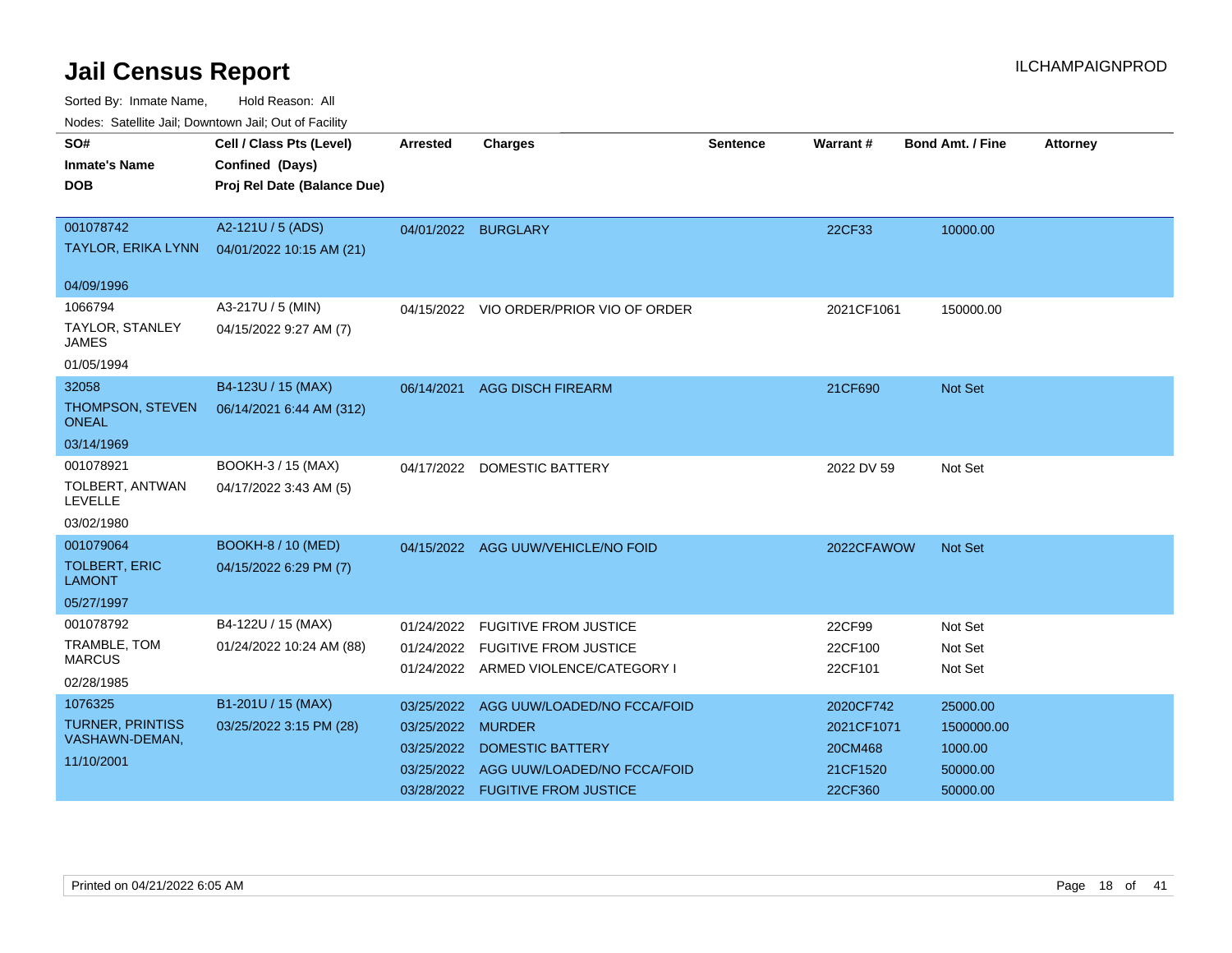Sorted By: Inmate Name, Hold Reason: All

| Nodes: Satellite Jail; Downtown Jail; Out of Facility |                             |                 |                                           |                 |            |                         |                 |  |
|-------------------------------------------------------|-----------------------------|-----------------|-------------------------------------------|-----------------|------------|-------------------------|-----------------|--|
| SO#                                                   | Cell / Class Pts (Level)    | <b>Arrested</b> | <b>Charges</b>                            | <b>Sentence</b> | Warrant#   | <b>Bond Amt. / Fine</b> | <b>Attorney</b> |  |
| <b>Inmate's Name</b>                                  | Confined (Days)             |                 |                                           |                 |            |                         |                 |  |
| <b>DOB</b>                                            | Proj Rel Date (Balance Due) |                 |                                           |                 |            |                         |                 |  |
|                                                       |                             |                 |                                           |                 |            |                         |                 |  |
| 50548                                                 | B3-W3-12L / 10 (MED)        |                 | 03/29/2022 AGG UNLAWFUL USE OF WEAPON/VEH |                 | 21CF1067   | No Bond                 |                 |  |
| <b>VINEYARD, SHORNOR</b><br><b>JAMAL</b>              | 03/29/2022 8:51 AM (24)     |                 |                                           |                 |            |                         |                 |  |
| 12/14/1979                                            | 5/19/2022 (0.00)            |                 |                                           |                 |            |                         |                 |  |
| 001077992                                             | B4-127L / 15 (MAX)          | 03/31/2022      | ARMED ROBBERY/NO FIREARM                  |                 | 21CF590    | 100000.00               |                 |  |
| WADE, DONTE<br><b>LAMONT</b>                          | 03/31/2022 1:25 PM (22)     |                 |                                           |                 |            |                         |                 |  |
| 09/05/1986                                            |                             |                 |                                           |                 |            |                         |                 |  |
| 001079004                                             | A4-107U / 15 (MED)          |                 | 04/02/2022 FELON POSS/USE WEAPON/FIREARM  |                 | 22CF391    | No Bond                 |                 |  |
| <b>WALLS, MICHAEL</b><br><b>DIANSIO</b>               | 04/02/2022 4:16 AM (20)     |                 |                                           |                 |            |                         |                 |  |
| 06/21/1991                                            |                             |                 |                                           |                 |            |                         |                 |  |
| 1076520                                               | BOOKH-3                     | 04/20/2022      | AGG FLEEING POLICE/21 MPH OVER            |                 | 2022CFAWOW | Not Set                 |                 |  |
| WARNER-UDUEBOR,                                       | 04/20/2022 2:56 PM (2)      | 04/20/2022      | ARMED VIOLENCE/CATEGORY I                 |                 | 2022CFAWOW | Not Set                 |                 |  |
| <b>JAESEN CHI</b>                                     |                             | 04/20/2022      | UNLAWFUL USE OF A WEAPON                  |                 | 2022CFAWOW | Not Set                 |                 |  |
| 04/11/2001                                            |                             |                 | 04/20/2022 POSS CAN/>100-500 GRAM/1ST     |                 | 2022CFAWOW | Not Set                 |                 |  |
| 996098                                                | B3-W6-24L / 10 (MED)        |                 | 03/25/2022 AGG UUW/PERSON/NO FOID         |                 | 21CF1007   | No Bond                 |                 |  |
| <b>WASHINGTON,</b><br><b>DANTAEVIOUS</b>              | 03/25/2022 10:18 AM (28)    |                 |                                           |                 |            |                         |                 |  |
| 11/14/1991                                            | 4/23/2022 (0.00)            |                 |                                           |                 |            |                         |                 |  |
| 1070737                                               | A1-126L / 15 (MAX)          | 10/14/2021      | AGG KIDNAPG/<13/INTEL DISABL              | (DHS)           | 2020CF418  | 250000.00               |                 |  |
| WASHINGTON,<br><b>JASTINA VIRGINIA</b>                | 10/14/2021 12:02 PM (190)   |                 |                                           |                 |            |                         |                 |  |
| 04/11/2000                                            |                             |                 |                                           |                 |            |                         |                 |  |
| 1067610                                               | A4-202L / 15 (MAX)          | 04/12/2022      | HOME INVASION/DANGEROUS WEAPON 9y (DOC)   |                 | 21CF591    | <b>Not Set</b>          |                 |  |
| <b>WASHINGTON,</b><br><b>MARCEDELL PIERRE</b>         | 04/12/2022 5:06 PM (10)     |                 |                                           |                 |            |                         |                 |  |
| 09/13/1996                                            |                             |                 |                                           |                 |            |                         |                 |  |
| 977140                                                | B1-203L / 10 (MED)          | 10/24/2021      | ARMED HABITUAL CRIMINAL                   |                 | 21CF1289   | Not Set                 |                 |  |
| <b>WEBSTER, DERRIAL</b><br><b>DEVON</b>               | 10/24/2021 2:46 AM (180)    |                 |                                           |                 |            |                         |                 |  |
| 01/14/1990                                            |                             |                 |                                           |                 |            |                         |                 |  |
|                                                       |                             |                 |                                           |                 |            |                         |                 |  |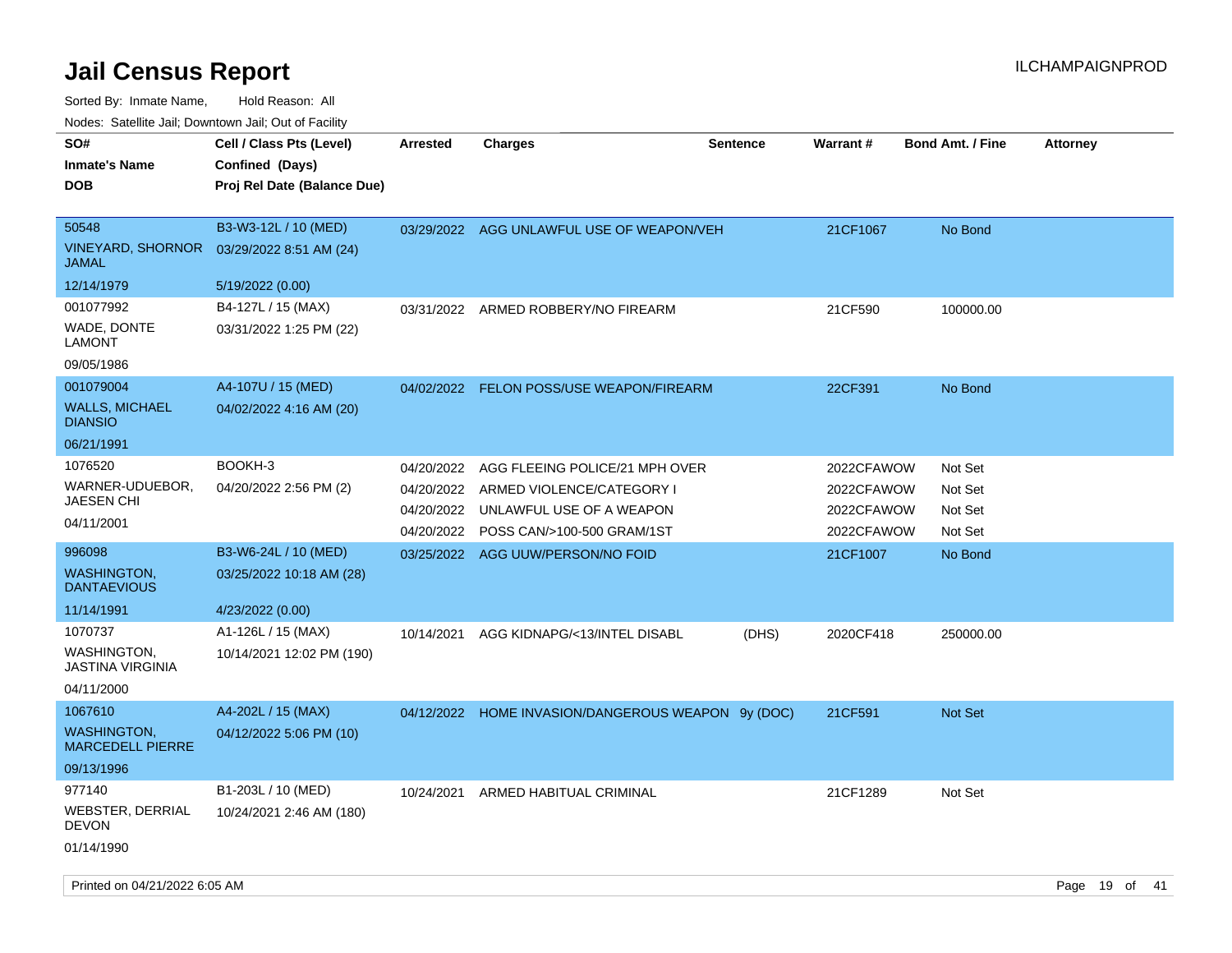| vouco. Odichite Jan, Downtown Jan, Out of Facility |                             |                   |                                           |                 |             |                         |                 |
|----------------------------------------------------|-----------------------------|-------------------|-------------------------------------------|-----------------|-------------|-------------------------|-----------------|
| SO#                                                | Cell / Class Pts (Level)    | <b>Arrested</b>   | <b>Charges</b>                            | <b>Sentence</b> | Warrant#    | <b>Bond Amt. / Fine</b> | <b>Attorney</b> |
| <b>Inmate's Name</b>                               | Confined (Days)             |                   |                                           |                 |             |                         |                 |
| <b>DOB</b>                                         | Proj Rel Date (Balance Due) |                   |                                           |                 |             |                         |                 |
|                                                    |                             |                   |                                           |                 |             |                         |                 |
| 001078328                                          | B1-105L / 15 (MAX)          | 08/30/2021        | FELON POSS/USE WEAPON/FIREARM             |                 | 21CF1045    | Not Set                 |                 |
| <b>WHITE, JUSTIN</b><br><b>STEVEN</b>              | 08/30/2021 10:48 AM (235)   |                   |                                           |                 |             |                         |                 |
| 10/25/1995                                         |                             |                   |                                           |                 |             |                         |                 |
| 638552                                             | B2-T2-08L / 5 (SPH)         | 10/07/2021        | CHILD PORNOGRAPHY/PHOTOGRAPH              |                 | 2021CF1207  | No Bond                 |                 |
| <b>WILLIAMS, MICHAEL</b><br><b>JAMES</b>           | 10/07/2021 12:20 PM (197)   |                   |                                           |                 |             |                         |                 |
| 03/29/1964                                         |                             |                   |                                           |                 |             |                         |                 |
| 1066370                                            | B1-101L / 15 (MAX)          | 07/28/2021        | ARMED VIOLENCE/CATEGORY III               |                 | 2021 CF 882 | Not Set                 |                 |
| <b>WILLIAMS, REONTE</b><br><b>REMIR</b>            | 07/28/2021 5:40 AM (268)    |                   |                                           |                 |             |                         |                 |
| 05/14/1999                                         |                             |                   |                                           |                 |             |                         |                 |
| 001079013                                          | A3-112U / 10 (ADS)          | 04/03/2022        | <b>DOMESTIC BATTERY</b>                   |                 | 22DV50      | Not Set                 |                 |
| <b>WILLIAMS, TRAVIS</b><br><b>CENTRELL</b>         | 04/03/2022 7:49 AM (19)     |                   |                                           |                 |             |                         |                 |
| 07/23/1984                                         |                             |                   |                                           |                 |             |                         |                 |
| 1051953                                            | A2-221L / 10 (MED)          | 02/02/2022        | DOMESTIC BATTERY/OTHER PRIOR              |                 | 22CF144     | Not Set                 |                 |
| <b>WINSTON, ALYSSIA</b><br><b>LETEECE</b>          | 02/02/2022 4:29 AM (79)     |                   | 03/28/2022 AGG ROBBERY/INDICATE ARM W/FIR |                 | 22CF353     | Not Set                 |                 |
| 03/17/1996                                         |                             |                   |                                           |                 |             |                         |                 |
| 001077731                                          | A3-114L / 15 (MAX)          |                   | 04/12/2022 ATTEMPT (FIRST DEGREE MURDER)  |                 | 22CF428     | 1500000.00              |                 |
| YOUNG, AARON<br><b>BLAKE</b>                       | 04/12/2022 12:53 PM (10)    |                   |                                           |                 |             |                         |                 |
| 03/04/2000                                         |                             |                   |                                           |                 |             |                         |                 |
| <b>Total Satellite Jail: 154</b>                   |                             | <b>Males: 131</b> | Females: 23<br>Unknown: 0                 |                 |             |                         |                 |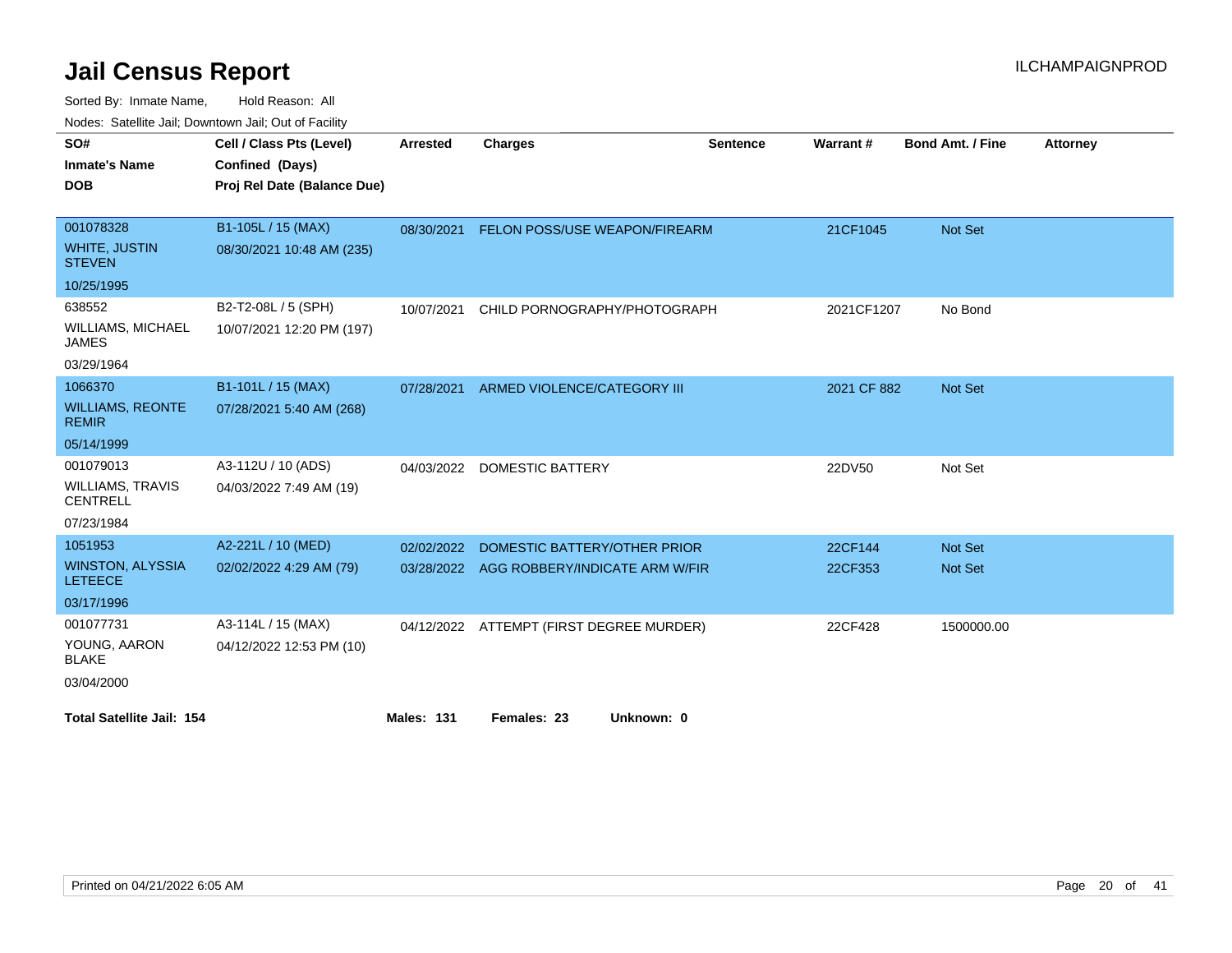| <b>Downtown Jail</b>                             |                             |                 |                                   |                 |                 |                         |                 |
|--------------------------------------------------|-----------------------------|-----------------|-----------------------------------|-----------------|-----------------|-------------------------|-----------------|
| SO#                                              | Cell / Class Pts (Level)    | <b>Arrested</b> | <b>Charges</b>                    | <b>Sentence</b> | <b>Warrant#</b> | <b>Bond Amt. / Fine</b> | <b>Attorney</b> |
| <b>Inmate's Name</b>                             | Confined (Days)             |                 |                                   |                 |                 |                         |                 |
| <b>DOB</b>                                       | Proj Rel Date (Balance Due) |                 |                                   |                 |                 |                         |                 |
|                                                  |                             |                 |                                   |                 |                 |                         |                 |
| 983810                                           | F5U / 15 (MAX)              | 12/14/2021      | <b>ARMED HABITUAL CRIMINAL</b>    |                 | 21CF1526        | Not Set                 |                 |
| AKINS, KEVIN IVAN                                | 12/14/2021 5:34 PM (129)    |                 |                                   |                 |                 |                         |                 |
| 09/23/1990                                       |                             |                 |                                   |                 |                 |                         |                 |
| 952871                                           | G3U / 5 (MIN)               | 03/13/2022      | METH DELIVERY/5<15 GRAMS          |                 | 22CF300         | No Bond                 |                 |
| AUTEBERRY, JOSHUA<br>DAVID                       | 03/13/2022 7:24 PM (40)     |                 |                                   |                 |                 |                         |                 |
| 12/28/1984                                       |                             |                 |                                   |                 |                 |                         |                 |
| 001078218                                        | D1 / 5 (ADS)                | 03/23/2022      | <b>CRIMINAL TRESPASS TO LAND</b>  |                 | 21CM340         | 1000.00                 |                 |
| <b>BAKER, REED ALLEN</b>                         | 03/23/2022 6:55 PM (30)     | 03/23/2022      | <b>DISORDERLY CONDUCT</b>         |                 | 20OV0267        | 1000.00                 |                 |
|                                                  |                             |                 | 03/24/2022 RETAIL THEFT           |                 | 20CM658         | 5000.00                 |                 |
| 07/28/1981                                       |                             |                 |                                   |                 |                 |                         |                 |
| 001077899                                        | G7U / 5 (MIN)               | 03/20/2022      | <b>BURGLARY</b>                   |                 | 21CF593         | 20000.00                |                 |
| <b>BARKSDALE, RAY</b><br><b>SHAWN</b>            | 03/20/2022 2:40 PM (33)     | 03/20/2022      | POSSESSION OF METH/5<15 GRAMS     |                 | 21CF655         | 20000.00                |                 |
| 10/31/1990                                       |                             | 03/20/2022      | POSS STOLEN VEHICLE               |                 | 21CF505         | 20000.00                |                 |
| 517915                                           | C2L / 5 (MIN)               |                 |                                   |                 |                 |                         |                 |
| <b>BOXLEY, CHARLES</b>                           |                             | 08/03/2021      | FORGERY/ISSUE/DELIVER DOCUMENT    |                 |                 | No Bond                 |                 |
| <b>OMAR</b>                                      | 08/03/2021 2:18 PM (262)    | 08/03/2021      | <b>BURGLARY</b>                   |                 | 21CF289         | 20000.00                |                 |
| 01/10/1985                                       |                             | 08/03/2021      | <b>BURGLARY</b>                   |                 | 21CF679         | 20000.00                |                 |
| 47897                                            | E1U / 15 (ADS)              | 01/19/2022      | VIOLATE ORDER PROTECTION          |                 | 22CF85          | Not Set                 |                 |
| BRANAMAN,                                        | 01/19/2022 9:21 PM (93)     | 01/19/2022      | DRVG REVOKED/2+/PERS INJ/DEATH    |                 | 22CF84          | Not Set                 |                 |
| <b>CLIFFORD EARL</b>                             |                             | 01/19/2022      | PAROLE REVOCATION                 |                 | VA2201139       | No Bond                 |                 |
| 03/09/1975                                       |                             | 02/08/2022      | DRIVE REVOKED/RECK HOMIC/3        |                 | 21CF1280        | Not Set                 |                 |
|                                                  |                             | 02/08/2022      | DRIVING ON REVOKED LICENSE        |                 | 21TR8305        | Not Set                 |                 |
| 1027929                                          | F6L / 15 (MAX)              | 12/18/2021      | <b>HOME INVASION/CAUSE INJURY</b> |                 | 21CF1560        | No Bond                 |                 |
| <b>BROUGHTON, MARK</b><br><b>ANTHONY, Junior</b> | 12/18/2021 2:55 AM (125)    |                 |                                   |                 |                 |                         |                 |
| 02/15/1990                                       |                             |                 |                                   |                 |                 |                         |                 |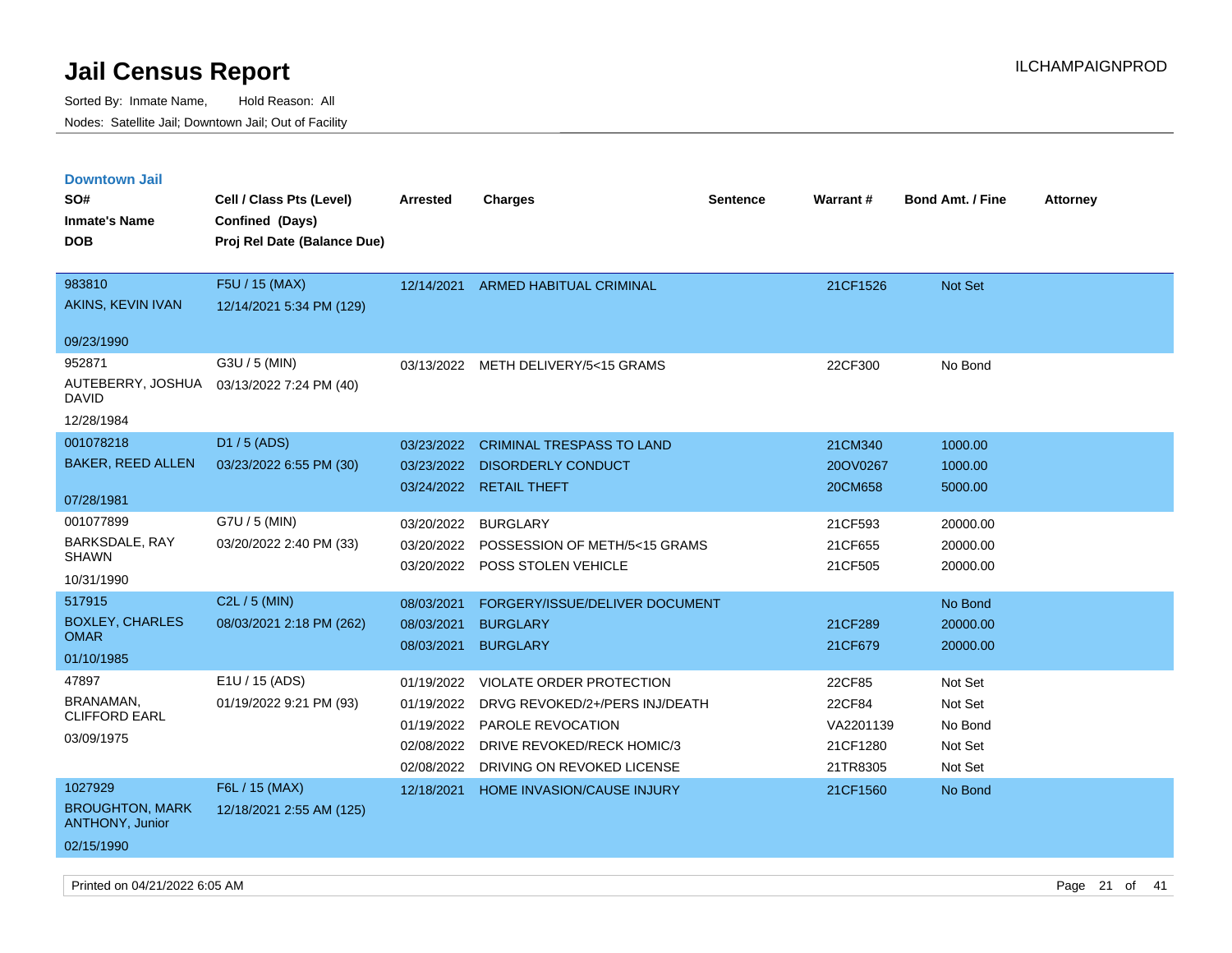| roaco. Oatomto dan, Downtown dan, Oat or Fability |                                              |                 |                                           |                 |            |                         |                 |
|---------------------------------------------------|----------------------------------------------|-----------------|-------------------------------------------|-----------------|------------|-------------------------|-----------------|
| SO#                                               | Cell / Class Pts (Level)                     | <b>Arrested</b> | <b>Charges</b>                            | <b>Sentence</b> | Warrant#   | <b>Bond Amt. / Fine</b> | <b>Attorney</b> |
| <b>Inmate's Name</b>                              | Confined (Days)                              |                 |                                           |                 |            |                         |                 |
| <b>DOB</b>                                        | Proj Rel Date (Balance Due)                  |                 |                                           |                 |            |                         |                 |
|                                                   |                                              |                 |                                           |                 |            |                         |                 |
| 1067476                                           | F7U / 10 (MED)                               | 11/13/2021      | AGG DOMESTIC BATTERY/STRANGLE             |                 | 20CF575    | 5000.00                 |                 |
| <b>BROWN, JAMES</b><br><b>BRONELL</b>             | 11/13/2021 2:35 AM (160)                     | 11/13/2021      | <b>RESIDENTIAL BURGLARY</b>               |                 | 21CF385    | 25000.00                |                 |
| 01/08/1996                                        |                                              |                 |                                           |                 |            |                         |                 |
| 995432                                            | H5L / 10 (ADS)                               | 12/20/2021      | FAIL TO RPT WKLY/NO FIXED ADDR            |                 | 21CF1559   | Not Set                 |                 |
| BROWN, JAVON<br><b>SHANTEZ</b>                    | 12/20/2021 2:06 AM (123)                     |                 |                                           |                 |            |                         |                 |
| 10/14/1991                                        |                                              |                 |                                           |                 |            |                         |                 |
| 001078900                                         | J7L / 15 (ADS)                               |                 | 03/02/2022 MURDER/INTENT TO KILL/INJURE   |                 | 22CF252    | Not Set                 |                 |
| <b>BYRD, ANDREW</b><br><b>DARNELL</b>             | 03/02/2022 11:59 PM (51)                     |                 |                                           |                 |            |                         |                 |
| 12/30/2003                                        |                                              |                 |                                           |                 |            |                         |                 |
| 001077954                                         | F9L / 10 (MED)                               | 12/21/2021      | RESIDENTIAL BURGLARY                      |                 | 21CF1570   | Not Set                 |                 |
|                                                   | CALKINS, STEVEN RAY 12/21/2021 6:35 AM (122) |                 |                                           |                 |            |                         |                 |
|                                                   |                                              |                 |                                           |                 |            |                         |                 |
| 01/01/1992                                        |                                              |                 |                                           |                 |            |                         |                 |
| 001078092                                         | H2U / 10 (ADS)                               | 12/27/2021      | AGG BATTERY/PUBLIC PLACE                  |                 | 2021CF1042 | 5000.00                 |                 |
| <b>WILLIAM</b>                                    | CHOUNARD, STANLEY 12/27/2021 10:47 PM (116)  |                 |                                           |                 |            |                         |                 |
| 06/25/1986                                        |                                              |                 |                                           |                 |            |                         |                 |
| 56241                                             | E6L / 5 (MIN)                                | 01/13/2022      | VIOLATE ORDER/PRIOR DOM BTRY              |                 | 22CF59     | Not Set                 |                 |
| CLARK, DAMON                                      | 01/13/2022 4:36 AM (99)                      |                 | 04/04/2022 CIVIL FTA WARRANT              |                 | 2007D200   | 100000.00               |                 |
| <b>GILLMORE</b>                                   |                                              |                 |                                           |                 |            |                         |                 |
| 12/21/1976                                        |                                              |                 |                                           |                 |            |                         |                 |
| 001078838                                         | D <sub>2</sub> / 15 (ADS)                    |                 | 02/12/2022 PRED CRIM SEX ASLT/BODILY HARM |                 | 21CF30     | 150000.00               |                 |
| <b>CLAYTON, KAREEM</b><br><b>JAMAL</b>            | 02/12/2022 8:55 AM (69)                      |                 |                                           |                 |            |                         |                 |
| 02/03/1974                                        |                                              |                 |                                           |                 |            |                         |                 |
| 1075361                                           | $15/5$ (ADS)                                 | 04/16/2021      | <b>BURGLARY</b>                           |                 | 21CF414    | Not Set                 |                 |
| COWART, TORREY<br>BENJAMEN, Junior                | 04/16/2021 9:17 PM (371)                     |                 |                                           |                 |            |                         |                 |
| 11/22/1987                                        |                                              |                 |                                           |                 |            |                         |                 |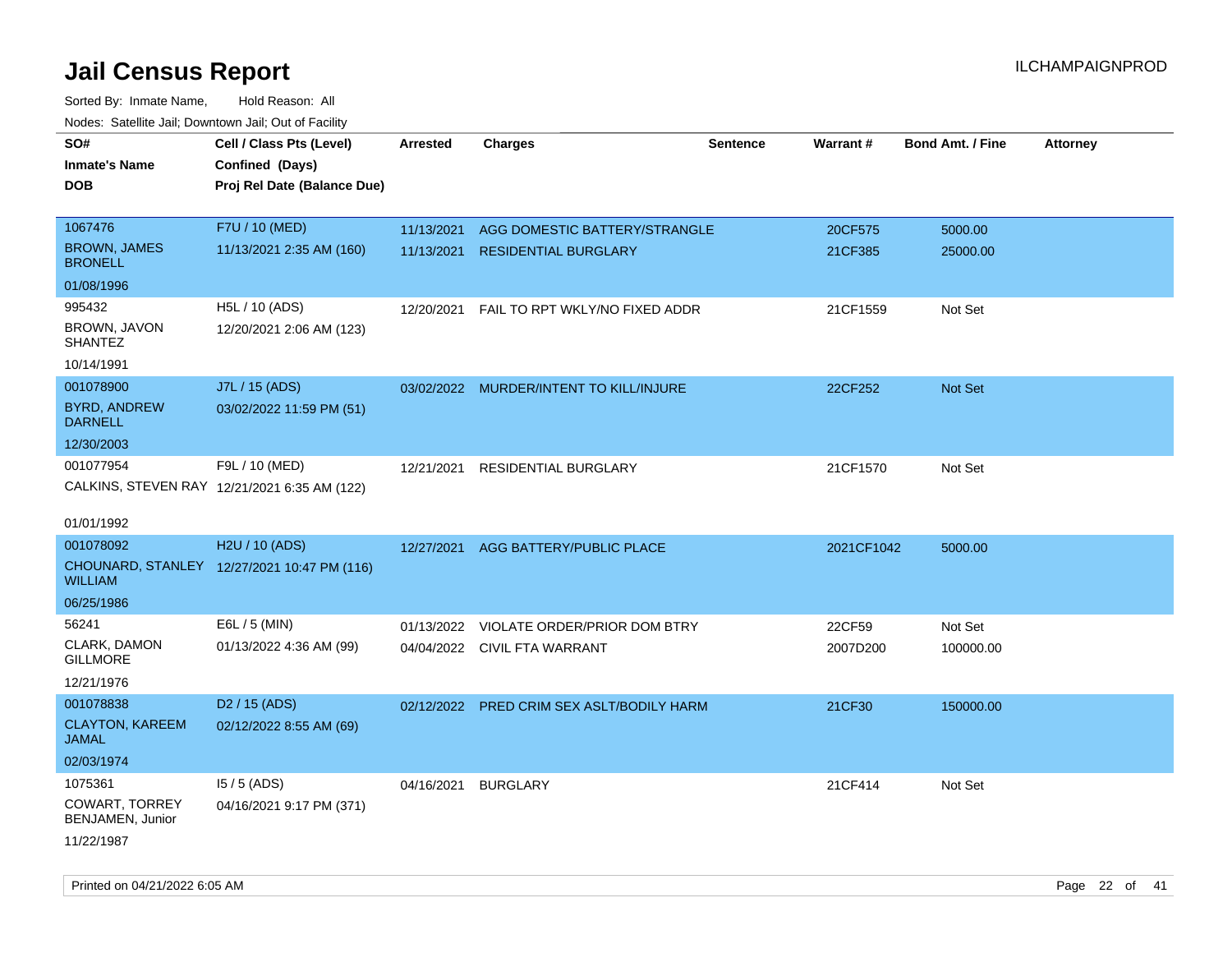| rouco. Calcillo Jali, Downtown Jali, Out of Facility |                                             |                   |                                |                 |             |                         |                 |
|------------------------------------------------------|---------------------------------------------|-------------------|--------------------------------|-----------------|-------------|-------------------------|-----------------|
| SO#<br>Inmate's Name                                 | Cell / Class Pts (Level)<br>Confined (Days) | <b>Arrested</b>   | <b>Charges</b>                 | <b>Sentence</b> | Warrant#    | <b>Bond Amt. / Fine</b> | <b>Attorney</b> |
| <b>DOB</b>                                           | Proj Rel Date (Balance Due)                 |                   |                                |                 |             |                         |                 |
| 1074319                                              | C7L / 15 (SPH)                              | 10/12/2021        | AGGRAVATED CRUELTY TO ANIMALS  |                 | 21CF1238    | Not Set                 |                 |
| <b>CRAIG, DAVUCCI</b><br><b>DAVION</b>               | 10/12/2021 11:36 AM (192)                   | 10/14/2021 MURDER |                                |                 | 21CF1239    | <b>Not Set</b>          |                 |
| 08/02/2001                                           |                                             |                   |                                |                 |             |                         |                 |
| 001077214                                            | F8L / 15 (MAX)                              | 12/20/2021        | <b>MURDER</b>                  |                 | 21CF1572    | Not Set                 |                 |
| DAVIS-MURDOCK,<br><b>ERION VASSHAD</b>               | 12/21/2021 10:13 AM (122)                   |                   |                                |                 |             |                         |                 |
| 06/22/1998                                           |                                             |                   |                                |                 |             |                         |                 |
| 001078223                                            | G6L / 5 (MIN)                               | 11/09/2021        | AGG DUI/NO VALID DL            |                 | 21CF1382    | Not Set                 |                 |
| DIEGO-MATEO,<br><b>JOAQUIN</b>                       | 11/09/2021 10:52 PM (164)                   |                   |                                |                 |             |                         |                 |
| 01/23/2002                                           |                                             |                   |                                |                 |             |                         |                 |
| 571307                                               | J3L / 15 (ADS)                              | 09/14/2020        | CRIM SEXUAL ABUSE/CONSENT      |                 | 2020CF1026  | Not Set                 |                 |
| DOMINGO-<br>CASTANEDA,                               | 09/14/2020 11:19 PM (585)                   | 09/14/2020        | PRED CRIM SEX ASLT/VICTIM <13  |                 | 2020CF1025  | Not Set                 |                 |
| 09/29/1989                                           |                                             |                   |                                |                 |             |                         |                 |
| 527379                                               | D6 / 15 (ADS)                               | 10/25/2021        | <b>ARMED HABITUAL CRIMINAL</b> |                 | 21CF1297    | <b>Not Set</b>          |                 |
| DRAKE, MARCELL<br>DEON                               | 10/25/2021 5:05 PM (179)                    | 10/27/2021        | AGG DOMESTIC BATTERY/STRANGLE  |                 | 21CF1245    | Not Set                 |                 |
| 04/20/1987                                           |                                             |                   |                                |                 |             |                         |                 |
| 959292                                               | K1 / 15 (ADS)                               | 04/01/2021        | ATTEMPT (FIRST DEGREE MURDER)  |                 | 2020CF565   | 2000000.00              |                 |
| DUNCAN, COREYON<br>ANTHONY                           | 04/01/2021 8:46 PM (386)                    | 12/17/2021        | <b>MURDER</b>                  |                 | 21CF1542    | Not Set                 |                 |
| 01/17/1989                                           |                                             |                   |                                |                 |             |                         |                 |
| 1053207                                              | K3 / 15 (SPH)                               | 06/06/2019        | MURDER/INTENT TO KILL/INJURE   |                 | 2019-CF849  | 2000000.00              |                 |
| <b>FAUST, JAQUAVEON</b><br>LAVELL                    | 06/06/2019 2:24 PM (1,051)                  |                   |                                |                 |             |                         |                 |
| 07/25/1996                                           |                                             |                   |                                |                 |             |                         |                 |
| 527081                                               | F9U / 10 (MED)                              | 09/06/2021        | ARSON/REAL/PERSONAL PROP>\$150 |                 | 2021 CF 797 | 25000.00                |                 |
| FERGUSON,<br>CHRISTOPHER                             | 09/06/2021 1:18 PM (228)                    |                   |                                |                 |             |                         |                 |
| 12/21/1981                                           |                                             |                   |                                |                 |             |                         |                 |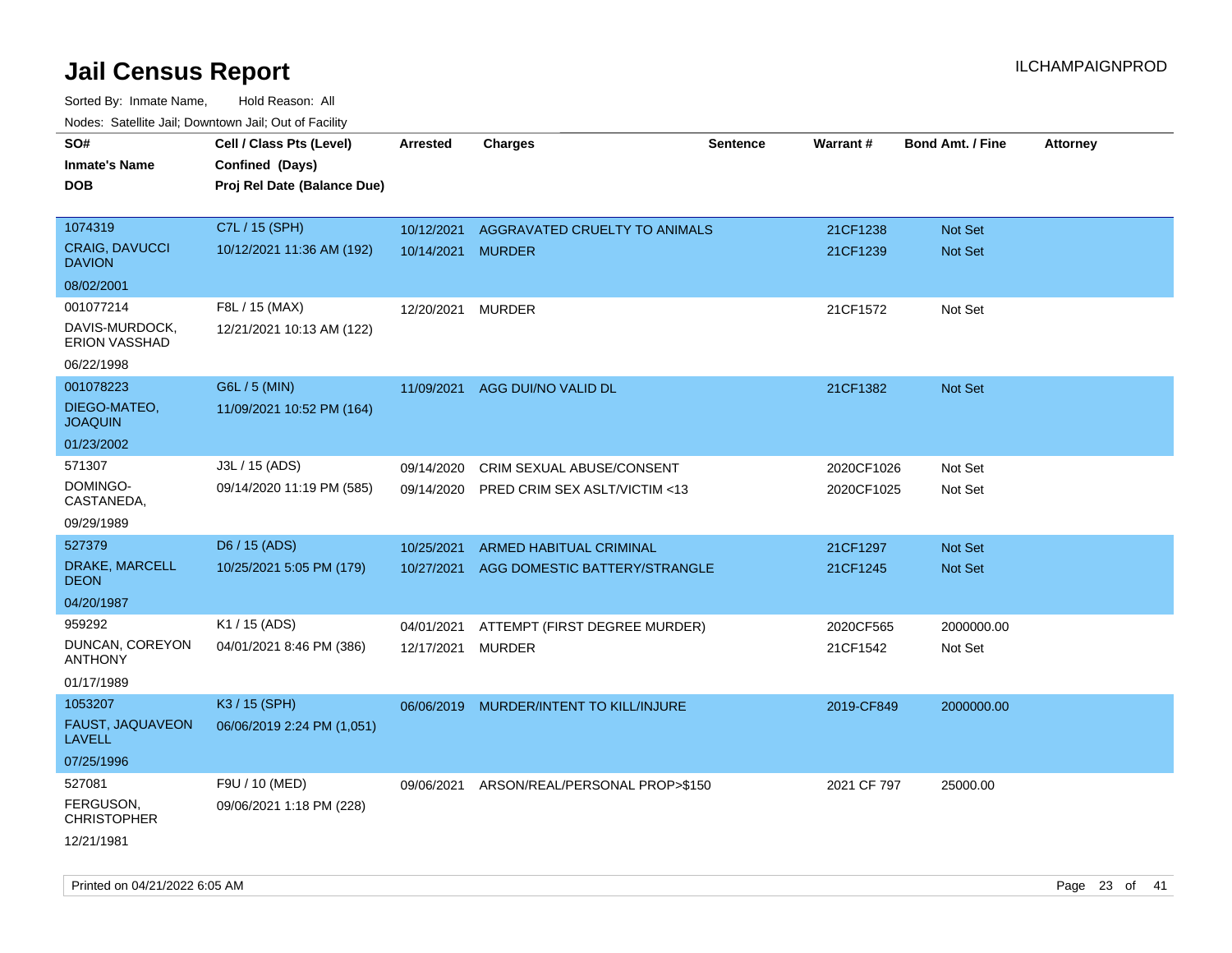| Nodes. Satellite Jali, Downtown Jali, Out of Facility |                             |                  |                                           |                 |          |                  |                 |
|-------------------------------------------------------|-----------------------------|------------------|-------------------------------------------|-----------------|----------|------------------|-----------------|
| SO#                                                   | Cell / Class Pts (Level)    | <b>Arrested</b>  | <b>Charges</b>                            | <b>Sentence</b> | Warrant# | Bond Amt. / Fine | <b>Attorney</b> |
| <b>Inmate's Name</b>                                  | Confined (Days)             |                  |                                           |                 |          |                  |                 |
| <b>DOB</b>                                            | Proj Rel Date (Balance Due) |                  |                                           |                 |          |                  |                 |
|                                                       |                             |                  |                                           |                 |          |                  |                 |
| 524764                                                | G3L / 5 (MIN)               | 09/18/2021       | METH DELIVERY/15<100 GRAMS                |                 | 21CF627  | 50000.00         |                 |
| <b>FISCUS, ROBERT</b><br><b>LOWELL</b>                | 09/18/2021 10:50 AM (216)   |                  |                                           |                 |          |                  |                 |
| 02/17/1986                                            |                             |                  |                                           |                 |          |                  |                 |
| 1068917                                               | $12/5$ (ADS)                | 08/11/2021       | VIO ORDER/PRIOR VIO OF ORDER              |                 | 21CF965  | Not Set          |                 |
| GARCIA, JUAN<br>CARLOS                                | 08/11/2021 9:24 PM (254)    |                  |                                           |                 |          |                  |                 |
| 10/21/1997                                            |                             |                  |                                           |                 |          |                  |                 |
| 32913                                                 | $11 / 15$ (ADS)             | 12/03/2021       | <b>PRED CRIM SEX ASLT/VICTIM &lt;13</b>   |                 | 21CF1481 | <b>Not Set</b>   |                 |
| GROB, WARREN A,<br>Junior                             | 12/03/2021 4:24 PM (140)    |                  |                                           |                 |          |                  |                 |
| 12/07/1950                                            |                             |                  |                                           |                 |          |                  |                 |
| 001078871                                             | G9U / 5 (ADS)               | 02/22/2022       | <b>RESIDENTIAL BURGLARY</b>               |                 | 2020JD14 | No Bond          |                 |
| <b>HARRIS, MARTELL</b><br><b>TE'SHAWN</b>             | 02/22/2022 3:44 PM (59)     | 02/22/2022       | INDIRECT CRIMINAL CONTEMPT                |                 | 2020CC9  | 20000.00         |                 |
| 07/02/2003                                            |                             | 02/22/2022       | <b>ESCAPE/VIOLATE ELEC MONITORING</b>     |                 | 22CF316  | 150000.00        |                 |
| 001078868                                             | C6L / 5 (ADS)               |                  |                                           |                 |          |                  |                 |
| HARRIS-MINER,                                         | 02/24/2022 3:56 PM (57)     |                  | 02/24/2022 STALKING/CAUSE FEAR FOR SAFETY |                 | 22CF227  | 150000.00        |                 |
| <b>NICHOLAS</b>                                       |                             |                  |                                           |                 |          |                  |                 |
| 07/08/1998                                            |                             |                  |                                           |                 |          |                  |                 |
| 1073611                                               | G4L / 5 (MIN)               | 02/09/2021       | DELIVERY OF OR POSSESSION OF W/INT        |                 | 21CF160  | Not Set          |                 |
| HAYES, CAMERON<br><b>TAYLOR MALEEK</b>                | 02/09/2021 3:10 PM (437)    | 02/09/2021       | MFG 15>100 GR ECSTASY/ANALOG              |                 | 21CF121  | 500000.00        |                 |
| 08/10/1998                                            |                             |                  |                                           |                 |          |                  |                 |
| 987949                                                | B1 / 10 (SPH)               | 03/29/2022       | <b>FELON POSS/FIREARM</b>                 |                 | 22CF365  | Not Set          |                 |
| HOLT, TERRELL<br><b>VALENTINO</b>                     | 03/29/2022 12:53 AM (24)    |                  | 03/29/2022 FUGITIVE FROM JUSTICE          |                 | 22CF364  | <b>Not Set</b>   |                 |
| 02/17/1991                                            |                             |                  |                                           |                 |          |                  |                 |
| 518711                                                | G5L / 5 (MIN)               | 01/30/2022 THEFT |                                           |                 | 22CF133  | Not Set          |                 |
| <b>INGERSON, LUCUS</b><br><b>JAMES</b>                | 01/30/2022 4:57 PM (82)     |                  |                                           |                 |          |                  |                 |
| 09/16/1979                                            |                             |                  |                                           |                 |          |                  |                 |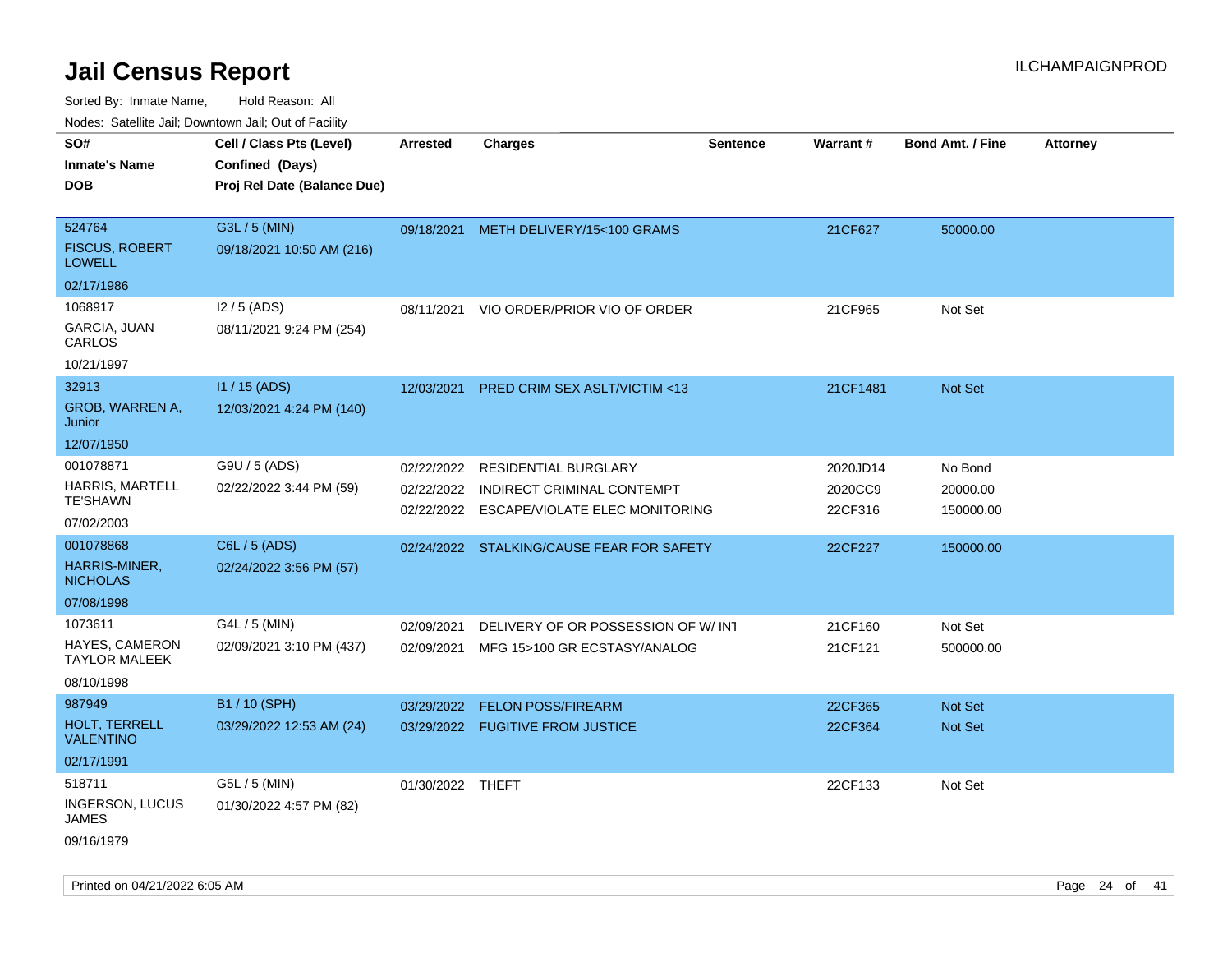Sorted By: Inmate Name, Hold Reason: All Nodes: Satellite Jail; Downtown Jail; Out of Facility

| SO#<br><b>Inmate's Name</b><br><b>DOB</b>   | Cell / Class Pts (Level)<br>Confined (Days)<br>Proj Rel Date (Balance Due) | <b>Arrested</b> | <b>Charges</b>                           | <b>Sentence</b> | Warrant#  | <b>Bond Amt. / Fine</b> | <b>Attorney</b> |
|---------------------------------------------|----------------------------------------------------------------------------|-----------------|------------------------------------------|-----------------|-----------|-------------------------|-----------------|
| 001078766                                   | $13/5$ (ADS)                                                               | 02/08/2022      | <b>AGGRAVATED BATTERY</b>                |                 | 22CF160   | Not Set                 |                 |
| JOHNSON, IYONZI                             | 02/08/2022 11:56 AM (73)                                                   | 02/08/2022      | <b>BURGLARY</b>                          |                 | 22CF63    | 3000.00                 |                 |
| 07/16/1994                                  |                                                                            |                 |                                          |                 |           |                         |                 |
| 1073894                                     | H <sub>4</sub> L                                                           | 04/07/2022      | PROBATION VIOLATION                      |                 | 2021CF920 | Not Set                 |                 |
| JOKICH, ANTON VEGO                          | 04/07/2022 5:40 PM (15)                                                    |                 |                                          |                 |           |                         |                 |
| 05/30/1969                                  |                                                                            |                 |                                          |                 |           |                         |                 |
| 1068501                                     | G4U / 5 (MIN)                                                              | 02/07/2022      | VIO ORDER/NOTICE/PRIOR VIO O/P           | 18m (DOC)       | 22CF156   | No Bond                 |                 |
| <b>KING, JULIUS</b><br><b>EMANUEL</b>       | 02/07/2022 7:06 PM (74)                                                    |                 | 03/29/2022 RESIST/OBSTRUCT WITH INJURY   | 18m (DOC)       | 2021CF926 | No Bond                 |                 |
| 04/08/1985                                  |                                                                            |                 |                                          |                 |           |                         |                 |
| 001078818                                   | D3 / 10 (MED)                                                              |                 | 02/04/2022 DOMESTIC BATTERY/OTHER PRIOR  |                 | 22CF148   | Not Set                 |                 |
| KINSEL, EVERAL<br>MICHAEL WILLIAM           | 02/04/2022 7:37 PM (77)                                                    |                 |                                          |                 |           |                         |                 |
| 10/16/1985                                  |                                                                            |                 |                                          |                 |           |                         |                 |
| 527447                                      | J1L / 10 (ADS)                                                             | 02/22/2022      | <b>BURGLARY</b>                          |                 | 22CF224   | <b>Not Set</b>          |                 |
| KIRKWOOD, TYLER                             | 02/22/2022 10:47 AM (59)                                                   | 02/22/2022      | AGG BATTERY/GREAT BODILY HARM            |                 | 22CF223   | <b>Not Set</b>          |                 |
| <b>JAMES</b>                                |                                                                            | 02/23/2022      | <b>BURGLARY</b>                          |                 | 22CF152   | <b>Not Set</b>          |                 |
| 10/04/1985                                  |                                                                            | 04/05/2022      | <b>RESIDENTIAL BURGLARY</b>              |                 | 22CF383   | <b>Not Set</b>          |                 |
| 001077710                                   | G2L / 5 (MIN)                                                              | 03/31/2022      | AGG DOMESTIC BATTERY/STRANGLE            |                 | 21CF212   | No Bond                 |                 |
| LANGE, DEVONTAE<br>AND'RE                   | 03/31/2022 2:21 PM (22)                                                    |                 | 03/31/2022 AGG BATTERY/PUBLIC PLACE      |                 | 21CF279   | No Bond                 |                 |
| 03/05/1994                                  |                                                                            |                 |                                          |                 |           |                         |                 |
| 29681<br>LENOIR, JOHN<br><b>CHRISTOPHER</b> | J2L / 15 (ADS)<br>07/14/2020 12:51 PM (647)                                | 07/14/2020      | PREDATORY CRIMINAL SEX ASSLT/CHILD       |                 | 20CF-781  | 250000.00               |                 |
| 04/20/1966                                  |                                                                            |                 |                                          |                 |           |                         |                 |
| 001078797<br>LEVIN, DANIEL DAVID            | 14 / 10 (ADS)<br>01/26/2022 3:00 PM (86)                                   |                 | 01/26/2022 VIO STALKING NO CONTACT ORDER |                 | 22CM31    | Not Set                 |                 |

08/08/1984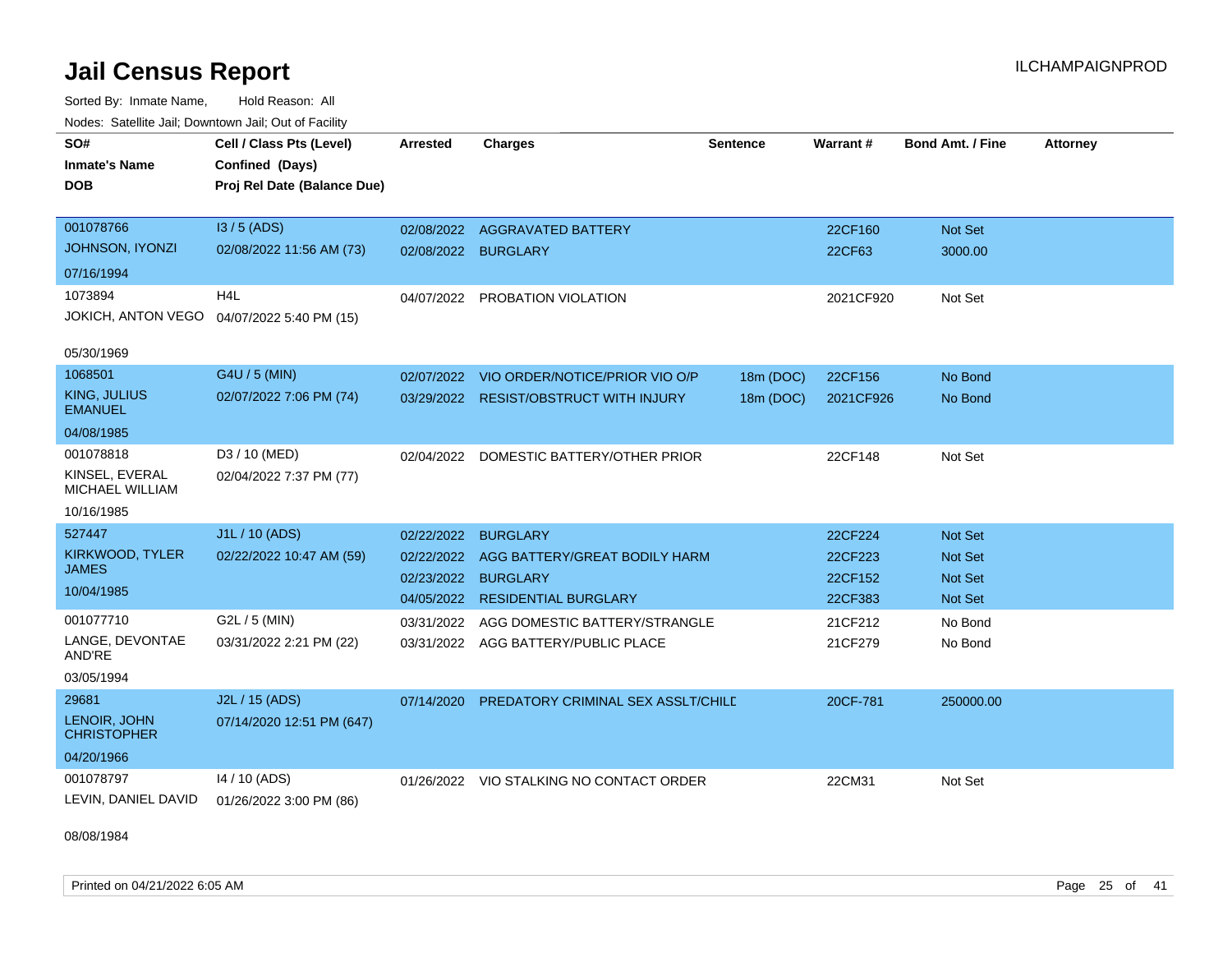| roacs. Catellite Jall, Downtown Jall, Out of Facility |                                             |                      |                                          |                 |            |                         |                 |
|-------------------------------------------------------|---------------------------------------------|----------------------|------------------------------------------|-----------------|------------|-------------------------|-----------------|
| SO#                                                   | Cell / Class Pts (Level)                    | <b>Arrested</b>      | <b>Charges</b>                           | <b>Sentence</b> | Warrant#   | <b>Bond Amt. / Fine</b> | <b>Attorney</b> |
| <b>Inmate's Name</b>                                  | Confined (Days)                             |                      |                                          |                 |            |                         |                 |
| <b>DOB</b>                                            | Proj Rel Date (Balance Due)                 |                      |                                          |                 |            |                         |                 |
|                                                       |                                             |                      |                                          |                 |            |                         |                 |
| 1005717                                               | G9L / 5 (MIN)                               | 03/31/2022 AGG DUI/3 |                                          |                 | 22CF372    | 100000.00               |                 |
| LEWIS, ORLANDO<br><b>DESHONE</b>                      | 03/31/2022 1:56 PM (22)                     | 03/31/2022 AGG DUI/3 |                                          |                 | 22CF373    | 100000.00               |                 |
| 01/31/1987                                            |                                             |                      |                                          |                 |            |                         |                 |
| 983917                                                | G6U / 5 (MIN)                               | 04/07/2022           | LEAVING THE SCENE INVOLV VEHICLE         |                 | 2022MT484  | 2470.00                 |                 |
| LOPEZ-AGUILAR,<br><b>SERGIO</b>                       | 04/08/2022 12:35 AM (14)                    |                      | 04/07/2022 AGG DUI/NO VALID DL           |                 | 2008CF329  | 50000.00                |                 |
| 09/10/1981                                            |                                             |                      |                                          |                 |            |                         |                 |
| 001078320                                             | E2L / 5 (ADS)                               | 04/03/2022           | <b>BURGLARY</b>                          |                 | 22CF395    | Not Set                 |                 |
| <b>MARSH, PAUL</b><br><b>OLUFUNMILAYO</b>             | 04/03/2022 8:37 PM (19)                     | 04/03/2022 BURGLARY  |                                          |                 | 22CF396    | Not Set                 |                 |
| 07/13/1994                                            |                                             |                      |                                          |                 |            |                         |                 |
| 1063030                                               | D4 / 15 (ADS)                               | 12/20/2021           | <b>MURDER</b>                            |                 | 21CF1571   | Not Set                 |                 |
|                                                       | MASON, RYAN ONEIAL 12/21/2021 9:30 AM (122) | 12/22/2021           | PAROLE REVOCATION                        |                 | CH2107979  | Not Set                 |                 |
|                                                       |                                             |                      |                                          |                 |            |                         |                 |
| 02/22/1991                                            |                                             |                      |                                          |                 |            |                         |                 |
| 1076591                                               | G8U / 5 (MIN)                               | 02/22/2022           | DELIVERY OF OR POSSESSION OF W/INT       |                 | 20CF961    | 500000.00               |                 |
| MATTHEWS,<br><b>CHRISTIAN ANTHONY</b>                 | 02/22/2022 7:42 PM (59)                     |                      | 02/23/2022 MAIL FRAUD                    |                 | 2:21CR173  | No Bond                 |                 |
| 03/15/1989                                            |                                             |                      |                                          |                 |            |                         |                 |
| 40235                                                 | G1L / 5 (MIN)                               | 10/04/2021           | AGG DUI/4                                |                 | 2021CF1145 | 35000.00                |                 |
| MERRIWEATHER,<br><b>MARCUS TODD</b>                   | 10/04/2021 4:41 PM (200)                    |                      |                                          |                 |            |                         |                 |
| 11/28/1967                                            |                                             |                      |                                          |                 |            |                         |                 |
| 1040273                                               | E5U / 15 (ADS)                              |                      | 09/30/2021 PRED CRIM SEX ASLT/VICTIM <13 |                 | 21CF329    | 500000.00               |                 |
| METCALFE, LANELL<br><b>JARON</b>                      | 09/30/2021 11:32 PM (204)                   |                      |                                          |                 |            |                         |                 |
| 09/22/1988                                            |                                             |                      |                                          |                 |            |                         |                 |
| 1075635                                               | K <sub>2</sub> / 10 (ADS)                   | 05/11/2021           | MFG/DEL CANNABIS/30-500 GRAMS            |                 | 20CF1402   | 100000.00               |                 |
| MILES, DEVLON VON,                                    | 05/11/2021 10:39 PM (346)                   | 05/11/2021           | AGG DISCHARGE FIREARM/OCC VEH            |                 | 21CF538    | Not Set                 |                 |
| Junior                                                |                                             | 02/23/2022 MURDER    |                                          |                 | 22CF219    | Not Set                 |                 |
| 11/04/2000                                            |                                             |                      |                                          |                 |            |                         |                 |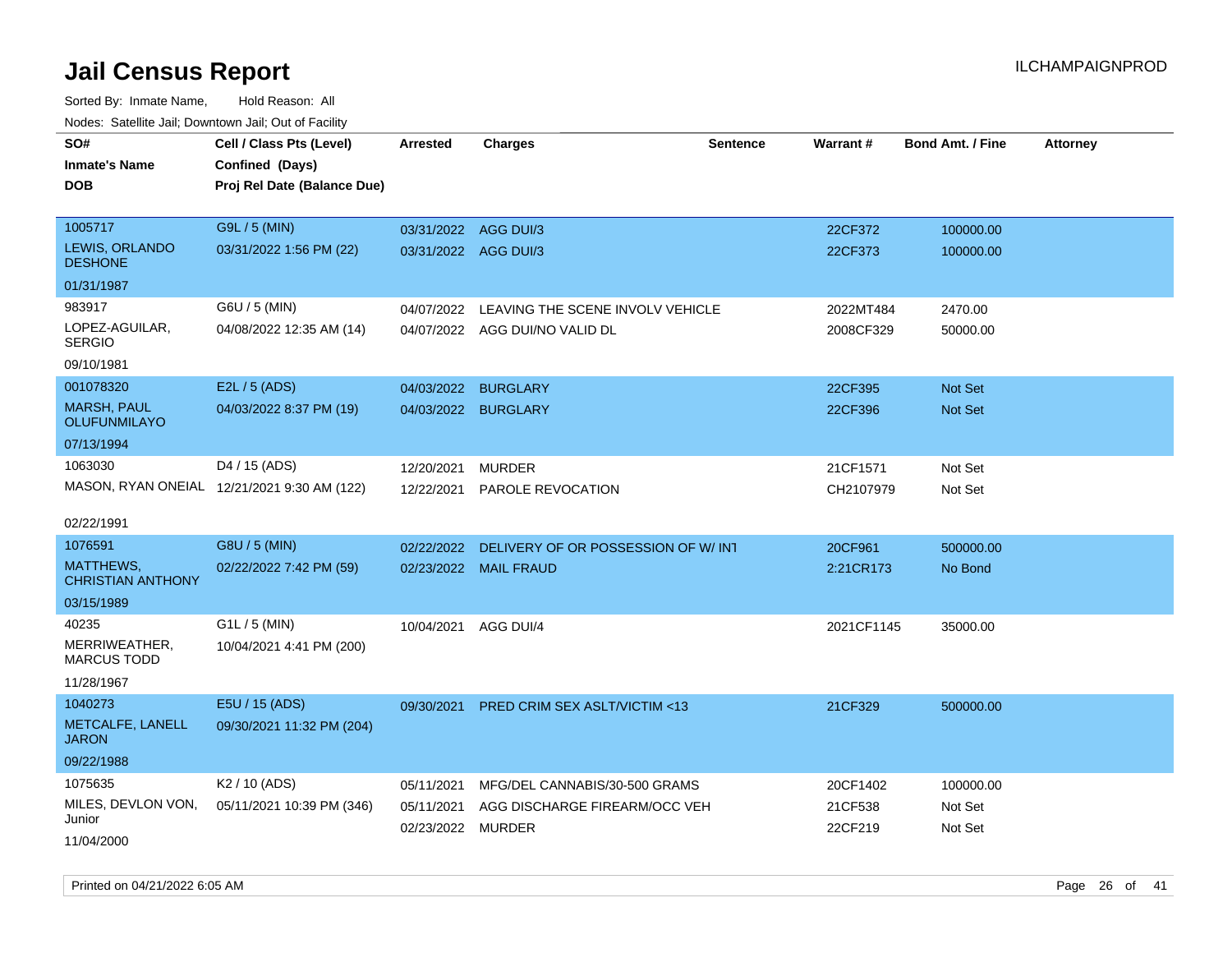Sorted By: Inmate Name, Hold Reason: All Nodes: Satellite Jail; Downtown Jail; Out of Facility

| Nudes. Salenne Jan, Downlown Jan, Out of Facility |                             |                      |                                                         |                 |                 |                  |                 |
|---------------------------------------------------|-----------------------------|----------------------|---------------------------------------------------------|-----------------|-----------------|------------------|-----------------|
| SO#                                               | Cell / Class Pts (Level)    | <b>Arrested</b>      | <b>Charges</b>                                          | <b>Sentence</b> | <b>Warrant#</b> | Bond Amt. / Fine | <b>Attorney</b> |
| <b>Inmate's Name</b>                              | Confined (Days)             |                      |                                                         |                 |                 |                  |                 |
| <b>DOB</b>                                        | Proj Rel Date (Balance Due) |                      |                                                         |                 |                 |                  |                 |
|                                                   |                             |                      |                                                         |                 |                 |                  |                 |
| 1042168                                           | G5U / 5 (MIN)               | 02/26/2022 AGG DUI/4 |                                                         |                 | 22CF238         | <b>Not Set</b>   |                 |
| MONTALVO, ANTONIO                                 | 02/26/2022 6:14 AM (55)     |                      |                                                         |                 |                 |                  |                 |
| 05/03/1976                                        |                             |                      |                                                         |                 |                 |                  |                 |
| 001078993                                         | J5L / 10 (ADS)              | 03/29/2022           | AGG ASLT PEACE OFF/FIRE/ER WRK                          |                 | 22CM87          | Not Set          |                 |
| MURPHY, JUSTIN RAY                                | 03/29/2022 6:40 PM (24)     |                      |                                                         |                 |                 |                  |                 |
|                                                   |                             |                      |                                                         |                 |                 |                  |                 |
| 03/12/1997                                        |                             |                      |                                                         |                 |                 |                  |                 |
| 1067146                                           | G7L / 5 (MIN)               |                      | 03/23/2022 LEAVING SCENE-ACCIDENT/DEATH/INJUF 13y (DOC) |                 | 2020CF1197      | No Bond          |                 |
| <b>OMALLEY, ROBERT</b><br><b>FRED</b>             | 03/23/2022 5:10 PM (30)     |                      |                                                         |                 |                 |                  |                 |
| 04/30/1979                                        |                             |                      |                                                         |                 |                 |                  |                 |
| 001078357                                         | A2L / 15 (SPH)              | 09/17/2021           | ARMED ROBBERY/ARMED W/FIREARM                           |                 | 21CF1230        | Not Set          |                 |
| PETTIGREW, CAREY                                  | 09/17/2021 9:56 AM (217)    | 09/17/2021           | ARMED ROBBERY/ARMED W/FIREARM                           |                 | 22-CF-7         | 500000.00        |                 |
| <b>CORNITRIAS DEOBLO</b>                          |                             | 09/17/2021           | ARMED ROBBERY/ARMED W/FIREARM                           |                 | 21CF1128        | Not Set          |                 |
| 08/31/1986                                        |                             | 09/17/2021           | ARMED ROBBERY/ARMED W/FIREARM                           |                 | 21CF1129        | Not Set          |                 |
| 1008308                                           | F2L / 10 (MED)              | 01/30/2022           | AGG BTRY/GREAT BOD HARM/60+                             |                 | 22CF131         | No Bond          |                 |
| PETTIGREW, MARIO<br><b>TRAVINIO</b>               | 01/30/2022 6:15 AM (82)     | 01/30/2022 ASSAULT   |                                                         |                 | 19CM364         | 4000.00          |                 |
| 08/11/1992                                        |                             |                      |                                                         |                 |                 |                  |                 |
| 1070610                                           | J6L / 10 (ADS)              | 03/03/2022           | AGG BATTERY/PUBLIC PLACE                                |                 | 21CF930         | Not Set          |                 |
| PHILLIS, AARON<br><b>MONTRELL</b>                 | 03/03/2022 2:49 PM (50)     | 03/03/2022           | AGG BATTERY/GREAT BODILY HARM                           |                 | 21CF482         | 5000.00          |                 |
| 03/26/1999                                        |                             |                      |                                                         |                 |                 |                  |                 |
| 1015033                                           | F4L / 10 (MED)              | 03/05/2022           | POSSESSION OF STOLEN FIREARM                            |                 | 21CF1172        | 500000.00        |                 |
| PICKENS, DANTE<br><b>DEVON</b>                    | 03/05/2022 4:01 AM (48)     | 03/05/2022           | POSS AMT CON SUB EXCEPT(A)/(D)                          |                 | 20CF109         | 20000.00         |                 |
| 01/05/1993                                        |                             |                      |                                                         |                 |                 |                  |                 |
| 001078005                                         | E4L / 10 (MED)              | 03/08/2022           | <b>HOME INVASION/CAUSE INJURY</b>                       |                 | 22CF280         | Not Set          |                 |
| PINEX, MARCHELLO D                                | 03/08/2022 2:54 AM (45)     |                      | 03/08/2022 AGGRAVATED BATTERY/STRANGLE                  |                 | 19CR605101      | No Bond          |                 |
|                                                   |                             |                      |                                                         |                 |                 |                  |                 |

12/25/1991

Printed on 04/21/2022 6:05 AM Page 27 of 41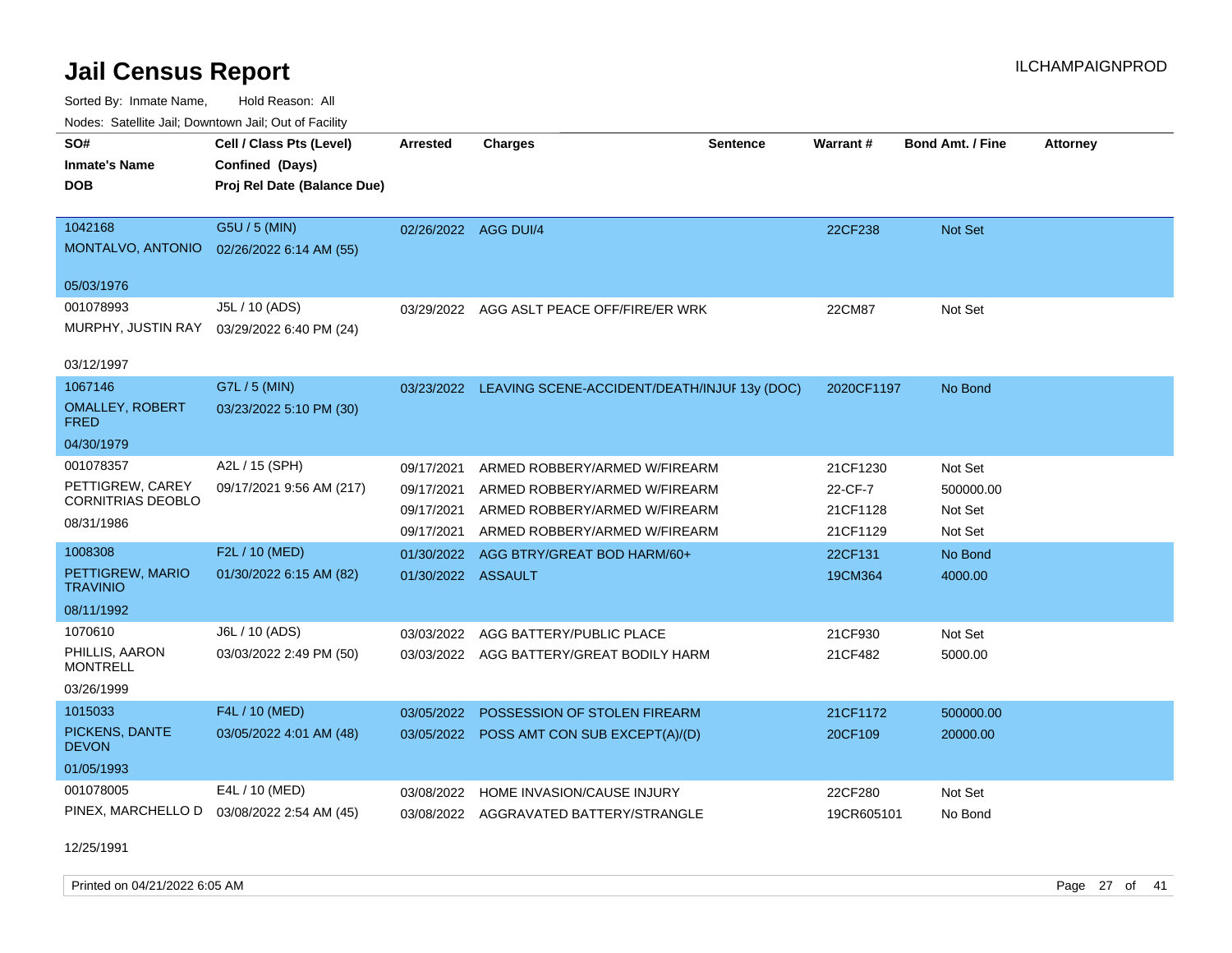Sorted By: Inmate Name, Hold Reason: All Nodes: Satellite Jail; Downtown Jail; Out of Facility

| SO#<br><b>Inmate's Name</b><br><b>DOB</b> | Cell / Class Pts (Level)<br>Confined (Days)<br>Proj Rel Date (Balance Due) | Arrested                 | <b>Charges</b>                                        | <b>Sentence</b> | Warrant#   | <b>Bond Amt. / Fine</b> | <b>Attorney</b> |
|-------------------------------------------|----------------------------------------------------------------------------|--------------------------|-------------------------------------------------------|-----------------|------------|-------------------------|-----------------|
| 001078942<br><b>QATTOUM, ADHAM M</b>      | G2U / 5 (MIN)<br>03/13/2022 11:31 PM (40)                                  |                          | 03/13/2022 MFG/DEL CANNABIS/500<2000 GR               |                 | 22CF307    | Not Set                 |                 |
| 07/22/1994                                |                                                                            |                          |                                                       |                 |            |                         |                 |
| 001077783                                 | H6L / 10 (ADS)                                                             |                          | 01/05/2022 AGGRAVATED BATTERY                         |                 | 21CF325    | Not Set                 |                 |
| RIVERA, DARYL<br><b>ANTONIO</b>           | 01/05/2022 4:20 PM (107)                                                   |                          |                                                       |                 |            |                         |                 |
| 11/14/1981                                |                                                                            |                          |                                                       |                 |            |                         |                 |
| 1072114                                   | A1U / 15 (SPH)                                                             | 01/17/2021               | ATTEMPT (FIRST DEGREE MURDER)                         |                 | 2021CF65   | Not Set                 |                 |
| <b>LEVON</b>                              | ROBINSON, DONNELL 01/17/2021 2:40 PM (460)                                 | 01/17/2021<br>02/17/2021 | ARMED ROBBERY/NO FIREARM<br><b>AGGRAVATED BATTERY</b> | 4y (DOC)        | 2020CF824  | 75000.00<br>250000.00   |                 |
| 10/23/2000                                |                                                                            |                          |                                                       |                 |            |                         |                 |
| 1000820                                   | F5L / 15 (MAX)                                                             | 01/24/2022               | FELON POSS/USE WEAPON/FIREARM                         |                 | 22CF105    | Not Set                 |                 |
| <b>MICHAEL</b>                            | SCHNEIDER, SONGAN 01/24/2022 8:20 AM (88)                                  | 01/24/2022               | AGGRAVATED DOMESTIC BATTERY                           |                 | 21CF1433   | 25000.00                |                 |
| 08/18/1992                                |                                                                            |                          |                                                       |                 |            |                         |                 |
| 47195                                     | G8L / 5 (MIN)                                                              | 12/27/2021               | <b>RESIDENTIAL BURGLARY</b>                           |                 | 2020CF1222 | 10000.00                |                 |
| SIMMONS, JAMES<br><b>ROBERT</b>           | 12/27/2021 8:42 AM (116)                                                   | 12/28/2021               | <b>RESIDENTIAL BURGLARY</b>                           |                 | 2021CF1596 | <b>Not Set</b>          |                 |
| 03/13/1975                                |                                                                            |                          |                                                       |                 |            |                         |                 |
| 1064798                                   | B3 / 15 (ADS)                                                              | 01/17/2022               | MURDER                                                |                 | 2021CF695  | 1500000.00              |                 |
| STENNIS, BRUCE<br><b>DEONTAY</b>          | 01/17/2022 1:29 PM (95)                                                    |                          | 01/17/2022 MFG/DEL 1<15 GR COCAINE/ANLG               |                 | 21CF520    | 50000.00                |                 |
| 08/12/1998                                |                                                                            |                          |                                                       |                 |            |                         |                 |
| 1036650                                   | F4U / 10 (MED)                                                             |                          | 02/16/2022 ARMED VIOLENCE/CATEGORY I                  | 10y (DOC)       | 21CF845    | 250000.00               |                 |
| <b>TAYLOR, KORRION</b><br><b>VELEZ</b>    | 02/16/2022 4:33 PM (65)                                                    |                          |                                                       |                 |            |                         |                 |
| 03/18/1997                                |                                                                            |                          |                                                       |                 |            |                         |                 |
| 1056971                                   | B2 / 10 (SPH)                                                              | 08/07/2021               | FELON POSS/USE WEAPON/FIREARM                         |                 | 21CF948    | No Bond                 |                 |
| TRAVIS, DENZEL<br><b>DANTRELL</b>         | 08/07/2021 7:36 AM (258)                                                   | 08/08/2021               | AGG BATTERY/PUBLIC PLACE                              |                 | 2020CF647  | 25000.00                |                 |
|                                           |                                                                            |                          |                                                       |                 |            |                         |                 |

03/21/1993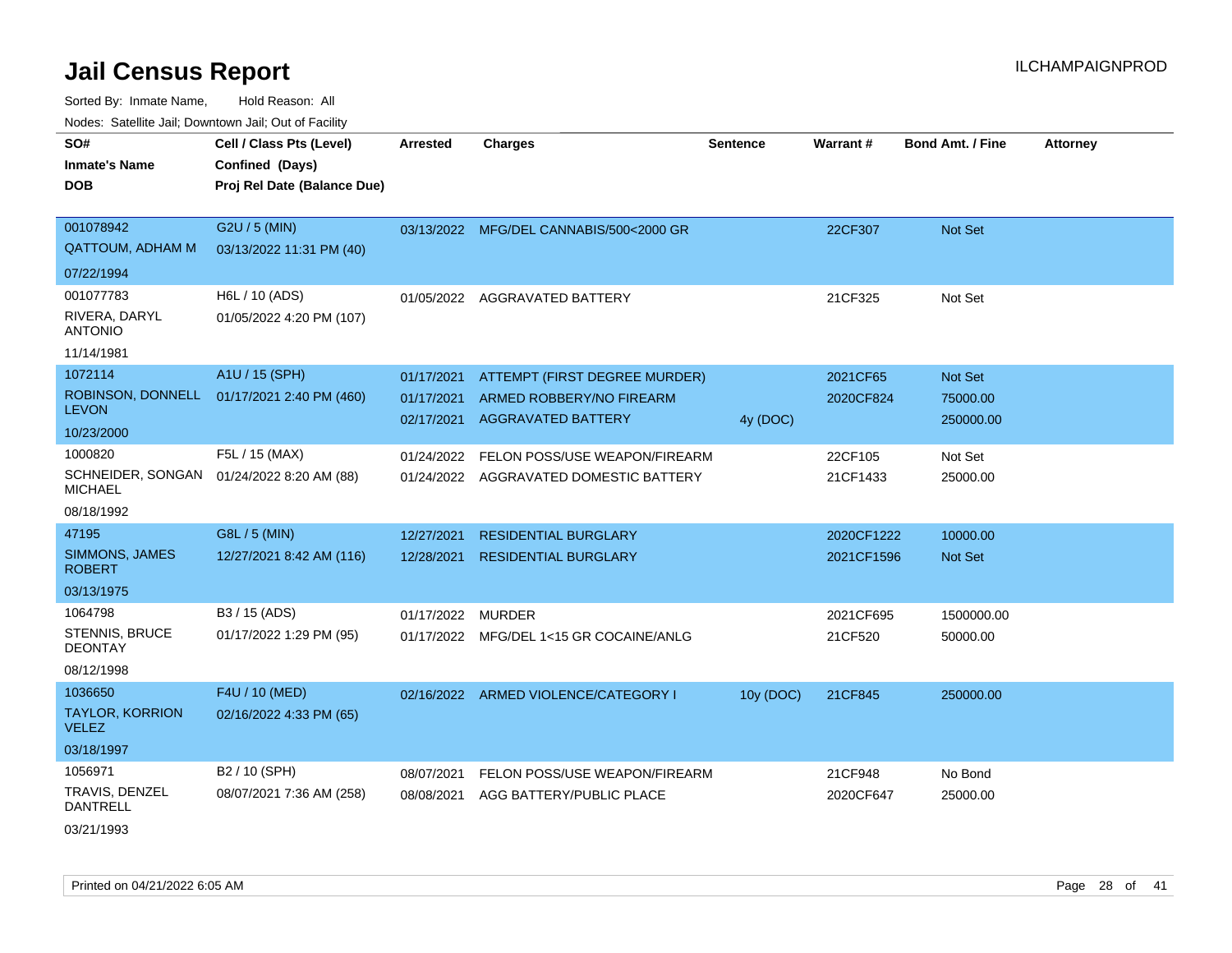| Nudes. Satellite Jali, Downtown Jali, Out of Facility |                             |                   |                                    |                 |           |                         |                 |
|-------------------------------------------------------|-----------------------------|-------------------|------------------------------------|-----------------|-----------|-------------------------|-----------------|
| SO#                                                   | Cell / Class Pts (Level)    | Arrested          | <b>Charges</b>                     | <b>Sentence</b> | Warrant#  | <b>Bond Amt. / Fine</b> | <b>Attorney</b> |
| Inmate's Name                                         | Confined (Days)             |                   |                                    |                 |           |                         |                 |
| DOB                                                   | Proj Rel Date (Balance Due) |                   |                                    |                 |           |                         |                 |
|                                                       |                             |                   |                                    |                 |           |                         |                 |
| 001078250                                             | C9L / 10 (ADS)              | 08/07/2021        | FELON POSS WEAPON/BODY ARMOR       |                 | 21CF950   | <b>Not Set</b>          |                 |
| TRAVIS, JORDAN<br>TESHAUN                             | 08/07/2021 10:27 AM (258)   |                   |                                    |                 |           |                         |                 |
| 03/03/1996                                            |                             |                   |                                    |                 |           |                         |                 |
| 512160                                                | F1L / 15 (MAX)              | 03/10/2022        | ARMED HABITUAL CRIMINAL            |                 | 22CF296   | Not Set                 |                 |
| TURNER, CHARLES<br>EDWARD                             | 03/10/2022 12:00 PM (43)    |                   | 03/11/2022 PAROLE REVOCATION       |                 | CH2201422 | No Bond                 |                 |
| 09/05/1986                                            |                             |                   |                                    |                 |           |                         |                 |
| 30108                                                 | J4L / 15 (ADS)              | 07/30/2021 MURDER |                                    |                 | 21CF902   | 2000000.00              |                 |
| VANDYKE, DARYL<br>ANTHONY                             | 07/30/2021 8:29 PM (266)    |                   |                                    |                 |           |                         |                 |
| 10/04/1965                                            |                             |                   |                                    |                 |           |                         |                 |
| 968681                                                | D5 / 15 (ADS)               | 08/27/2021        | AGG CRIM SX AB/VIC 13<18/TRUST     |                 | 2020CF499 | 250000.00               |                 |
| WADE, DEMETRIUS<br>DARYL                              | 08/27/2021 2:25 AM (238)    | 08/27/2021        | INDIRECT CRIMINAL CONTEMPT         | 3y (DOC)        | 2021CC16  | No Bond                 |                 |
| 01/07/1987                                            |                             |                   |                                    |                 |           |                         |                 |
| 1035462                                               | F3U / 15 (MAX)              |                   | 03/25/2022 ARMED HABITUAL CRIMINAL |                 | 22CF186   | 750000.00               |                 |
| <b>WASHINGTON, MARK</b><br><b>ANTHONY</b>             | 03/25/2022 8:47 AM (28)     |                   |                                    |                 |           |                         |                 |
| 01/06/1994                                            |                             |                   |                                    |                 |           |                         |                 |
| 1070971                                               | H3L / 5 (ADS)               | 12/07/2021        | <b>IDENTITY THEFT/&lt;\$300</b>    |                 | 20CF922   | Not Set                 |                 |
| WEIR, CLINTON<br>HOWARD                               | 12/08/2021 3:45 AM (135)    | 12/07/2021        | <b>RECKLESS DRIVING</b>            |                 | 19TR2348  | Not Set                 |                 |
| 03/15/1983                                            |                             |                   |                                    |                 |           |                         |                 |
| 54212                                                 | E3U / 10 (ADS)              | 12/21/2021        | RECEIVE/POSS/SELL STOLEN VEH       |                 | 2021CF669 | 10000.00                |                 |
| WHITLOCK, GEORGE                                      | 12/21/2021 1:20 PM (122)    | 12/21/2021        | <b>VIOLATE ORDER PROTECTION</b>    |                 | 2021CM391 | 1000.00                 |                 |
| ABRAM                                                 |                             | 12/21/2021        | ARMED VIOLENCE/CATEGORY I          |                 | 21CF1576  | <b>Not Set</b>          |                 |
| 11/10/1978                                            |                             |                   |                                    |                 |           |                         |                 |
| 1058072                                               | A2U / 15 (SPH)              | 02/25/2021        | ARMED HABITUAL CRIMINAL            |                 |           | Not Set                 |                 |
| WILLIAMS, KENNETH<br><b>BERNARD</b>                   | 02/25/2021 3:24 PM (421)    |                   |                                    |                 |           |                         |                 |
| 10/04/1985                                            |                             |                   |                                    |                 |           |                         |                 |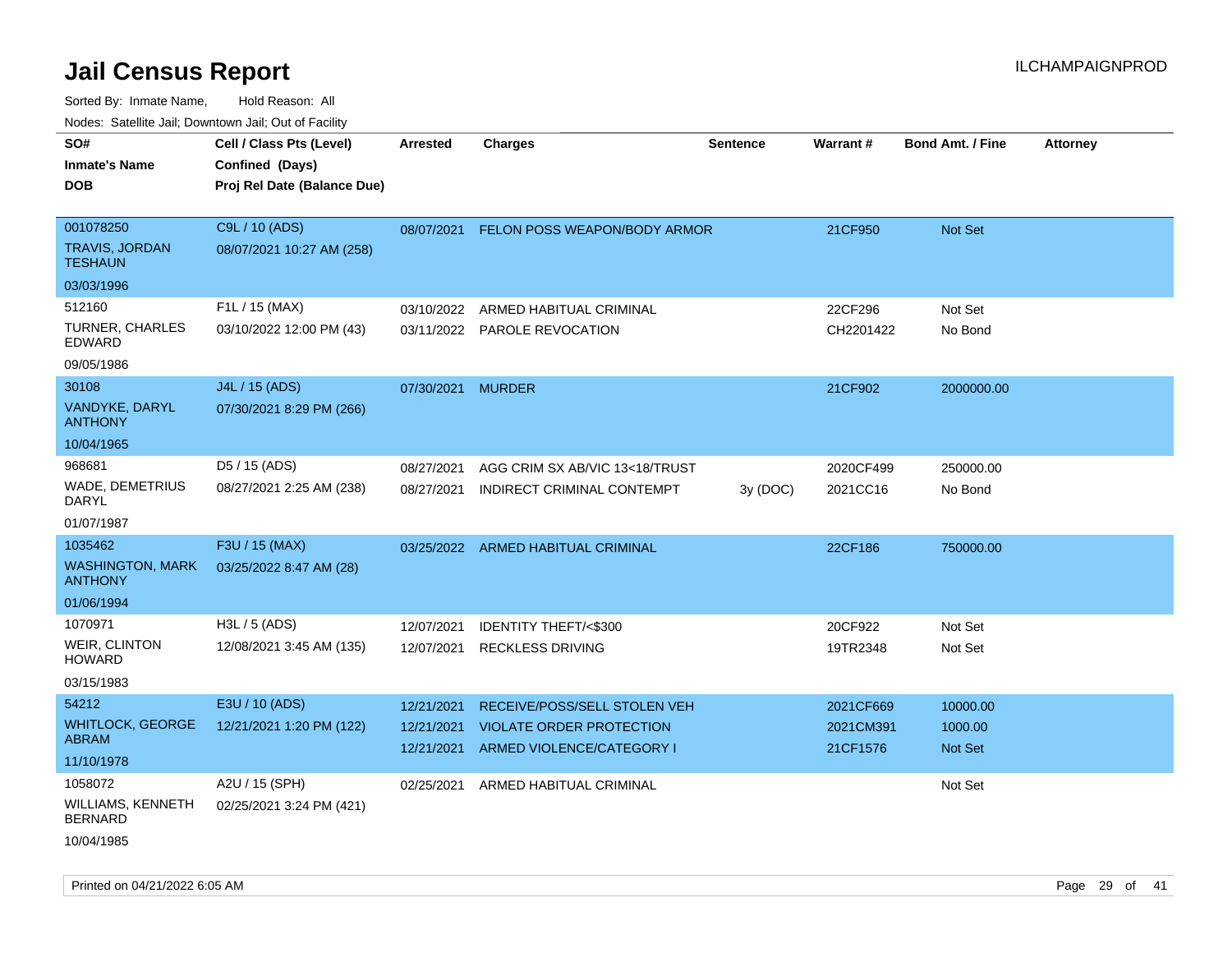| SO#<br><b>Inmate's Name</b>            | Cell / Class Pts (Level)<br>Confined (Days) | Arrested   | <b>Charges</b>                   | <b>Sentence</b> | Warrant# | <b>Bond Amt. / Fine</b> | <b>Attorney</b> |
|----------------------------------------|---------------------------------------------|------------|----------------------------------|-----------------|----------|-------------------------|-----------------|
| <b>DOB</b>                             | Proj Rel Date (Balance Due)                 |            |                                  |                 |          |                         |                 |
|                                        |                                             |            |                                  |                 |          |                         |                 |
| 1020914                                | F3L / 10 (MED)                              | 03/06/2022 | FELON POSS/USE WEAPON/FIREARM    |                 | 21CF1337 | 250000.00               |                 |
| <b>WILSON, BRANDON</b><br><b>LARON</b> | 03/06/2022 11:46 AM (47)                    |            |                                  |                 |          |                         |                 |
| 07/05/1994                             |                                             |            |                                  |                 |          |                         |                 |
| 001078995                              | $G1U / 5$ (MIN)                             | 03/29/2022 | METH DELIVERY<5 GRAMS            |                 | 22CF371  | Not Set                 |                 |
| ZINK, PRESTIN L                        | 03/29/2022 11:33 PM (24)                    |            | 03/29/2022 FUGITIVE FROM JUSTICE |                 | 22CF370  | Not Set                 |                 |
| 08/19/1997                             |                                             |            |                                  |                 |          |                         |                 |
| <b>Total Downtown Jail: 73</b>         |                                             | Males: 73  | Unknown: 0<br>Females: 0         |                 |          |                         |                 |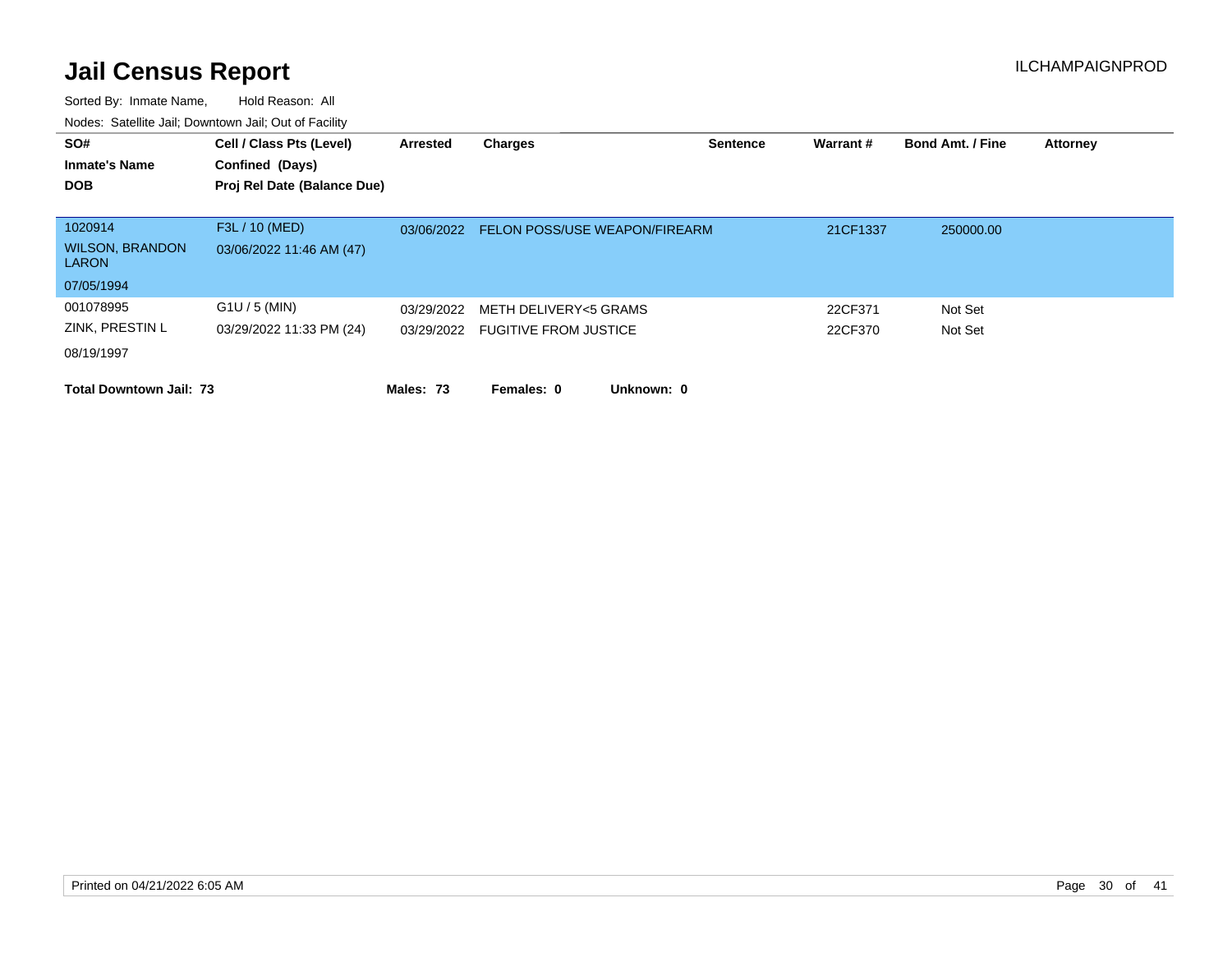| <b>Out of Facility</b>                     |                                               |                 |                                         |                 |            |                         |                 |
|--------------------------------------------|-----------------------------------------------|-----------------|-----------------------------------------|-----------------|------------|-------------------------|-----------------|
| SO#                                        | Cell / Class Pts (Level)                      | <b>Arrested</b> | <b>Charges</b>                          | <b>Sentence</b> | Warrant#   | <b>Bond Amt. / Fine</b> | <b>Attorney</b> |
| <b>Inmate's Name</b>                       | Confined (Days)                               |                 |                                         |                 |            |                         |                 |
| <b>DOB</b>                                 | Proj Rel Date (Balance Due)                   |                 |                                         |                 |            |                         |                 |
|                                            |                                               |                 |                                         |                 |            |                         |                 |
| 001078621                                  | <b>KAN / 10 (MED)</b>                         | 12/23/2021      | <b>RESIDENTIAL BURGLARY</b>             |                 | 21CF1582   | Not Set                 |                 |
|                                            | BAILEY, DANIEL SCOTT 12/23/2021 9:44 AM (120) | 01/14/2022      | <b>PROBATION VIOLATION</b>              |                 | 21CF1445   | Not Set                 |                 |
|                                            |                                               |                 |                                         |                 |            |                         |                 |
| 05/09/1999                                 |                                               |                 |                                         |                 |            |                         |                 |
| 548350                                     | EHD                                           | 03/29/2022      | AGG DUI/NO VALID DL                     |                 | 2020CF268  | Not Set                 |                 |
| BAILEY, NORBERT<br><b>WILLIAM</b>          | 03/29/2022 9:11 AM (24)                       |                 |                                         |                 |            |                         |                 |
| 02/14/1992                                 | 5/23/2022 (0.00)                              |                 |                                         |                 |            |                         |                 |
| 19971                                      | <b>EHD</b>                                    | 11/09/2021      | DRIVING RVK/SUSP DUI/SSS 4-9            |                 | 2021CF968  | Not Set                 |                 |
| <b>LYNN</b>                                | BARNESKE, RAYMOND 11/09/2021 9:32 AM (164)    |                 |                                         |                 |            |                         |                 |
| 08/17/1961                                 | 5/6/2022 (0.00)                               |                 |                                         |                 |            |                         |                 |
| 516062                                     | KAN / 15 (MAX)                                | 02/22/2021      | PHONE HARASSMENT/2+                     |                 | 20CF194    | 5000.00                 |                 |
| BENNETT, JOHN<br><b>MICHAEL</b>            | 02/22/2021 10:47 AM (424)                     | 02/22/2021      | AGG DISCH FIR/VEH/PC OFF/FRMAN          |                 | 21CF210    | No Bond                 |                 |
| 04/30/1986                                 |                                               |                 |                                         |                 |            |                         |                 |
| 33993                                      | <b>KAN / 10 (MED)</b>                         | 06/14/2021      | POSSESSING A CONTROLLED SUBSTAND        |                 | 21CF657    | Not Set                 |                 |
| <b>BOOKER, STEPHON</b>                     | 06/14/2021 7:42 PM (312)                      | 06/14/2021      | AGGRAVATED DOMESTIC BATTERY             |                 | 21CF688    | Not Set                 |                 |
| <b>MONTELL</b>                             |                                               | 06/14/2021      | PAROLE REVOCATION                       |                 | CH2103612  | No Bond                 |                 |
| 06/11/1971                                 |                                               |                 |                                         |                 |            |                         |                 |
| 35366                                      | EHD                                           | 04/05/2022      | DRIVING RVK/SUSP DUI/SSS 4-9            |                 | 2020CF1405 | Not Set                 |                 |
| <b>BRADLEY, EARNEST</b><br>ANGELO VALENTIN | 04/05/2022 8:58 AM (17)                       |                 | 04/05/2022 DRIVING RVK/SUSP DUI/SSS 4-9 |                 | 2021CF361  | Not Set                 |                 |
| 07/30/1968                                 | 6/2/2022 (0.00)                               |                 |                                         |                 |            |                         |                 |
| 1074315                                    | <b>KAN / 15 (MAX)</b>                         | 07/27/2021      | AGG DISCHARGE FIREARM/VEH/SCH           |                 | 21CF927    | <b>Not Set</b>          |                 |
| <b>BRIGGS, PATRICK</b><br><b>MONTAY</b>    | 08/03/2021 4:56 PM (262)                      |                 |                                         |                 |            |                         |                 |
| 08/05/2001                                 |                                               |                 |                                         |                 |            |                         |                 |
|                                            |                                               |                 |                                         |                 |            |                         |                 |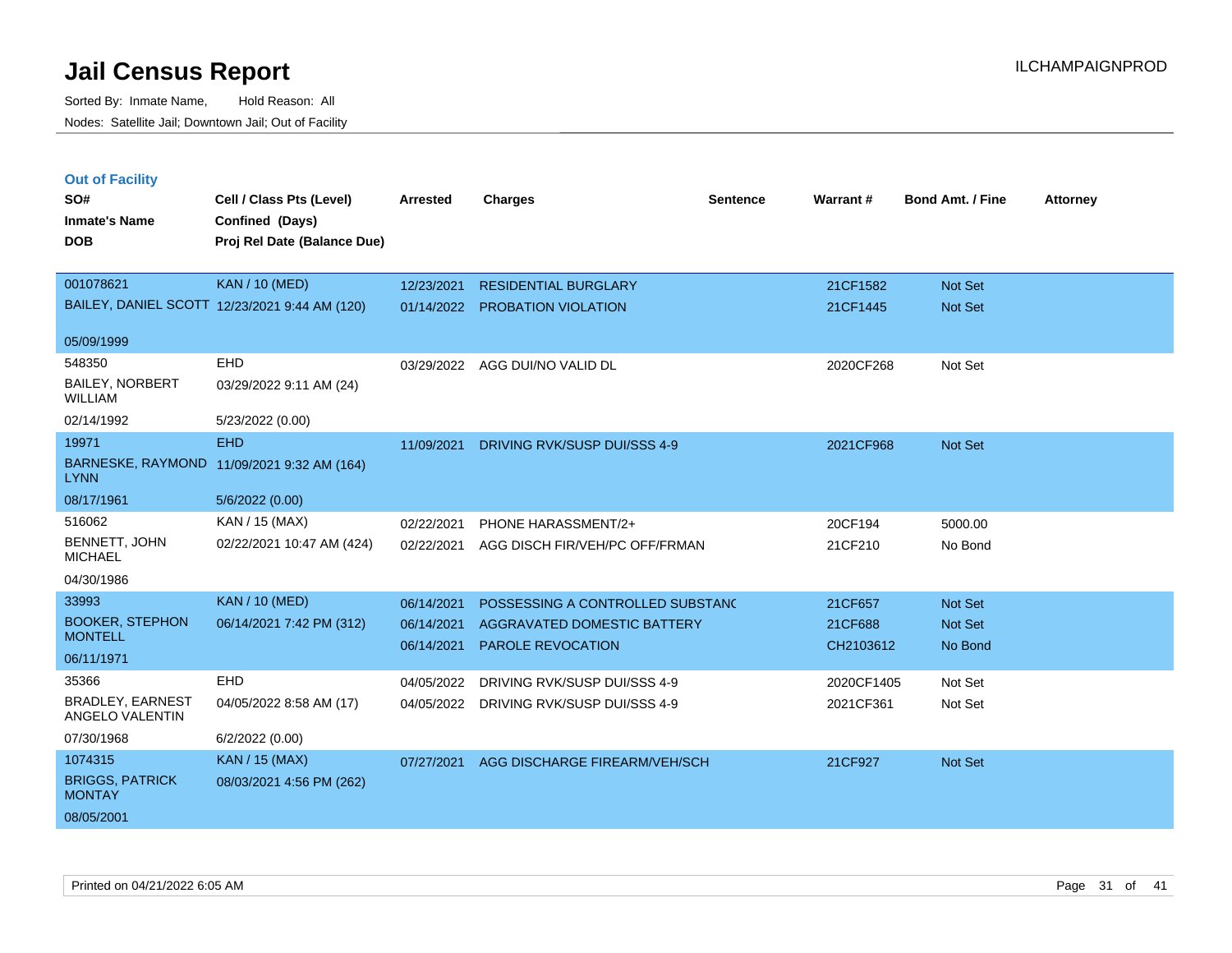| SO#<br><b>Inmate's Name</b><br><b>DOB</b>    | Cell / Class Pts (Level)<br>Confined (Days)<br>Proj Rel Date (Balance Due) | <b>Arrested</b> | <b>Charges</b>                           | <b>Sentence</b> | Warrant#    | <b>Bond Amt. / Fine</b> | <b>Attorney</b> |  |
|----------------------------------------------|----------------------------------------------------------------------------|-----------------|------------------------------------------|-----------------|-------------|-------------------------|-----------------|--|
| 001078880                                    | <b>KAN</b> / 15 (MAX)                                                      | 02/25/2022      | <b>PAROLE REVOCATION</b>                 |                 | HN-2200660  | No Bond                 |                 |  |
| <b>BROACH, CAREU</b>                         | 02/25/2022 3:58 PM (56)                                                    | 02/25/2022      | AGG DISCHARGE FIREARM/BLDG/SCH           |                 | 22600096201 | No Bond                 |                 |  |
|                                              |                                                                            |                 | 02/25/2022 ARMED VIOLENCE/CATEGORY I     |                 | 22CF237     | Not Set                 |                 |  |
| 02/27/2003                                   |                                                                            |                 |                                          |                 |             |                         |                 |  |
| 001078065<br><b>BROWN, CHARMAN</b><br>LAKEEF | KAN / 10 (ADS)<br>06/17/2021 12:32 PM (309)                                | 06/17/2021      | AGG BATTERY/DISCHARGE FIREARM            |                 | 21CF704     | 1000000.00              |                 |  |
| 11/30/2002                                   |                                                                            |                 |                                          |                 |             |                         |                 |  |
| 001078008                                    | <b>KAN / 15 (MAX)</b>                                                      |                 | 02/15/2022 AGG BATTERY/DISCHARGE FIREARM |                 | 21CF1090    | 500000.00               |                 |  |
| <b>BROWN, CODY</b><br><b>RUSSELL</b>         | 02/15/2022 9:17 AM (66)                                                    |                 |                                          |                 |             |                         |                 |  |
| 02/15/2004                                   |                                                                            |                 |                                          |                 |             |                         |                 |  |
| 1038554                                      | KAN / 15 (MAX)                                                             | 08/18/2021      | ARMED HABITUAL CRIMINAL                  |                 | 21CF1162    | Not Set                 |                 |  |
| <b>BROWN, CORRION</b><br><b>DEVONTAE</b>     | 08/18/2021 5:40 PM (247)                                                   | 08/18/2021      | DELIVERY OF OR POSSESSION OF W/ INT      |                 | 21CF1009    | No Bond                 |                 |  |
| 04/19/1995                                   |                                                                            |                 |                                          |                 |             |                         |                 |  |
| 1038579                                      | <b>KAN</b> / 15 (MAX)                                                      | 08/18/2021      | <b>FELON POSS/USE WEAPON/FIREARM</b>     |                 | 21CF1010    | Not Set                 |                 |  |
| <b>BROWN, MARKEL</b><br><b>RIKKI</b>         | 08/18/2021 2:05 PM (247)                                                   |                 |                                          |                 |             |                         |                 |  |
| 01/06/1995                                   |                                                                            |                 |                                          |                 |             |                         |                 |  |
| 1003006                                      | KAN / 15 (MAX)                                                             | 08/19/2021      | FELON POSS/USE MACHINE GUN               |                 | 21CF1011    | No Bond                 |                 |  |
| <b>BROWN, ROCKEITH</b><br>JAVONTE            | 08/19/2021 12:55 AM (246)                                                  |                 |                                          |                 |             |                         |                 |  |
| 07/23/1991                                   |                                                                            |                 |                                          |                 |             |                         |                 |  |
| 1068812                                      | <b>KAN / 15 (MAX)</b>                                                      | 12/21/2021      | AGG DISCHARGE FIREARM/OCC VEH            |                 | 21CF741     | <b>Not Set</b>          |                 |  |
| BRYANT, DANNY<br><b>EUGENE</b>               | 12/21/2021 1:50 PM (122)                                                   | 12/21/2021      | <b>FELON POSS/USE FIREARM PRIOR</b>      |                 | 21CF1568    | Not Set                 |                 |  |
| 11/22/1989                                   |                                                                            |                 |                                          |                 |             |                         |                 |  |
| 987334                                       | KAN / 15 (MAX)                                                             |                 | 03/10/2021 ATTEMPT (FIRST DEGREE MURDER) |                 | 19CF689     | Not Set                 |                 |  |
| CAIN, ISAIAH<br><b>DEPRIEST</b>              | 03/10/2021 2:22 PM (408)                                                   |                 |                                          |                 |             |                         |                 |  |
| 12/23/1990                                   |                                                                            |                 |                                          |                 |             |                         |                 |  |
| Printed on 04/21/2022 6:05 AM                |                                                                            |                 |                                          |                 |             |                         | Page 32 of 41   |  |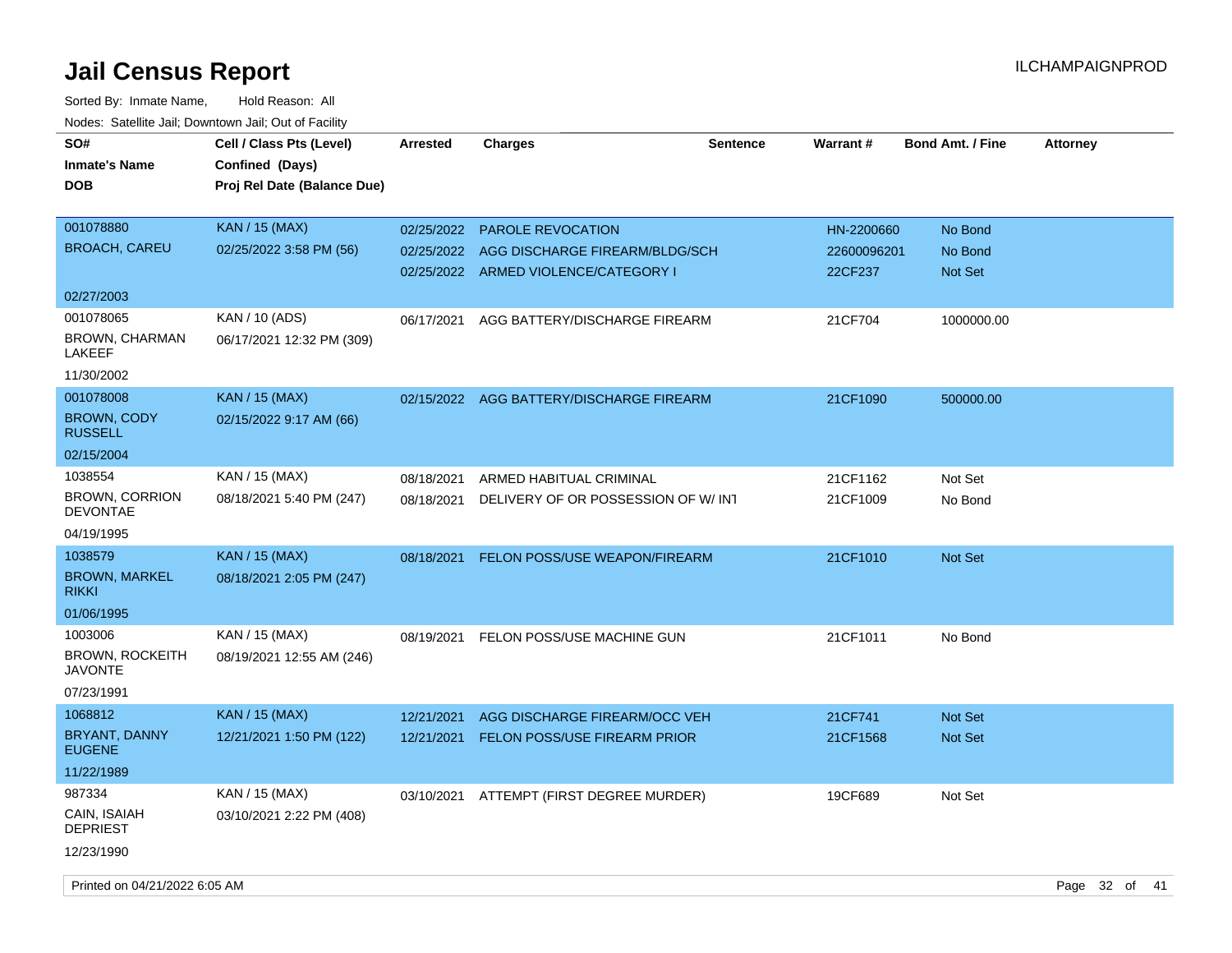| ivuutos. Saltiilit Jali, Duwilluwii Jali, Oul of Facility |                             |            |                                |                 |            |                         |                 |
|-----------------------------------------------------------|-----------------------------|------------|--------------------------------|-----------------|------------|-------------------------|-----------------|
| SO#                                                       | Cell / Class Pts (Level)    | Arrested   | <b>Charges</b>                 | <b>Sentence</b> | Warrant#   | <b>Bond Amt. / Fine</b> | <b>Attorney</b> |
| Inmate's Name                                             | Confined (Days)             |            |                                |                 |            |                         |                 |
| <b>DOB</b>                                                | Proj Rel Date (Balance Due) |            |                                |                 |            |                         |                 |
|                                                           |                             |            |                                |                 |            |                         |                 |
| 992962                                                    | <b>KAN / 15 (ADS)</b>       | 05/25/2021 | MURDER/INTENT TO KILL/INJURE   |                 | 2018CF1045 | 1000000.00              |                 |
| CAMPBELL, KEITH<br>KNAQEEB                                | 05/25/2021 1:19 PM (332)    |            |                                |                 |            |                         |                 |
| 07/22/1991                                                |                             |            |                                |                 |            |                         |                 |
| 001078576                                                 | KAN / 15 (MAX)              | 11/09/2021 | UNLAWFUL USE OF A WEAPON       |                 | 21CF1383   | Not Set                 |                 |
| CARTER, DEMONDRE<br>DAVON                                 | 11/09/2021 6:01 PM (164)    |            |                                |                 |            |                         |                 |
| 05/27/2001                                                |                             |            |                                |                 |            |                         |                 |
| 1064992                                                   | <b>KAN / 15 (MAX)</b>       | 09/20/2021 | ARMED VIOLENCE/CATEGORY I      |                 | 21CF1137   | Not Set                 |                 |
| <b>CARTER, KEJUAN</b><br>JAVONTE                          | 09/20/2021 11:42 PM (214)   |            |                                |                 |            |                         |                 |
| 06/27/1998                                                |                             |            |                                |                 |            |                         |                 |
| 001078729                                                 | KAN / 15 (ADS)              | 01/02/2022 | MURDER/INTENT TO KILL/INJURE   |                 | 20CF396    | 1000000.00              |                 |
| CARTER, TROY<br>DEMON                                     | 01/02/2022 10:29 AM (110)   |            |                                |                 |            |                         |                 |
| 01/02/2004                                                |                             |            |                                |                 |            |                         |                 |
| 001078461                                                 | <b>KAN / 10 (MED)</b>       | 10/07/2021 | AGG DOMESTIC BATTERY/STRANGLE  | 42m (DOC)       | 2021CF1208 | <b>Not Set</b>          |                 |
| COLE, ERIC JOSE                                           | 10/08/2021 12:25 AM (196)   |            |                                |                 |            |                         |                 |
| 01/24/2002                                                |                             |            |                                |                 |            |                         |                 |
| 1048488                                                   | KAN / 10 (ADS)              | 12/30/2021 | ARMED VIOLENCE/CATEGORY I      |                 | 2022CF4    | Not Set                 |                 |
| COLSON, WAYNE<br>ARTHUR, Third                            | 12/30/2021 8:27 AM (113)    |            |                                |                 |            |                         |                 |
| 10/14/1995                                                |                             |            |                                |                 |            |                         |                 |
| 001077939                                                 | <b>KAN / 10 (MED)</b>       | 05/10/2021 | FIREARM/FOID INVALID/NOT ELIG  |                 | 21CF526    | No Bond                 |                 |
| <b>CROSS, PATRICK</b><br><b>DONTRELLE</b>                 | 05/10/2021 7:31 PM (347)    | 06/02/2021 | POSS STOLEN VEHICLE > \$25,000 |                 | 21CF612    | <b>Not Set</b>          |                 |
| 11/07/2001                                                |                             |            |                                |                 |            |                         |                 |
| 25022                                                     | EHD / 10 (MED)              | 02/17/2022 | AGG DUI/2/PASS <16             |                 | 2021CF560  | No Bond                 |                 |
| CRUMP, ROBERT<br><b>ANTHONY</b>                           | 02/17/2022 11:48 AM (64)    |            |                                |                 |            |                         |                 |
| 02/06/1966                                                | 5/14/2022 (0.00)            |            |                                |                 |            |                         |                 |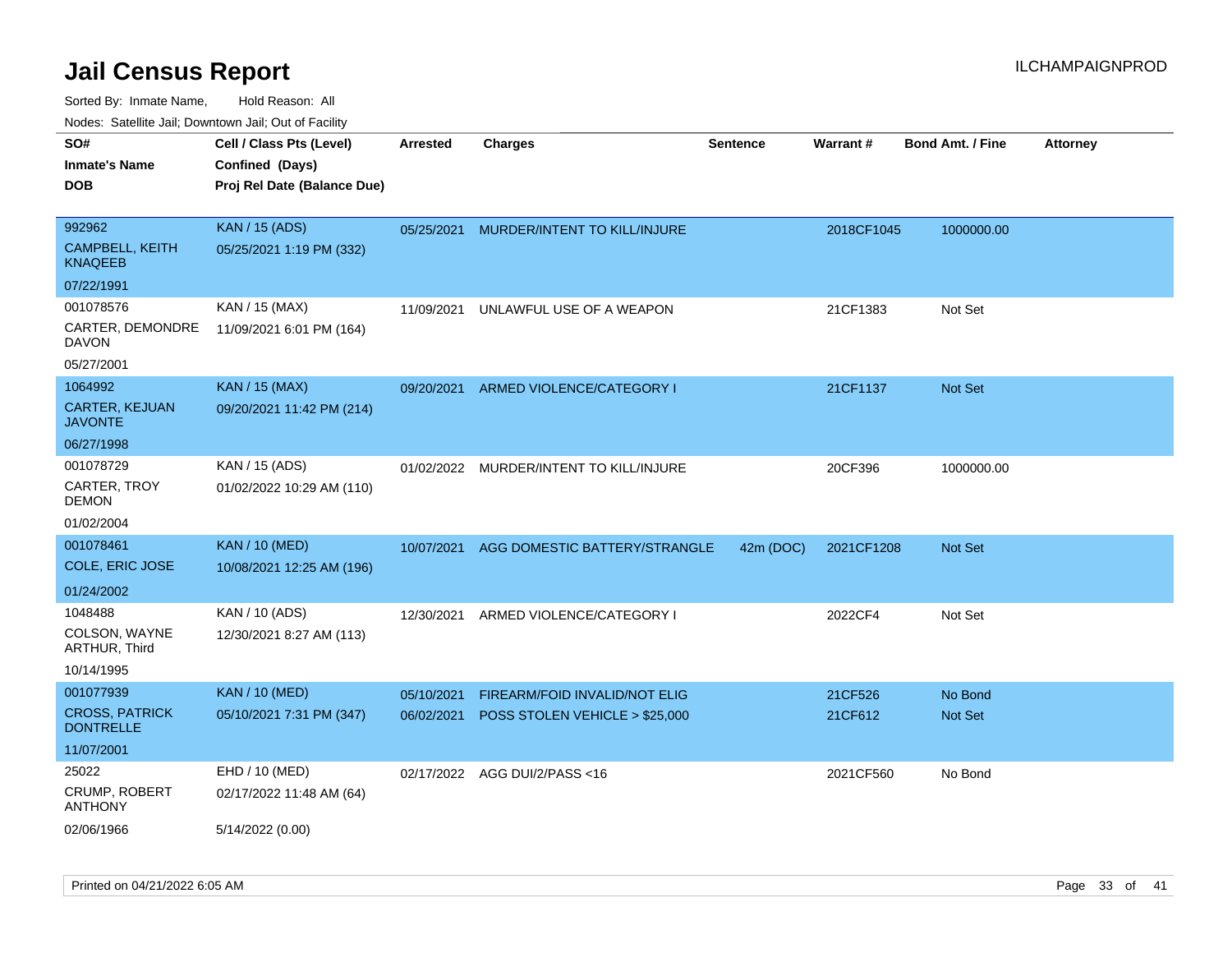Sorted By: Inmate Name, Hold Reason: All Nodes: Satellite Jail; Downtown Jail; Out of Facility

| SO#<br><b>Inmate's Name</b>           | Cell / Class Pts (Level)<br>Confined (Days)  | <b>Arrested</b> | <b>Charges</b>                      | <b>Sentence</b> | <b>Warrant#</b> | <b>Bond Amt. / Fine</b> | <b>Attorney</b> |
|---------------------------------------|----------------------------------------------|-----------------|-------------------------------------|-----------------|-----------------|-------------------------|-----------------|
| <b>DOB</b>                            | Proj Rel Date (Balance Due)                  |                 |                                     |                 |                 |                         |                 |
|                                       |                                              |                 |                                     |                 |                 |                         |                 |
| 001078538                             | <b>KAN / 10 (ADS)</b>                        | 10/26/2021      | <b>CRIM SEX ASSAULT/FORCE</b>       |                 | 21CF1301        | Not Set                 |                 |
| DAWKINS, LEN                          | 10/26/2021 8:18 PM (178)                     |                 |                                     |                 |                 |                         |                 |
| 03/23/1987                            |                                              |                 |                                     |                 |                 |                         |                 |
| 1061304                               | KAN / 15 (MAX)                               | 10/11/2021      | ARMED HABITUAL CRIMINAL             |                 | 21CF1226        | No Bond                 |                 |
| DORRIS, KEMION<br><b>DAETOCE</b>      | 10/11/2021 7:30 PM (193)                     | 10/11/2021      | ARMED HABITUAL CRIMINAL             |                 | 21CF1227        | No Bond                 |                 |
|                                       |                                              | 10/11/2021      | HOME INVASION/FIREARM               |                 | 21CF1228        | No Bond                 |                 |
| 11/19/1997<br>001079018               | <b>EHD</b>                                   |                 |                                     |                 |                 |                         |                 |
|                                       |                                              | 04/05/2022      | DRIVING RVK/SUSP DUI/SSS 4-9        |                 | 2022CF22        | <b>Not Set</b>          |                 |
| FINLEY, KEITH DAVID                   | 04/05/2022 10:38 AM (17)                     |                 |                                     |                 |                 |                         |                 |
| 08/23/1963                            | 10/1/2022 (0.00)                             |                 |                                     |                 |                 |                         |                 |
| 1036803                               | <b>EHD</b>                                   | 04/20/2022      | AGG DUI/NO VALID DL                 |                 | 2020CF550       | Not Set                 |                 |
| GARCIA-ROMERO,<br><b>LUCERO</b>       | 04/20/2022 7:32 AM (2)                       |                 |                                     |                 |                 |                         |                 |
| 01/07/1995                            | 4/27/2022 (0.00)                             |                 |                                     |                 |                 |                         |                 |
| 1013012                               | <b>KAN / 15 (MAX)</b>                        | 07/08/2021      | <b>FELON POSS/USE FIREARM PRIOR</b> |                 | 21CF798         | Not Set                 |                 |
| <b>GARY, XAVIER LAMAR</b>             | 07/08/2021 9:24 AM (288)                     | 07/08/2021      | ATTEMPT (FIRST DEGREE MURDER)       |                 | 2021CF790       | 1000000.00              |                 |
|                                       |                                              | 07/08/2021      | <b>FELON POSS/USE FIREARM PRIOR</b> |                 | 2020CF650       | 25000.00                |                 |
| 12/14/1991                            |                                              |                 |                                     |                 |                 |                         |                 |
| 1065946                               | KAN / 10 (MED)                               | 09/04/2021      | AGG BATTERY/DISCHARGE FIREARM       |                 | 21CF1057        | 750000.00               |                 |
| GODBOLT, DESMOND<br><b>DEVONTAE</b>   | 09/04/2021 1:17 AM (230)                     | 09/04/2021      | RESIST/OBSTRUCTING A PEACE OFFICEF  |                 | 21CM407         | Not Set                 |                 |
| 11/15/1997                            |                                              |                 |                                     |                 |                 |                         |                 |
| 1070118                               | <b>KAN / 15 (MAX)</b>                        | 08/31/2021      | AGGRAVATED DOMESTIC BATTERY         |                 | 21CF1049        | No Bond                 |                 |
| <b>GRAHAM, CORTEZ</b><br><b>LAMON</b> | 08/31/2021 9:32 PM (234)                     | 09/02/2021      | PROBATION VIOLATION                 |                 | 21CF55          | Not Set                 |                 |
| 03/31/1976                            |                                              |                 |                                     |                 |                 |                         |                 |
| 1076506                               | KAN / 15 (MAX)                               | 09/17/2021      | AGG UUW/PERSON/CM THREAT VIOL       |                 | 21CF1131        | Not Set                 |                 |
|                                       | GRAY, JAMARH EMERE 09/17/2021 10:41 AM (217) | 09/20/2021      | DOMESTIC BATTERY                    |                 | 21CM430         | Not Set                 |                 |

06/21/2003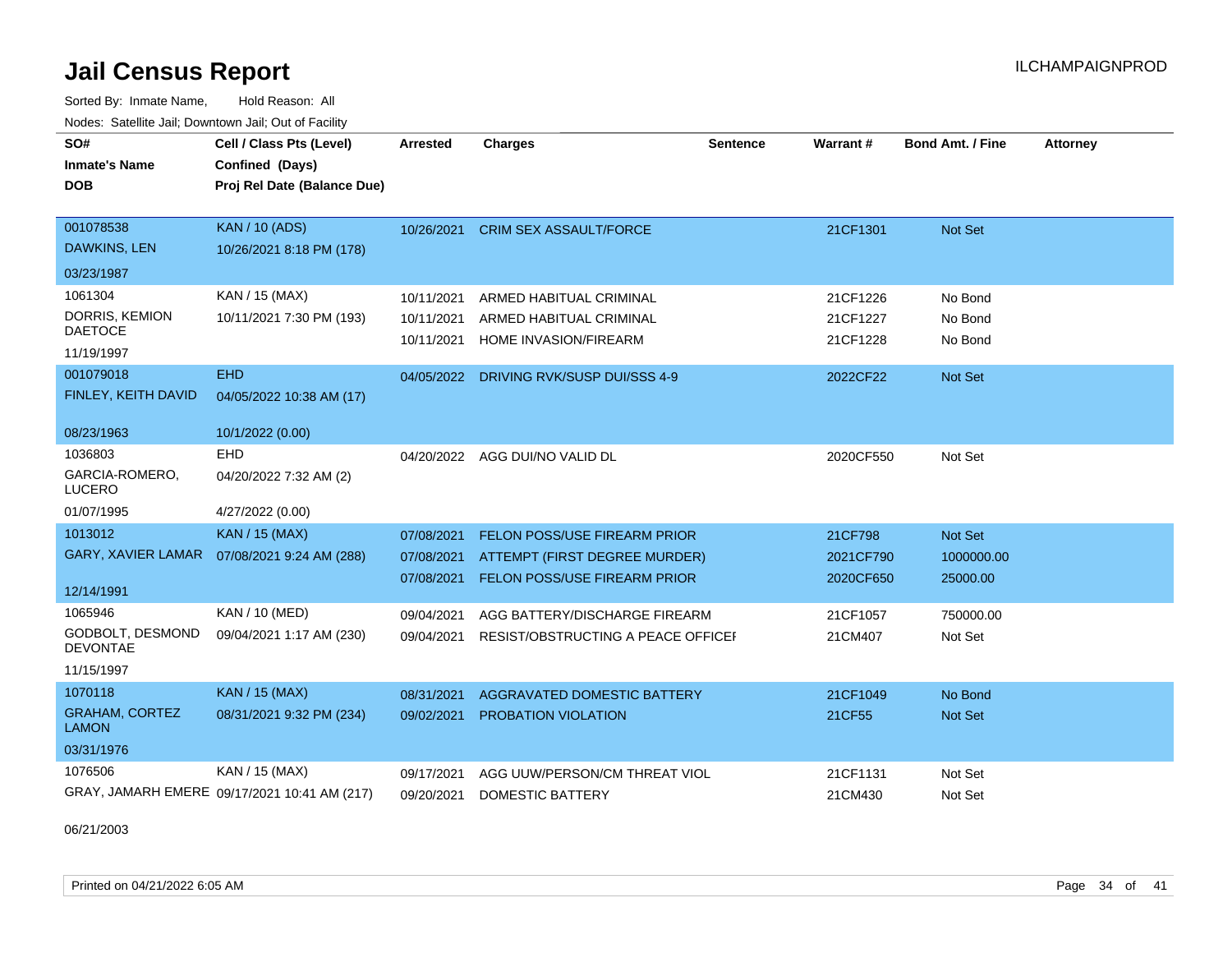| SO#<br><b>Inmate's Name</b><br><b>DOB</b>                        | Cell / Class Pts (Level)<br>Confined (Days)<br>Proj Rel Date (Balance Due) | <b>Arrested</b>                                                           | <b>Charges</b>                                                                                                                       | Sentence | Warrant#                                 | <b>Bond Amt. / Fine</b>                                                 | <b>Attorney</b> |
|------------------------------------------------------------------|----------------------------------------------------------------------------|---------------------------------------------------------------------------|--------------------------------------------------------------------------------------------------------------------------------------|----------|------------------------------------------|-------------------------------------------------------------------------|-----------------|
| 1055117<br><b>GREAM, JOHN</b><br><b>ROBERT LEE</b><br>08/23/1996 | <b>EHD</b><br>02/15/2022 10:44 AM (66)<br>6/13/2022 (0.00)                 |                                                                           | 02/15/2022 AGG BATTERY/PUBLIC PLACE                                                                                                  |          | 2021CM47                                 | Not Set                                                                 |                 |
| 1037683<br>HARRISON, HAROLD<br><b>RAY</b><br>11/30/1963          | <b>EHD</b><br>02/23/2022 10:01 AM (58)<br>5/22/2022 (0.00)                 | 02/23/2022                                                                | AGG DUI/LIC SUSP OR REVOKED<br>02/23/2022 AGG DUI/3                                                                                  |          | 2020CF350<br>2020CF1351                  | Not Set<br>Not Set                                                      |                 |
| 1045186<br>HOLBROOK, JOHNNIE<br><b>MATHIS</b><br>07/19/1996      | KAN / 15 (MAX)<br>08/16/2021 11:07 AM (249)                                | 08/16/2021<br>08/16/2021<br>08/16/2021<br>08/16/2021<br>03/30/2022 MURDER | ARMED VIOLENCE/CATEGORY I<br>FELON POSS/USE WEAPON/FIREARM<br>AGG FLEEING POLICE/21 MPH OVER<br><b>FELON POSS/USE WEAPON/FIREARM</b> |          | 21CF934<br>19CF968<br>21CF988<br>21CF989 | 1000000.00<br>Not Set<br><b>Not Set</b><br><b>Not Set</b><br>2000000.00 |                 |
| 972300<br>HOLT, MICHAEL<br><b>TERRELL</b><br>12/25/1989          | <b>KAN / 10 (MED)</b><br>12/22/2021 8:36 AM (121)                          | 12/22/2021<br>12/22/2021                                                  | <b>RESIDENTIAL BURGLARY</b><br>AGG CRIM SEX ABUSE/VICTIM <9                                                                          |          | 18CF1691<br>19CF1277                     | 25000.00<br>250000.00                                                   |                 |
| 001078146<br>HUNT, TEIGAN<br><b>JAZAIREO</b><br>05/14/2003       | <b>KAN / 15 (MAX)</b><br>07/09/2021 12:41 PM (287)                         | 07/09/2021<br>07/09/2021                                                  | AGG BATTERY/DISCHARGE FIREARM<br>ARMED ROBBERY/ARMED W/FIREARM                                                                       |          | 21CF795<br>21CF806                       | 1000000.00<br><b>Not Set</b>                                            |                 |
| 989743<br>JACKSON, STEVE<br><b>ALLEN</b><br>06/04/1991           | KAN / 15 (ADS)<br>04/13/2021 2:45 AM (374)                                 | 04/13/2021                                                                | AGGRAVATED DOMESTIC BATTERY                                                                                                          |          | 21CF399                                  | Not Set                                                                 |                 |
| 001078788<br>JOHNSON, BRENTON<br>ZAE.<br>08/07/1987              | <b>KAN / 5 (ADS)</b><br>01/21/2022 8:33 PM (91)                            |                                                                           | 01/21/2022 AGGRAVATED BATTERY                                                                                                        |          | 22CF93                                   | <b>Not Set</b>                                                          |                 |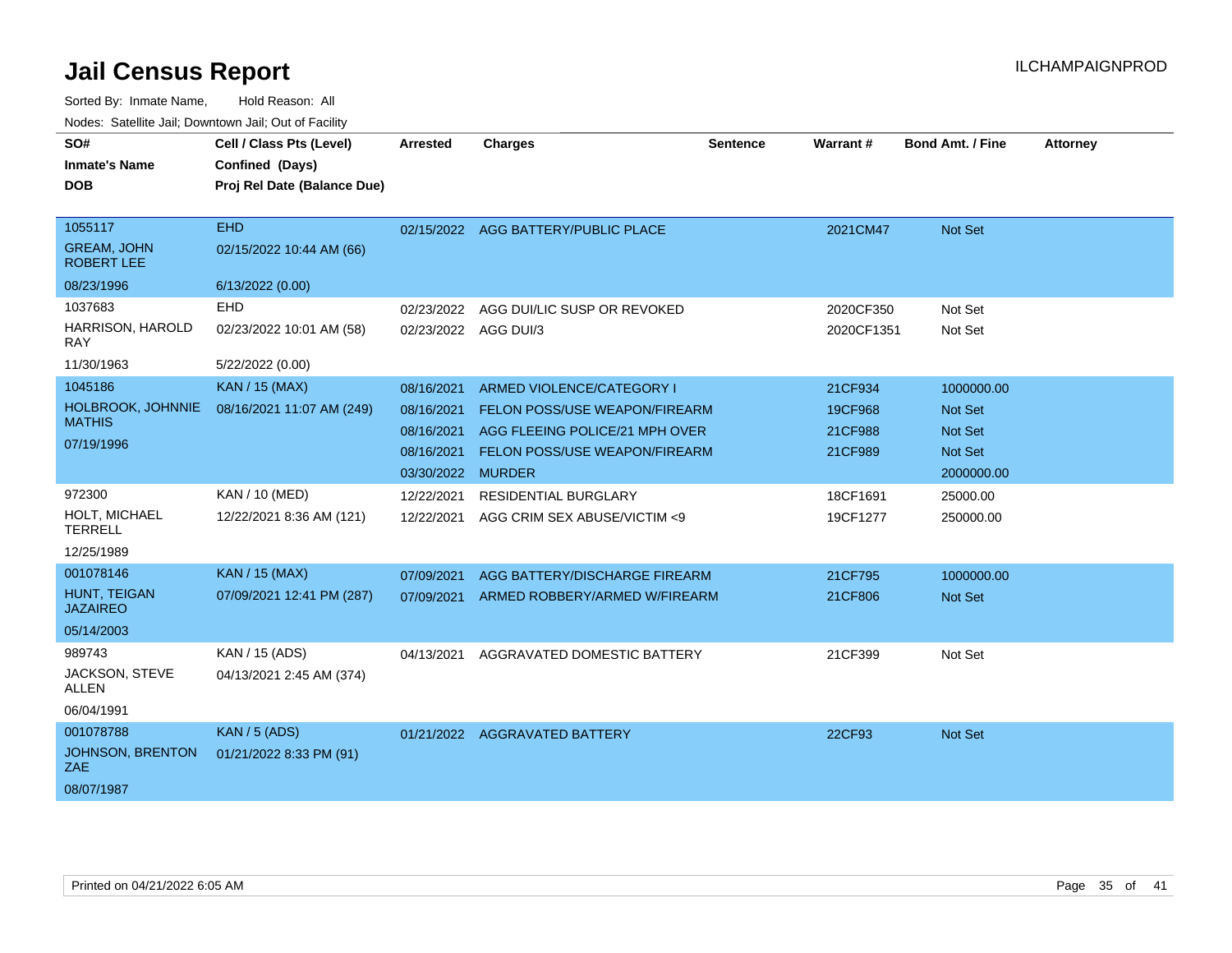Sorted By: Inmate Name, Hold Reason: All Nodes: Satellite Jail; Downtown Jail; Out of Facility

| SO#                                       | Cell / Class Pts (Level)    | <b>Arrested</b>      | <b>Charges</b>                          | <b>Sentence</b> | Warrant#   | <b>Bond Amt. / Fine</b> | <b>Attorney</b> |
|-------------------------------------------|-----------------------------|----------------------|-----------------------------------------|-----------------|------------|-------------------------|-----------------|
| <b>Inmate's Name</b>                      | Confined (Days)             |                      |                                         |                 |            |                         |                 |
| <b>DOB</b>                                | Proj Rel Date (Balance Due) |                      |                                         |                 |            |                         |                 |
|                                           |                             |                      |                                         |                 |            |                         |                 |
| 57271                                     | <b>EHD</b>                  | 03/08/2022           | DRIVING RVK/SUSP DUI/SSS 4-9            |                 | 2021CF34   | <b>Not Set</b>          |                 |
| <b>KEYS, CAPREE</b><br><b>REMONE</b>      | 03/08/2022 9:17 AM (45)     |                      | 03/08/2022 DRIVING RVK/SUSP DUI/SSS 4-9 |                 | 2020CF1116 | <b>Not Set</b>          |                 |
| 11/23/1982                                | 9/3/2022 (0.00)             |                      |                                         |                 |            |                         |                 |
| 001078237                                 | KAN / 15 (ADS)              | 08/03/2021           | AGG DISCHARGE FIREARM/OCC VEH           |                 | 21CF928    | No Bond                 |                 |
| LAWS, TERON<br><b>RAMONTE</b>             | 08/03/2021 6:29 PM (262)    |                      |                                         |                 |            |                         |                 |
| 04/03/2001                                |                             |                      |                                         |                 |            |                         |                 |
| 001078470                                 | <b>KAN / 15 (MAX)</b>       | 10/10/2021           | MURDER/INTENT TO KILL/INJURE            |                 | 21CF1221   | <b>Not Set</b>          |                 |
| LEE, AMAHRION<br><b>JA'MERE</b>           | 10/10/2021 1:23 PM (194)    |                      |                                         |                 |            |                         |                 |
| 11/05/2002                                |                             |                      |                                         |                 |            |                         |                 |
| 56792                                     | KAN / 10 (MED)              | 02/02/2021           | ARMED HABITUAL CRIMINAL                 |                 | 2021CF141  | 500000.00               |                 |
| LILLARD, LAWRENCE<br><b>TYRONE</b>        | 02/02/2021 2:11 PM (444)    | 02/22/2021           | DRIVING ON REVOKED LICENSE              |                 | 21TR426    | 5000.00                 |                 |
| 10/20/1982                                |                             |                      |                                         |                 |            |                         |                 |
| 40877                                     | <b>EHD</b>                  | 02/01/2022 AGG DUI/3 |                                         |                 | 2020CF986  | <b>Not Set</b>          |                 |
| MABRY-HALL.<br><b>REBECCA SUE</b>         | 02/01/2022 9:32 AM (80)     |                      |                                         |                 |            |                         |                 |
| 03/21/1971                                | 5/1/2022 (0.00)             |                      |                                         |                 |            |                         |                 |
| 001078896                                 | KAN / 15 (MAX)              | 03/01/2022           | ARMED HABITUAL CRIMINAL                 |                 | 22CF239    | Not Set                 |                 |
| MANN, DAVID<br>WILBERT, Junior            | 03/01/2022 4:35 AM (52)     |                      |                                         |                 |            |                         |                 |
| 04/02/1976                                |                             |                      |                                         |                 |            |                         |                 |
| 001078625                                 | <b>EHD</b>                  |                      | 04/13/2022 AGG DUI/NO VALID DL          |                 | 2022CF21   | <b>Not Set</b>          |                 |
| <b>MAYORGA-</b><br>CRISOSTOMO, OMAR       | 04/13/2022 9:41 AM (9)      |                      |                                         |                 |            |                         |                 |
| 01/25/1992                                | 4/22/2022 (0.00)            |                      |                                         |                 |            |                         |                 |
| 1004137                                   | KAN / 15 (MAX)              | 02/14/2022           | AGG CRIM SEX ABUSE/VIC 13-17            |                 | 22CF165    | 250000.00               |                 |
| MCDONALD, DAVON D 02/14/2022 4:21 PM (67) |                             |                      |                                         |                 |            |                         |                 |

11/08/1992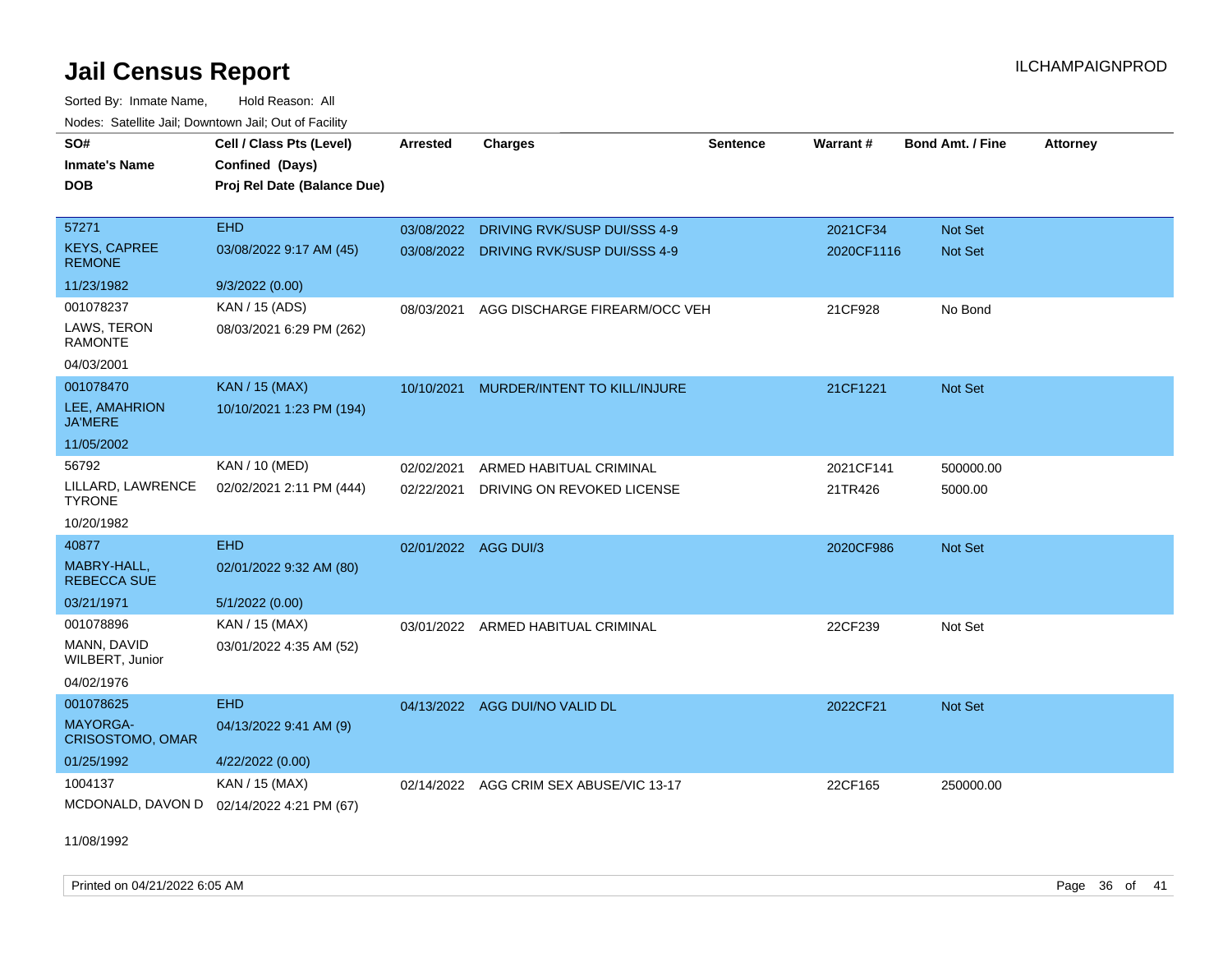Sorted By: Inmate Name, Hold Reason: All Nodes: Satellite Jail; Downtown Jail; Out of Facility

| voues. Salemie Jan, Downlown Jan, Out of Facility |                                               |                 |                                |                 |             |                         |                 |
|---------------------------------------------------|-----------------------------------------------|-----------------|--------------------------------|-----------------|-------------|-------------------------|-----------------|
| SO#                                               | Cell / Class Pts (Level)                      | <b>Arrested</b> | <b>Charges</b>                 | <b>Sentence</b> | Warrant#    | <b>Bond Amt. / Fine</b> | <b>Attorney</b> |
| <b>Inmate's Name</b>                              | Confined (Days)                               |                 |                                |                 |             |                         |                 |
| <b>DOB</b>                                        | Proj Rel Date (Balance Due)                   |                 |                                |                 |             |                         |                 |
|                                                   |                                               |                 |                                |                 |             |                         |                 |
| 001078575                                         | <b>KAN / 10 (MED)</b>                         | 11/09/2021      | <b>GUNRUNNING</b>              |                 | 21CF1330    | 750000.00               |                 |
| <b>MCLAURIN, KEYON A</b>                          | 11/09/2021 12:41 PM (164)                     |                 |                                |                 |             |                         |                 |
| 11/19/2002                                        |                                               |                 |                                |                 |             |                         |                 |
| 1011046                                           | KAN / 15 (ADS)                                | 04/10/2021      | ATTEMPT (FIRST DEGREE MURDER)  |                 | 21CF392     | Not Set                 |                 |
| <b>MILES, DARRION</b>                             | 04/11/2021 12:46 AM (376)                     | 03/24/2022      | <b>MURDER</b>                  |                 | 22CF346     | Not Set                 |                 |
| <b>ANTONIO KEVONTA</b>                            |                                               |                 |                                |                 |             |                         |                 |
| 03/18/1990                                        |                                               |                 |                                |                 |             |                         |                 |
| 001077278                                         | <b>KAN / 15 (MAX)</b>                         | 10/06/2020      | MURDER/INTENT TO KILL/INJURE   |                 | 2020CF146   | 2000000.00              |                 |
| MILLER, D'ANDRE                                   | 10/06/2020 12:49 PM (563)                     | 10/06/2020      | AGG FLEEING POLICE/21 MPH OVER |                 | 2019CF1171  | 50000.00                |                 |
| 09/08/1986                                        |                                               |                 |                                |                 |             |                         |                 |
| 001078712                                         | KAN / 10 (MED)                                | 12/23/2021      | AGG DISCH FIREARM/1ST AID PERS |                 | 21CF1581    | Not Set                 |                 |
| MONTGOMERY,<br>RASHARD MYKI                       | 12/23/2021 4:27 PM (120)                      |                 |                                |                 |             |                         |                 |
| 11/05/2001                                        |                                               |                 |                                |                 |             |                         |                 |
| 1026477                                           | <b>KAN / 15 (ADS)</b>                         | 09/21/2021      | AGG DISCHARGE FIREARM/OCC VEH  |                 | 21CF1138    | Not Set                 |                 |
| NEWBILL, DEVONTRE<br><b>LAMONT</b>                | 09/21/2021 2:27 AM (213)                      | 09/22/2021      | PROBATION VIOLATION            |                 | 20CF577     | Not Set                 |                 |
| 11/22/1993                                        |                                               |                 |                                |                 |             |                         |                 |
| 1072907                                           | <b>KAN</b>                                    | 07/14/2021      | CRIMINAL DAMAGE <\$500/SCHOOL  |                 | 2021CF840   | 5000.00                 |                 |
| NIKOLAEV, YEVGENIY                                | 07/14/2021 10:10 PM (282)                     | 07/14/2021      | ATTEMPT (FIRST DEGREE MURDER)  |                 | 2021-CF-832 | 2000000.00              |                 |
| 10/06/1983                                        |                                               |                 |                                |                 |             |                         |                 |
| 001078558                                         | <b>KAN / 10 (MED)</b>                         |                 |                                |                 |             |                         |                 |
| PARRISH, DOMINIC                                  | 11/03/2021 1:25 PM (170)                      | 11/03/2021      | UNLAWFUL USE OF A WEAPON       | 3y (DOC)        | 21CF1352    | Not Set                 |                 |
| <b>WALTER</b>                                     |                                               |                 |                                |                 |             |                         |                 |
| 08/23/2001                                        |                                               |                 |                                |                 |             |                         |                 |
| 001078063                                         | KAN / 15 (MAX)                                | 06/15/2021      | AGG CRIM SEX ASSAULT/WEAPON    |                 | 2021CF678   | 1000000.00              |                 |
|                                                   | PERRY, ROBERT Junior 06/15/2021 4:37 PM (311) | 06/15/2021      | <b>ROBBERY</b>                 |                 | 2021CF159   | 25000.00                |                 |

12/21/1990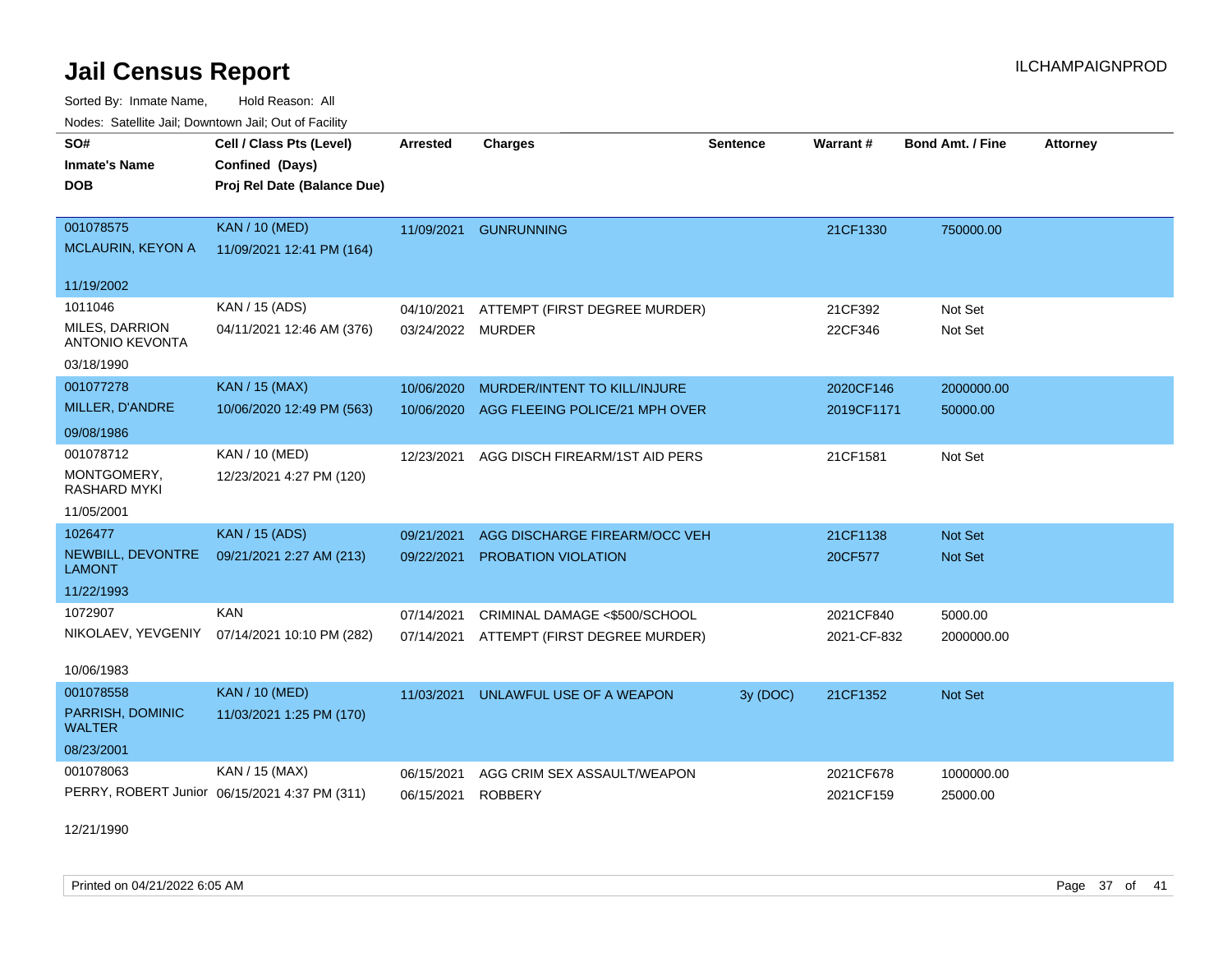Sorted By: Inmate Name, Hold Reason: All

Nodes: Satellite Jail; Downtown Jail; Out of Facility

| SO#                                      | Cell / Class Pts (Level)                    | <b>Arrested</b> | <b>Charges</b>                           | <b>Sentence</b> | <b>Warrant#</b> | <b>Bond Amt. / Fine</b> | <b>Attorney</b> |
|------------------------------------------|---------------------------------------------|-----------------|------------------------------------------|-----------------|-----------------|-------------------------|-----------------|
| <b>Inmate's Name</b>                     | Confined (Days)                             |                 |                                          |                 |                 |                         |                 |
| <b>DOB</b>                               | Proj Rel Date (Balance Due)                 |                 |                                          |                 |                 |                         |                 |
|                                          |                                             |                 |                                          |                 |                 |                         |                 |
| 001078799                                | <b>KAN / 10 (MED)</b>                       |                 | 01/27/2022 FIREARM/FOID INVALID/NOT ELIG |                 | 22CF116         | Not Set                 |                 |
| <b>PURNELL, MARKISE</b><br><b>MONROE</b> | 01/27/2022 9:50 AM (85)                     |                 |                                          |                 |                 |                         |                 |
| 07/13/2002                               |                                             |                 |                                          |                 |                 |                         |                 |
| 001077614                                | KAN / 15 (MAX)                              | 01/17/2021      | ATTEMPT (FIRST DEGREE MURDER)            |                 | 21CF66          | Not Set                 |                 |
| <b>DEVON</b>                             | ROBINSON, DONTRELL 01/17/2021 3:08 PM (460) |                 |                                          |                 |                 |                         |                 |
| 09/22/2002                               |                                             |                 |                                          |                 |                 |                         |                 |
| 1061216                                  | <b>KAN / 10 (MED)</b>                       | 06/22/2021      | HOME INVASION/FIREARM                    |                 | 21CF727         | Not Set                 |                 |
| <b>RUNGE, ANDRE</b><br><b>MARSEAN</b>    | 06/22/2021 4:42 PM (304)                    |                 |                                          |                 |                 |                         |                 |
| 12/05/1997                               |                                             |                 |                                          |                 |                 |                         |                 |
| 650295                                   | PIA / 50 (MAX)                              | 04/22/2020      | CRIMINAL SEXUAL ASSAULT                  |                 | 2020-CF407      | 750000.00               |                 |
| SANDAGE, JERALD                          | 04/22/2020 6:30 AM (730)                    | 04/22/2020      | CRIMINAL SEXUAL ASSAULT                  |                 | 2020-CF408      | 750000.00               |                 |
| <b>EUGENE</b>                            |                                             | 04/22/2020      | <b>CRIMINAL SEXUAL ABUSE</b>             |                 | 2020-CF409      | 750000.00               |                 |
| 06/07/1971                               |                                             | 04/22/2020      | <b>CRIMINAL SEXUAL ASSAULT</b>           |                 | 2020-CF410      | 750000.00               |                 |
|                                          |                                             | 04/22/2020      | OFFICIAL MISCONDUCT                      |                 | 2019-CF1811     | 25000.00                |                 |
| 59178                                    | <b>KAN / 15 (MAX)</b>                       | 12/13/2021      | AGG DISCHARGE FIREARM/OCC VEH            |                 | 21CF1274        | 1500000.00              |                 |
| <b>SANDERS, MICHAEL</b><br><b>JEAN</b>   | 12/13/2021 4:17 PM (130)                    |                 |                                          |                 |                 |                         |                 |
| 12/22/1967                               |                                             |                 |                                          |                 |                 |                         |                 |
| 001078704                                | KAN / 15 (MAX)                              | 12/21/2021      | MURDER/INTENT TO KILL/INJURE             |                 | 21CF1575        | Not Set                 |                 |
| SHORTER, JAQUAN<br><b>MAURICE</b>        | 12/23/2021 1:23 AM (120)                    |                 |                                          |                 |                 |                         |                 |
| 10/08/1998                               |                                             |                 |                                          |                 |                 |                         |                 |
| 1062194                                  | <b>KAN / 15 (MAX)</b>                       | 02/27/2020      | MURDER/OTHER FORCIBLE FELONY             |                 | 20CF-247        | 1000000.00              |                 |
| SIMMONS, MICHAEL<br><b>JAMAL</b>         | 02/27/2020 1:11 PM (785)                    | 09/23/2020      | AGG BATTERY/DISCHARGE FIREARM            |                 | 20CF1061        | <b>Not Set</b>          |                 |
| 11/03/1997                               |                                             |                 |                                          |                 |                 |                         |                 |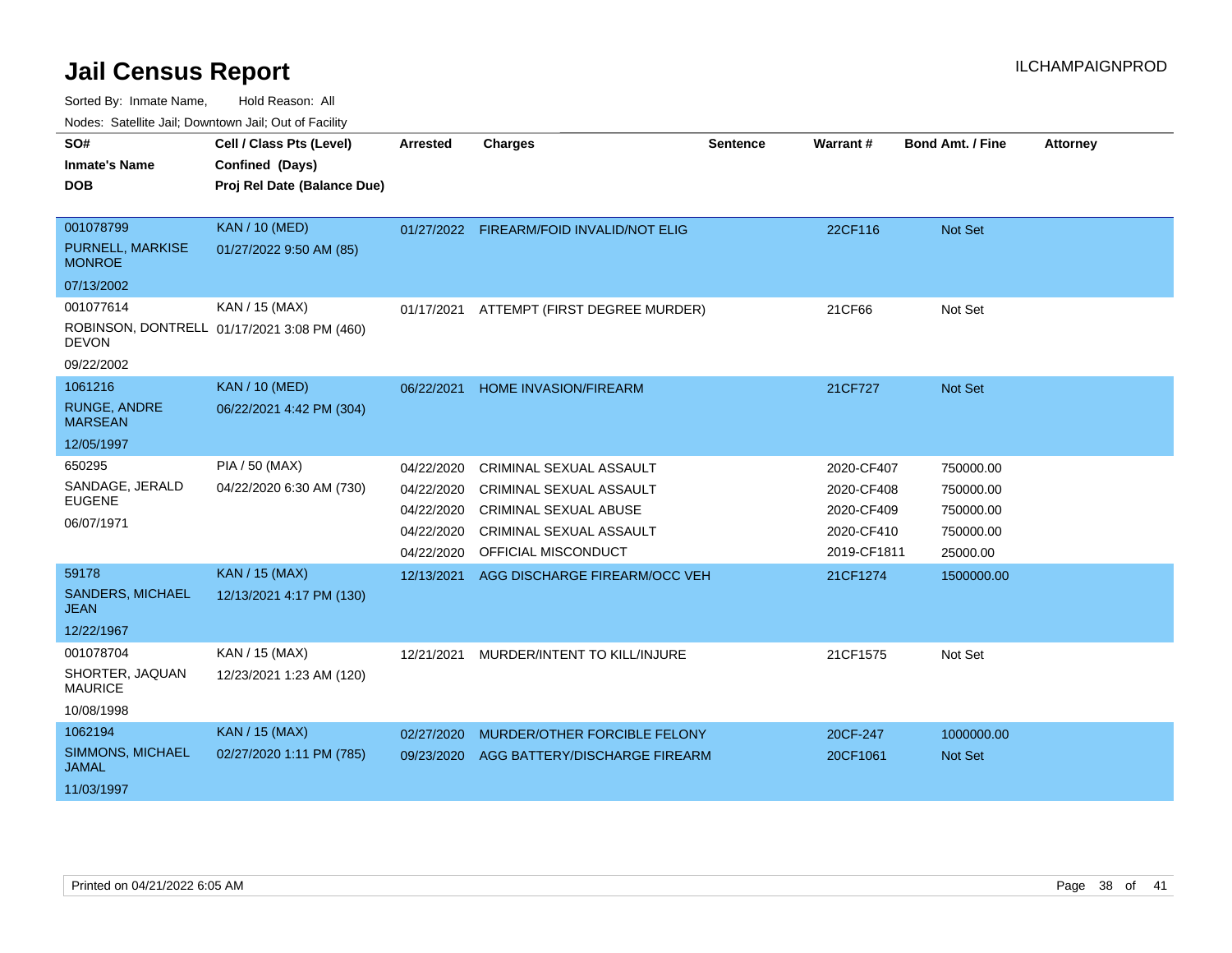| soupois catomic can, Dominomii can, Cat or I domt<br>SO# | Cell / Class Pts (Level)                      | <b>Arrested</b> | <b>Charges</b>                      | <b>Sentence</b> | Warrant#   | <b>Bond Amt. / Fine</b> | <b>Attorney</b> |
|----------------------------------------------------------|-----------------------------------------------|-----------------|-------------------------------------|-----------------|------------|-------------------------|-----------------|
| <b>Inmate's Name</b>                                     | Confined (Days)                               |                 |                                     |                 |            |                         |                 |
| <b>DOB</b>                                               | Proj Rel Date (Balance Due)                   |                 |                                     |                 |            |                         |                 |
|                                                          |                                               |                 |                                     |                 |            |                         |                 |
| 1038158                                                  | <b>KAN / 10 (MED)</b>                         | 02/04/2022      | <b>CRIMINAL SEX ASSAULT/CONSENT</b> |                 | 22CF146    | Not Set                 |                 |
| <b>SMITH, RASHAD</b><br><b>JARECE</b>                    | 02/04/2022 11:42 PM (77)                      |                 |                                     |                 |            |                         |                 |
| 09/16/1995                                               |                                               |                 |                                     |                 |            |                         |                 |
| 001077868                                                | KAN / 15 (MAX)                                | 04/21/2021      | ARMED ROBBERY/ARMED W/FIREARM       |                 | 21CF445    | Not Set                 |                 |
| SPEARMENT,<br><b>KENTRELL</b>                            | 04/21/2021 9:48 PM (366)                      | 08/19/2021      | FLEEING/ATTEMPT ELUDE OFFICER       |                 | 2021TR1053 | 1000.00                 |                 |
| 01/21/2002                                               |                                               |                 |                                     |                 |            |                         |                 |
| 001078182                                                | EHD / 5 (MIN)                                 | 12/20/2021      | DRIVING ON REVOKED LICENSE          |                 | 2021CF800  | No Bond                 |                 |
| <b>STRONG, KEVIN</b><br><b>GARDNER</b>                   | 12/20/2021 4:34 PM (123)                      |                 |                                     |                 |            |                         |                 |
| 02/12/1963                                               | 6/18/2022 (0.00)                              |                 |                                     |                 |            |                         |                 |
| 65920                                                    | KAN / 15 (MAX)                                | 12/21/2021      | ARMED ROBBERY/ARMED W/FIREARM       |                 | 21CF1543   | 100000.00               |                 |
| TAPSCOTT,<br><b>CORNELIUS</b>                            | 12/21/2021 10:57 PM (122)                     |                 |                                     |                 |            |                         |                 |
| 07/14/1985                                               |                                               |                 |                                     |                 |            |                         |                 |
| 1046632                                                  | <b>KAN / 15 (MAX)</b>                         | 09/14/2021      | ARMED VIOLENCE/CATEGORY II          |                 | 21CF912    | 750000.00               |                 |
|                                                          | TATE, JAVON MARQUIS 09/14/2021 12:10 PM (220) |                 |                                     |                 |            |                         |                 |
| 08/10/1996                                               |                                               |                 |                                     |                 |            |                         |                 |
| 1033031                                                  | KAN / 15 (MAX)                                | 08/19/2020      | *AGG BATTERY W/FIREARM/PERSON       |                 | 2020-CF923 | 500000.00               |                 |
| TOMS, ANDREW<br><b>CHUCKY</b>                            | 08/19/2020 5:59 PM (611)                      |                 |                                     |                 |            |                         |                 |
| 09/28/1978                                               |                                               |                 |                                     |                 |            |                         |                 |
| 1004142                                                  | <b>KAN / 15 (MAX)</b>                         | 10/27/2021      | POSSESSION OF METH/15<100GRAMS      |                 | 2021CF1298 | 1500000.00              |                 |
| TOY, KAYON LARENZ                                        | 10/22/2021 1:01 PM (182)                      |                 |                                     |                 |            |                         |                 |
| 09/12/1991                                               |                                               |                 |                                     |                 |            |                         |                 |
| 001078386                                                | KAN / 10 (MED)                                | 09/14/2021      | POSSESSION OF STOLEN FIREARM        | 3y(DOC)         | 2021CF1099 | No Bond                 |                 |
| TURNER, AMARIO                                           | 09/14/2021 11:42 PM (220)                     |                 |                                     |                 |            |                         |                 |
| 09/23/2002                                               |                                               |                 |                                     |                 |            |                         |                 |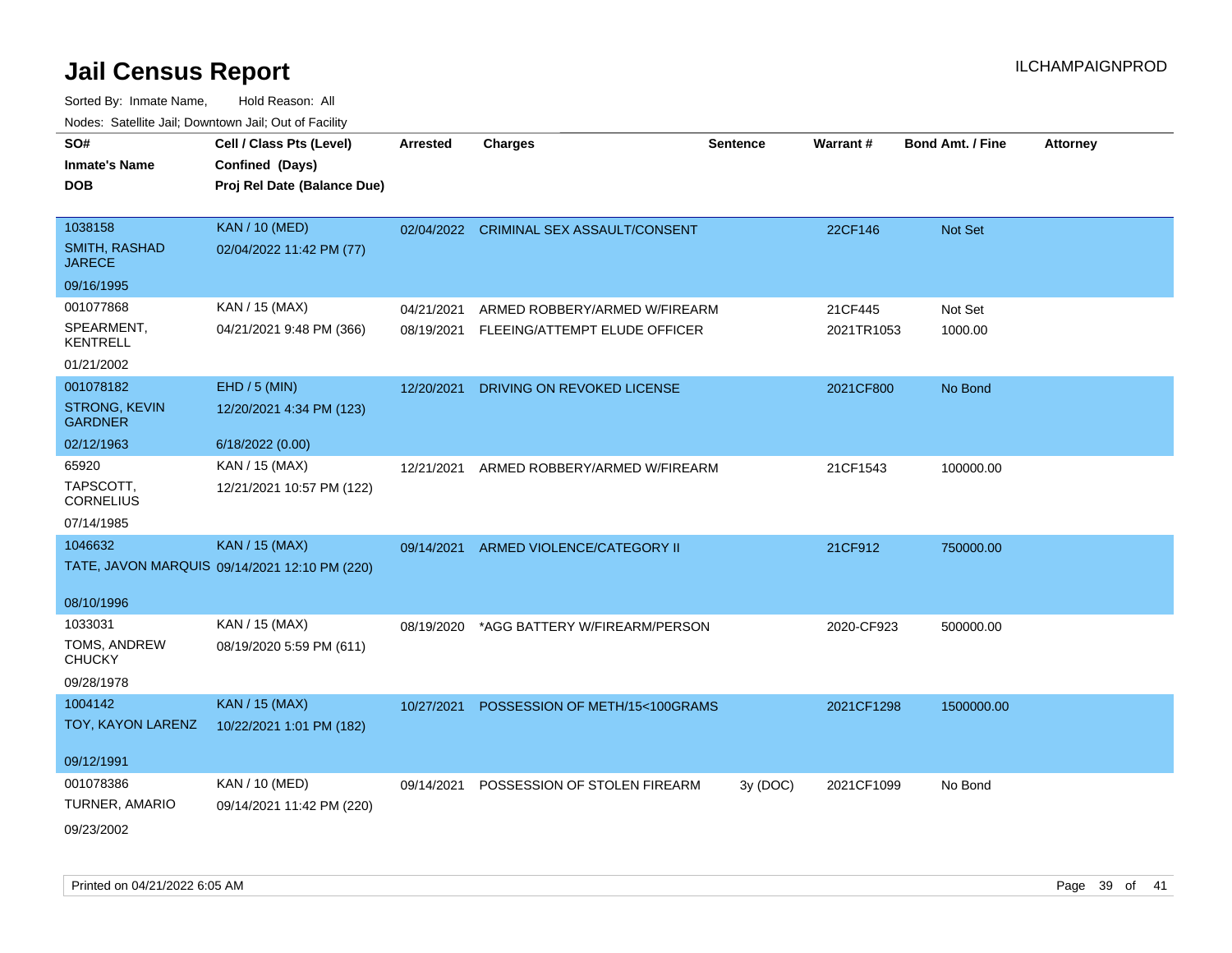| SO#<br><b>Inmate's Name</b><br><b>DOB</b>  | Cell / Class Pts (Level)<br>Confined (Days)<br>Proj Rel Date (Balance Due) | Arrested   | <b>Charges</b>                          | <b>Sentence</b> | Warrant#      | <b>Bond Amt. / Fine</b> | <b>Attorney</b> |
|--------------------------------------------|----------------------------------------------------------------------------|------------|-----------------------------------------|-----------------|---------------|-------------------------|-----------------|
| 961786                                     | <b>KAN / 15 (ADS)</b>                                                      |            | 01/24/2022 ARMED HABITUAL CRIMINAL      |                 | 22CF104       | <b>Not Set</b>          |                 |
| <b>WARREN, DESIE</b><br><b>ARNEZ</b>       | 01/24/2022 7:23 AM (88)                                                    |            |                                         |                 |               |                         |                 |
| 04/28/1988                                 |                                                                            |            |                                         |                 |               |                         |                 |
| 1062558                                    | <b>KAN / 10 (MED)</b>                                                      | 10/02/2021 | FELON POSS/USE WEAPON/FIREARM           |                 | 21CF1185      | Not Set                 |                 |
| WELLS, JIAMANTE<br><b>AMORE</b>            | 10/02/2021 8:29 PM (202)                                                   |            |                                         |                 |               |                         |                 |
| 09/02/1995                                 |                                                                            |            |                                         |                 |               |                         |                 |
| 1002033                                    | <b>KAN / 15 (MAX)</b>                                                      | 09/08/2021 | DRIVING ON SUSPENDED LICENSE            |                 | 2019-TR-11944 | 5000.00                 |                 |
| <b>WEST, ANTONIO</b>                       | 09/08/2021 11:01 PM (226)                                                  | 09/08/2021 | ARMED ROBBERY/ARMED W/FIREARM           |                 | 2020-CF-1406  | 500000.00               |                 |
| <b>DEONTA</b>                              |                                                                            | 09/08/2021 | AGG UNLAWFUL USE OF WEAPON/VEH          |                 | 2021-CF-AWOW  | <b>Not Set</b>          |                 |
| 04/15/1992                                 |                                                                            | 09/08/2021 | <b>OBSTRCT JUSTICE/LEAVE STATE</b>      |                 | 2021-CF-AWOW  | <b>Not Set</b>          |                 |
|                                            |                                                                            | 09/08/2021 | ARMED VIOLENCE/CATEGORY I               |                 | 2021-CF-AWOW  | Not Set                 |                 |
| 1022068                                    | KAN / 15 (ADS)                                                             | 10/10/2021 | FELON POSS/USE WEAPON/FIREARM           |                 | 21CF1212      | Not Set                 |                 |
| <b>WILKINS, MICHAEL</b><br>CARL            | 10/10/2021 5:07 AM (194)                                                   |            |                                         |                 |               |                         |                 |
| 07/10/1992                                 |                                                                            |            |                                         |                 |               |                         |                 |
| 001078709                                  | <b>KAN / 15 (MAX)</b>                                                      | 12/22/2021 | ARMED VIOLENCE/CATEGORY I               |                 | 21CF1586      | <b>Not Set</b>          |                 |
| <b>WILLIAMS, DAVID LEE</b>                 | 12/22/2021 11:00 AM (121)                                                  |            |                                         |                 |               |                         |                 |
| 12/18/1989                                 |                                                                            |            |                                         |                 |               |                         |                 |
| 1075313                                    | KAN / 15 (ADS)                                                             |            | 01/29/2022 POSSESSION OF STOLEN FIREARM | 3y (DOC)        | 22CF132       | Not Set                 |                 |
| <b>WILLIAMS, EARDIS</b><br>ANTONIO, Junior | 01/29/2022 1:23 AM (83)                                                    |            |                                         |                 |               |                         |                 |
| 01/21/1999                                 |                                                                            |            |                                         |                 |               |                         |                 |
| 539662                                     | <b>KAN / 10 (MED)</b>                                                      | 08/14/2021 | DOM BTRY/CONTACT/1-2 PRECONV            | 7y (DOC)        | 2021CF770     | 250000.00               |                 |
| WILLIAMS, JAVONTAE<br><b>DEMAR</b>         | 08/14/2021 1:28 AM (251)                                                   | 08/14/2021 | <b>CITY OV ARREST</b>                   |                 | 2017OV893     | 1000.00                 |                 |
| 07/28/1991                                 |                                                                            |            |                                         |                 |               |                         |                 |